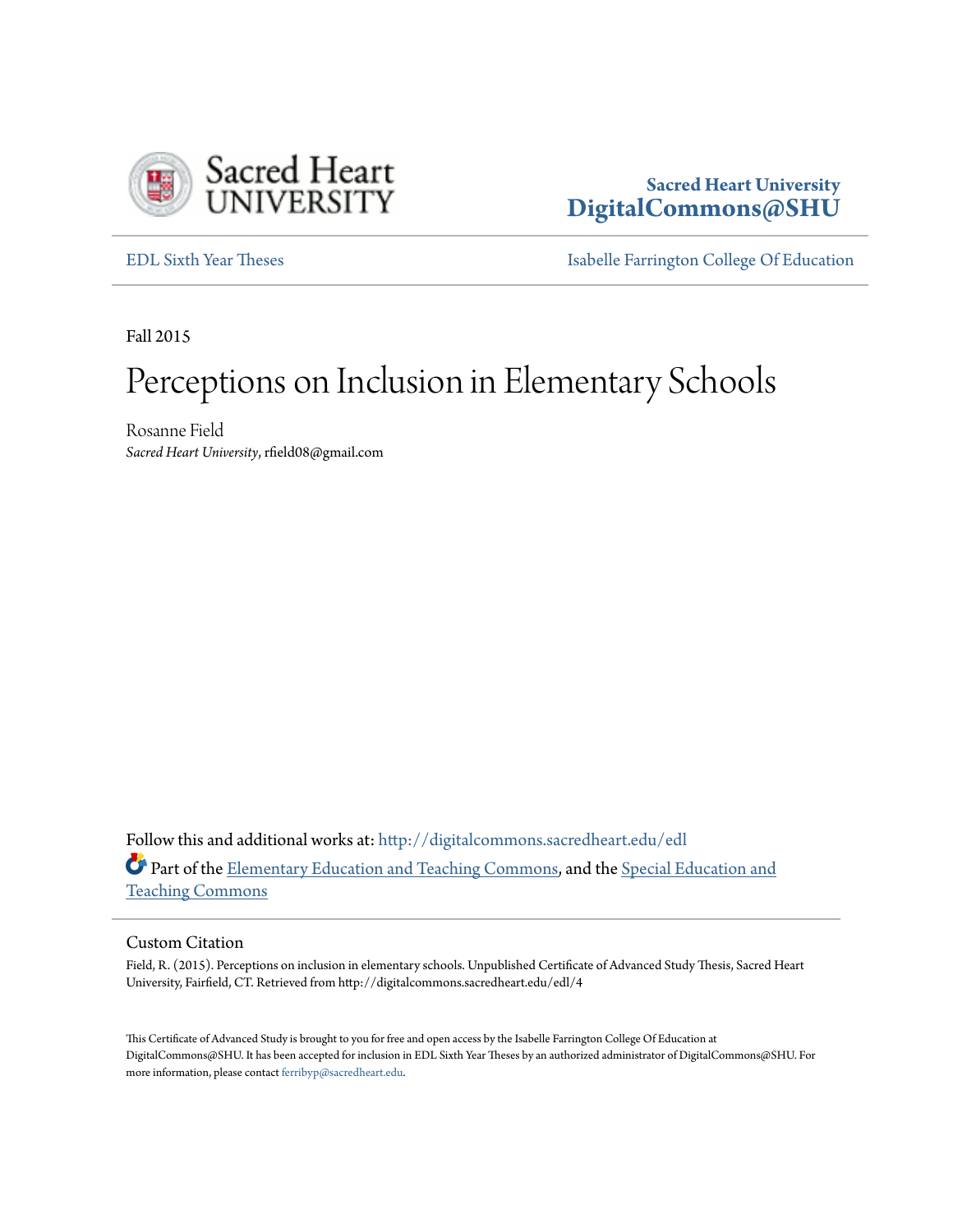**Perceptions on Inclusion in Elementary Schools**

**Rosanne Field**

**Sacred Heart University**

**Advisor: Michael K. Barbour**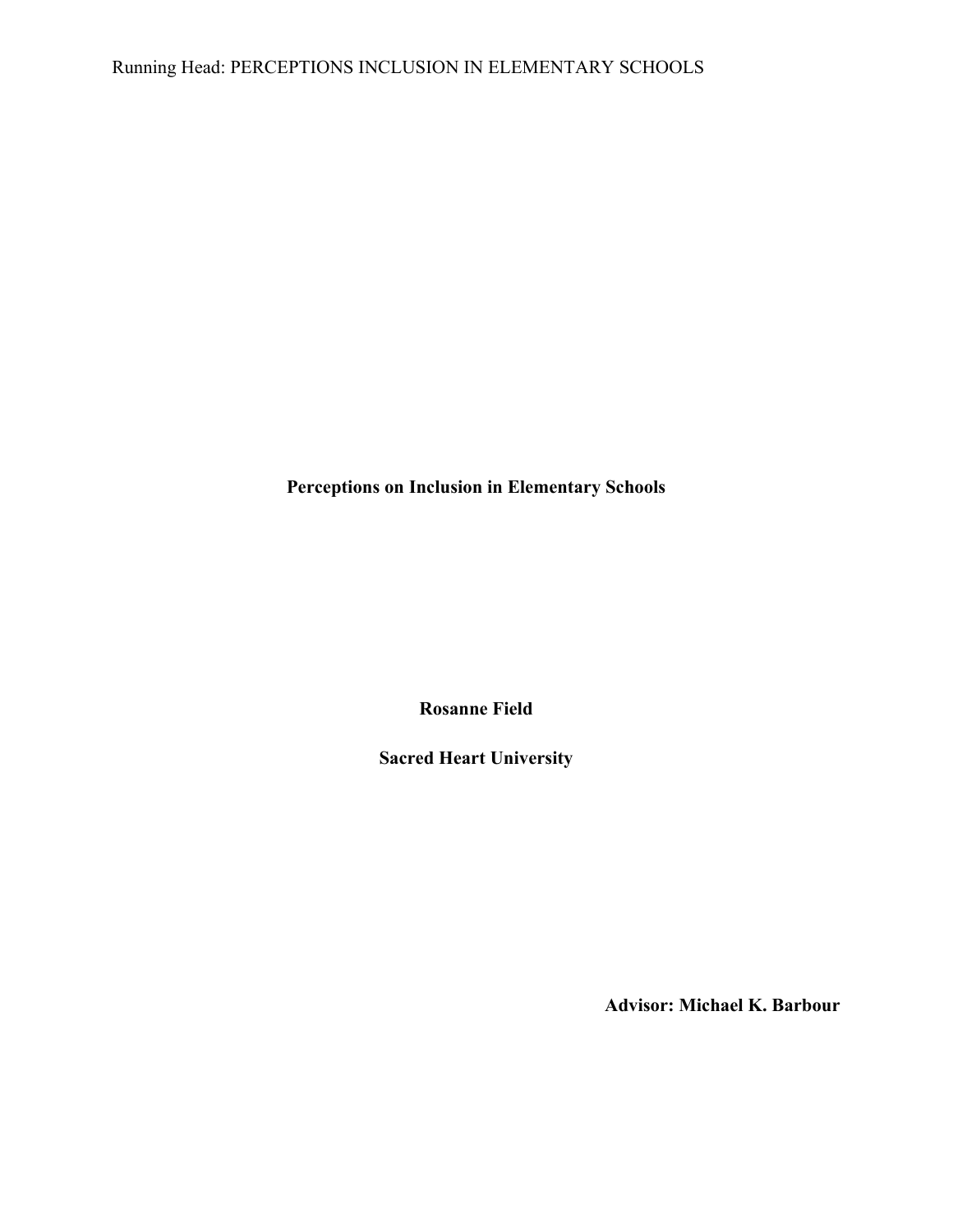#### **Abstract**

The purpose of this study was to examine how perceptions on inclusion impact supports of both special needs and regular education students in first grade. In order to grow a stronger understanding of what perceptions are in place, the perception had by teachers and administrations, and their direct impact on supports provided, two first grade classes, two classroom teachers, and one administrator were used to seek the answers we were looking for. This study explored the impact perceptions had on two first grade teachers, one administrator, and the impacts of support on 32 first grade students. Quantitative and qualitative methods of data were collected using semi-structured interviews, observations, the *Teacher Attitudes Towards Inclusion Education* survey, and a self-created survey modeled by the *Teacher Attitudes Towards Inclusion Education* survey. Over a six week data collection period, themes were noted between teacher and the administrator responses with a direct connection to supports and inclusion efforts discovered during the two classroom observations. The research recommended two implications to practice. These implications included recommendations for administrators to be more aware of how their perceptions directly impact measures of inclusion occurring in the school and teachers, as well as administrators, sharing their perceptions freely amongst each other to set forth effective inclusion measures to best meet all student needs.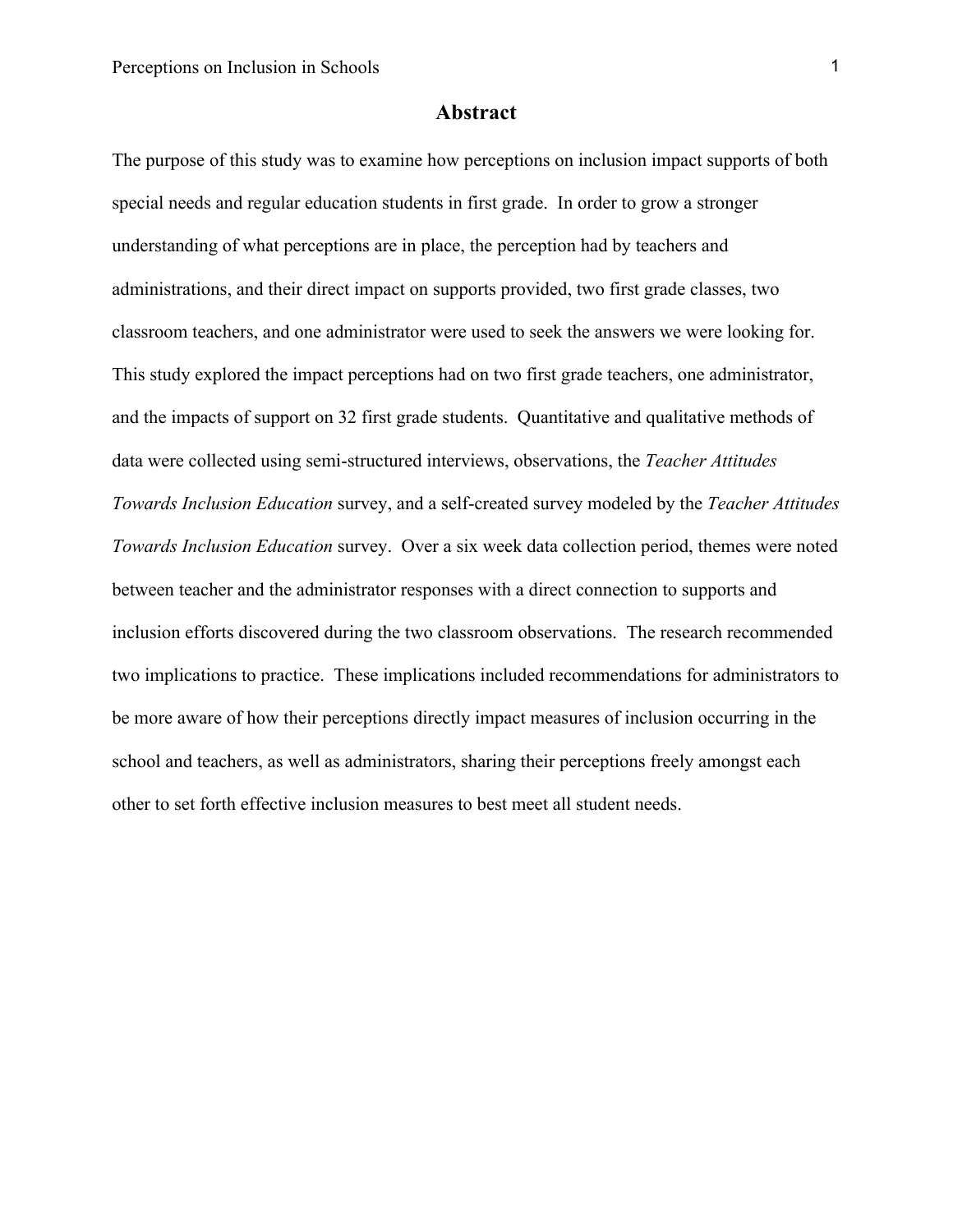# **Table of Contents**

| 2. Staff Attitudes, Perceptions and Development 17 |  |
|----------------------------------------------------|--|
|                                                    |  |
|                                                    |  |
|                                                    |  |
|                                                    |  |
|                                                    |  |
|                                                    |  |
|                                                    |  |
|                                                    |  |
|                                                    |  |
|                                                    |  |
|                                                    |  |
|                                                    |  |
|                                                    |  |
|                                                    |  |
|                                                    |  |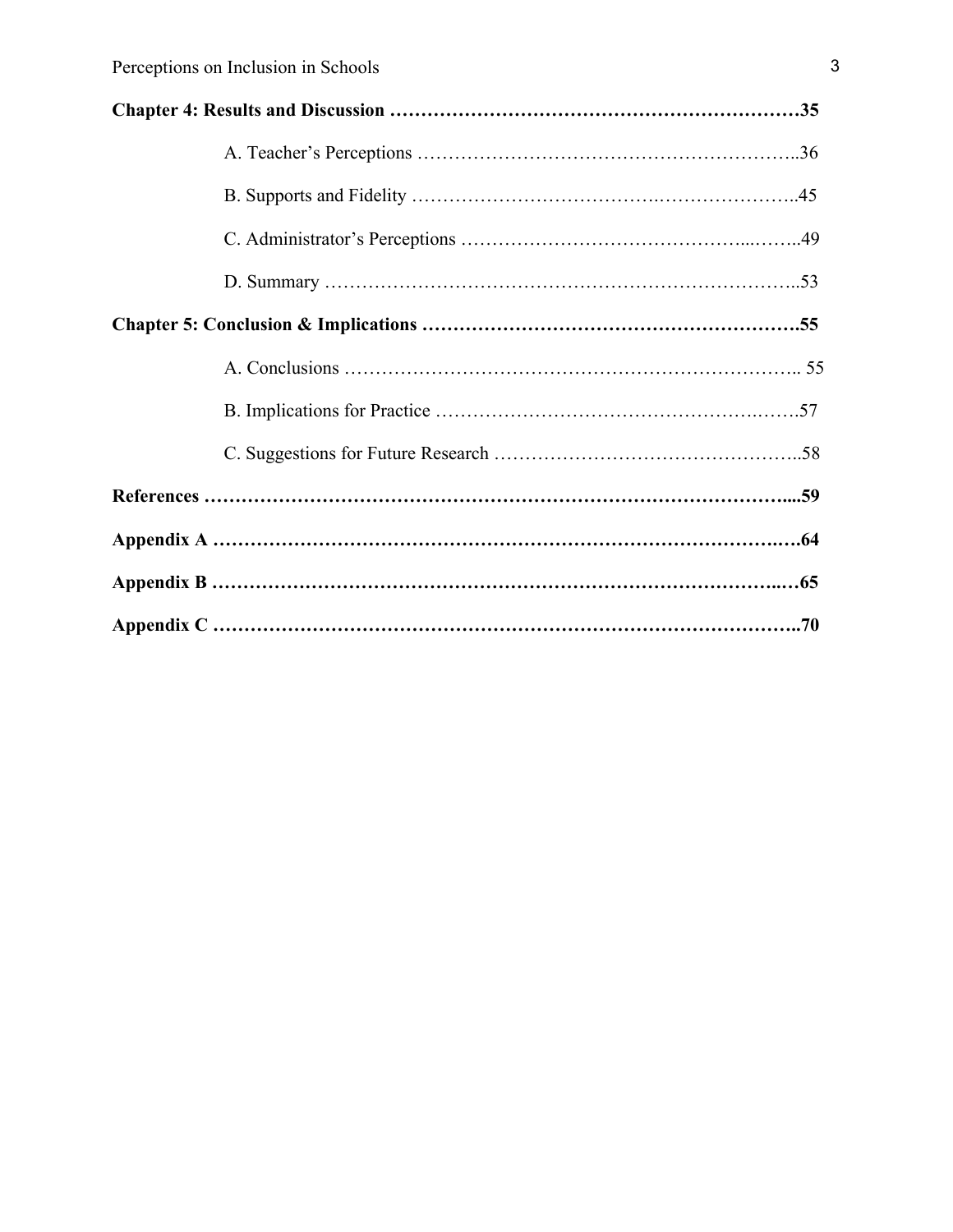# **Chapter 1 – Introduction**

Over the past century much controversy has been around special education. Inclusion has been a widely discussed topic amongst administrators, teachers and parents nationwide. Inclusive education means "students with disabilities are supported in chronologically age-appropriate general education classes in their home schools and receive the specialized instruction delineated by their individualized education programs (IEP's) within the context of the core curriculum and general class activities" (Halvorsen, 2001, p. 9). Also, in the school district of which I presently work, a special education audit was conducted in the past year to evaluate the special education system and policies in place. The idea for this research topic came out of the results from the audit as well as experiences with the special education program and staff while working in the district over the past three years. Different problems of inclusion occur for all participants involved, which directly impact their perceptions. Gerber (2011) found classroom teachers struggle with inclusion as they are expected to choose an educational methodology that best suites each students. However, so many students are uniquely different. If students with special needs are in classes, who have severe learning delays, developmental issues, or who speak little or no English, this task can feel almost insurmountable – especially if the inclusive classroom does not include a co-teacher.

Research focusing on placement, planning and analysis concluded the importance of providing the least restricted environment for special education students and the work of the teacher as the most important. Further research in the areas of instruction and student achievement meant also found the development of learners to be key. A study conducted by Ormrod (2006) indicated several benefits of placement in the general education classroom as the programs were tailoring to student specific needs and levels by adjusting materials and instruction is important in order to reach success and growth of all learners. Teachers were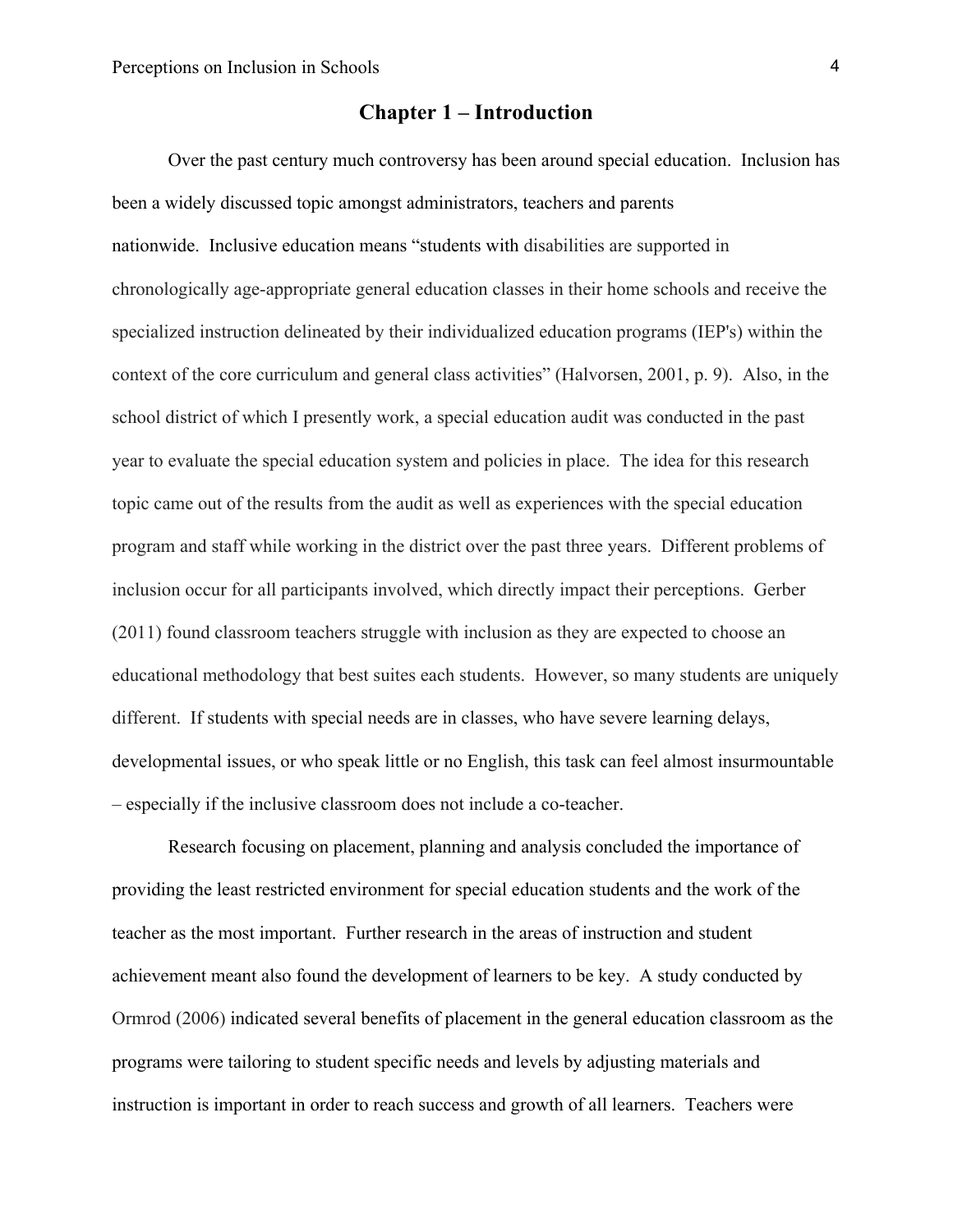flexible and regular evaluation of student growth was conducted in order to identify instructional goals and strategies that are suitable to all students, specifically those with special needs.

The purpose of this study was to identify the perceptions of both the teaching staff and administration on inclusion and its relation to the supports in place within the regular education classroom. The literature indicated a strong correlation between the perceptions and attitudes of staff in relation to the success of inclusion programs. The case study allowed the opportunity for data to be collected in multiple modes to track perceptions, program implementation and academic growth. Yazan (2015) indicated that a case study was intrinsic, instrumental and collective, as it was an "empirical inquiry that investigates a case or cases by addressing the 'how' or 'why' questions concerning the phenomenon of interest" (p. 138). As such, this methodology allowed the opportunity to examine how perceptions of inclusion has on a group of first grade students over a period of six to eight weeks. The most important component of inclusion and supports is their direct impact and effectiveness on student learning. Exploring directly how inclusion models impact student looks primarily at best practice initiatives for inclusion, methods teachers are taking in order to ensure individualized education plan (IEP) goals are being addressed and met (Bergin & Logan, 2013). Analyzing current practices and identifying challenges facing teachers is a significant component to understanding inclusions success.

These ideas of inclusion measures and practices were explored in this case study. Yin (2003) described three different types of case studies; explanatory, exploratory and descriptive. For this case study, an exploratory case study was used. This type of case study was the best fit for the research questions proposed because it explored the perceptions of administrators and teachers, as well as look closely at supports in effect in the setting. A single case study was selected because it looked at two classes of first grade students in a single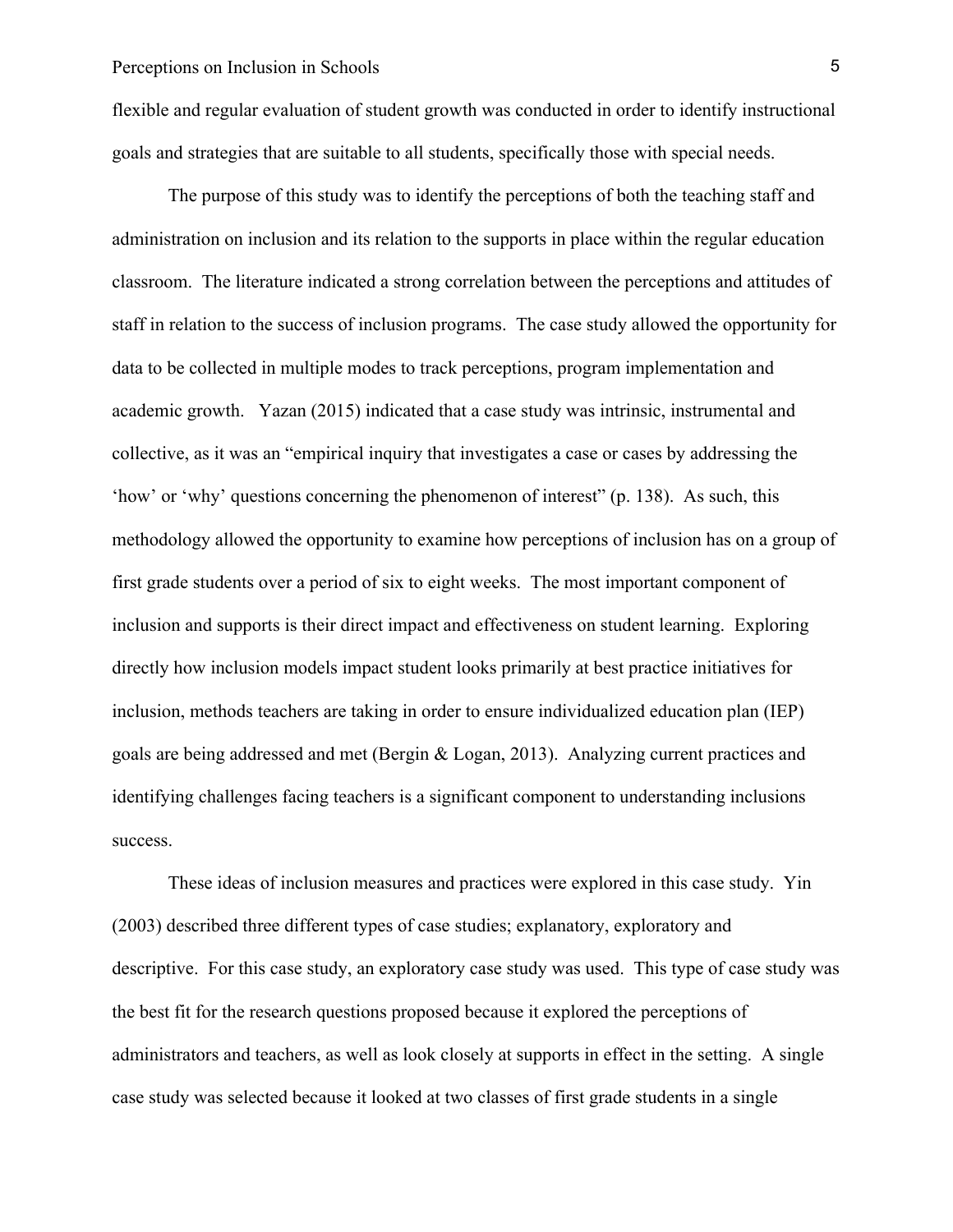setting. The same researcher conducted the study with both classes, as well as work closely with teachers and administrators so that consistency is possible and generalizations were made.

The study explored the following questions:

- 1. What are teacher's perceptions on inclusion?
- 2. What supports are in place for promoting effective inclusion and what is their fidelity?
- 3. What are administrators' perceptions that impact supports?

#### **Summary**

This research came as a result of recent happenings and conversations around inclusive education. Much controversy over the past years has left the idea of what inclusion should look like as a mystery. Different problems of inclusion occur for all participants, as many perceptions are present. Gerber (2011) believes the best educational methodology for inclusive classrooms includes co-teaching. Appropriate placement, planning and analysis in order to provide the least restricted environment for special education students is essential. Ormrod (2006) highlighted benefits of special needs students in the general education classroom, where programs are tailored to meet student's specific needs.

Identifying the perceptions of both the teaching staff and administration on inclusion and its relation to the supports in place within the special education classroom was discovered in this research. The literature indicated a strong correlation between the perceptions and attitudes of staff in relation to the success of inclusion programs. This exploratory case study allowed the opportunity for data to be collected in multiple modes and was intrinsic, instrumental and collective tool. The opportunity to examine how perceptions of inclusion had on a group of first grade students over a period of six to eight weeks occurred and the most important component of inclusion and supports is their direct impact and effectiveness on student learning. Three research questions were answered through this research study: what are teacher's perceptions on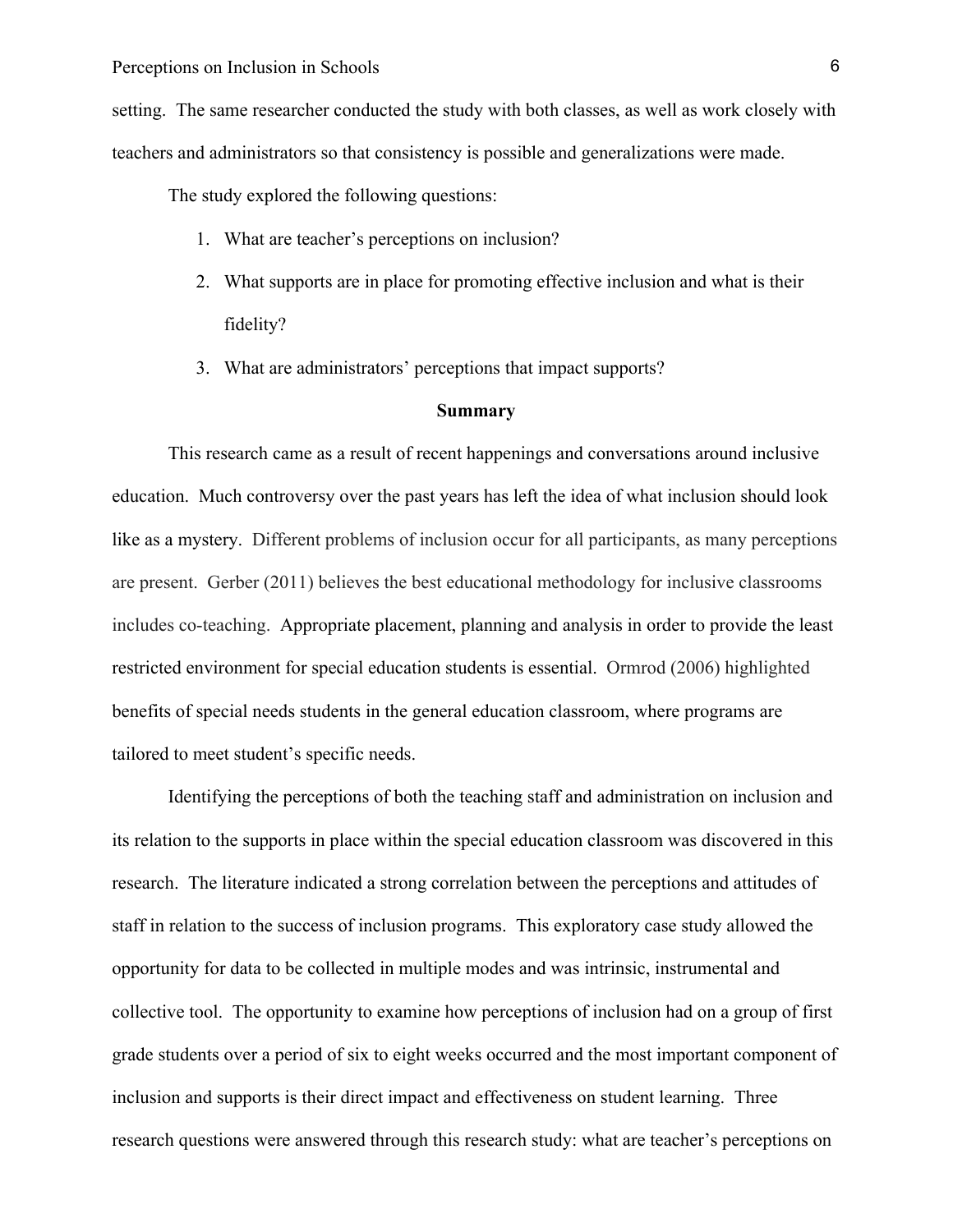inclusion?, what supports are in place for promoting effective inclusion and what is their fidelity?, what are administrators' perceptions that impact supports?.

In chapter 2, I will examine the current and past research on inclusive education. National policies are explore to gain a clear understanding the meaning of inclusion and its currently practices. Research trends to investigate principal's attitudes towards inclusion are extracted and hypothesized through numerous forms of research. The research methods are then described and sources are listed with key words presented that were used in the searches. The chapter will continued with the each area expressed: placement, planning, and analysis, instruction and student achievement, staff attitudes, perceptions and development. Research pertaining to the topic will be expressed with relevance of importance to each research question.

In chapter 3, I will discussed the methodology used while reviewing the purpose of this study to express the reasoning behind selecting such methodology. Three research questions will be presented that were answered in this study. The research design is described with the goal of the study restated and clarified. A case study was selected and research is provided to support such methodology used. Highlights from the research are explained to express the importance of how a case study best supports the research within this study. This study was conducted in Winchester, Connecticut with the participants being two first grade classrooms and one elementary level administrator. Qualitative and quantitative data measures were collected through three different measures: interviews, observations, and online surveys. Research around each data collection method is provided to express why such measures were selected in this study and tools used to collect each form of data are explained with research to support each. Next, data analysis methods are presented for both the qualitative and quantitative research. Inductive analysis is used with *Microsoft (MS) Word* and *Survey Monkey* as the tool. Research is used to present the steps of which analysis occurs and both tools are used to collect and sort through the data effectively for qualitative measure. For quantitative methods, descriptive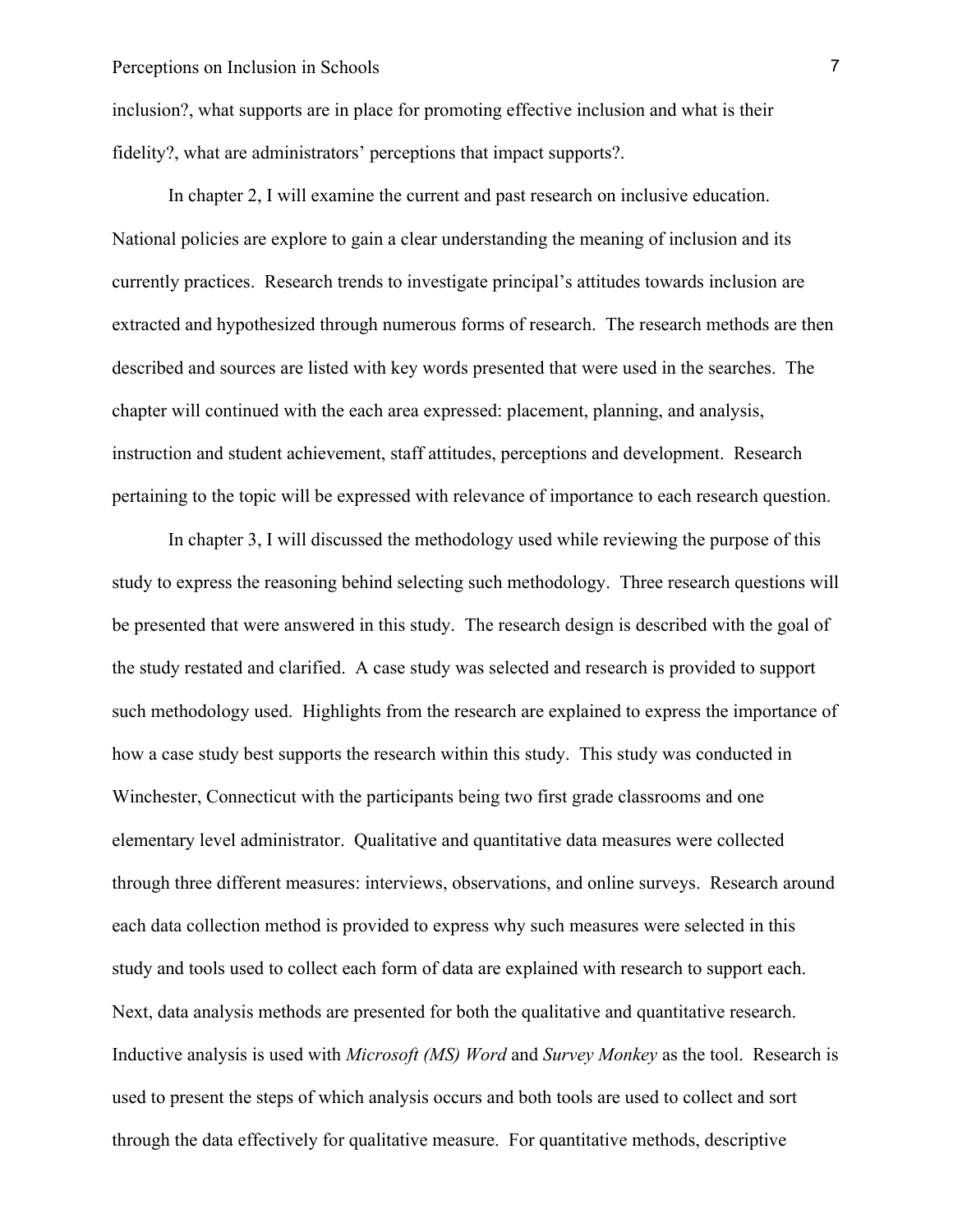statistics are used to analyze the data collected. Research that supports such measures of data collection are presented to support the method selected. *MS Excel* was selected as the tool to collect the quantitative data and research on this program from Salkind (2013) is used to highlight the benefits of using *MS Excel*. Then validity and reliability measures will be expressed that were taken during the study to ensure the results/data was true. First the definition of validity and reliability will be clarified to show their importance before discussing each instrument that was used during the study to ensure validity and reliability in the study. How inter-rater reliability, member check, and triangulation of data occurred across all measures will be outlined.

In chapter 4, I will provide results and discussions for the data collected. An introduction opens this section with a brief recap of the purpose of the study and research questions that were the focus of the study. Then for each of the three research questions, themes extracted from all the research are expressed. Data will be presented in support of answering each question. Many artifacts, direct quote from observation along with interviews, and data collected is included for review. Tables and graphs will be used to display data in order to make the results clear and highlight the different themes. A discussion will follows for each question in an effort to explore further what they research shows and its implication to practice. This chapter will conclude with a summary with each theme clearly outlined.

In chapter 5, I will look closer into the research and discussions from chapter four to express conclusions and implications in the research. First a conclusion for each research question will be presented as a means to summarize the reasoning behind the research, data collected, and analysis of such data presented. A review of the process of this study will also include while focusing on currently research as support.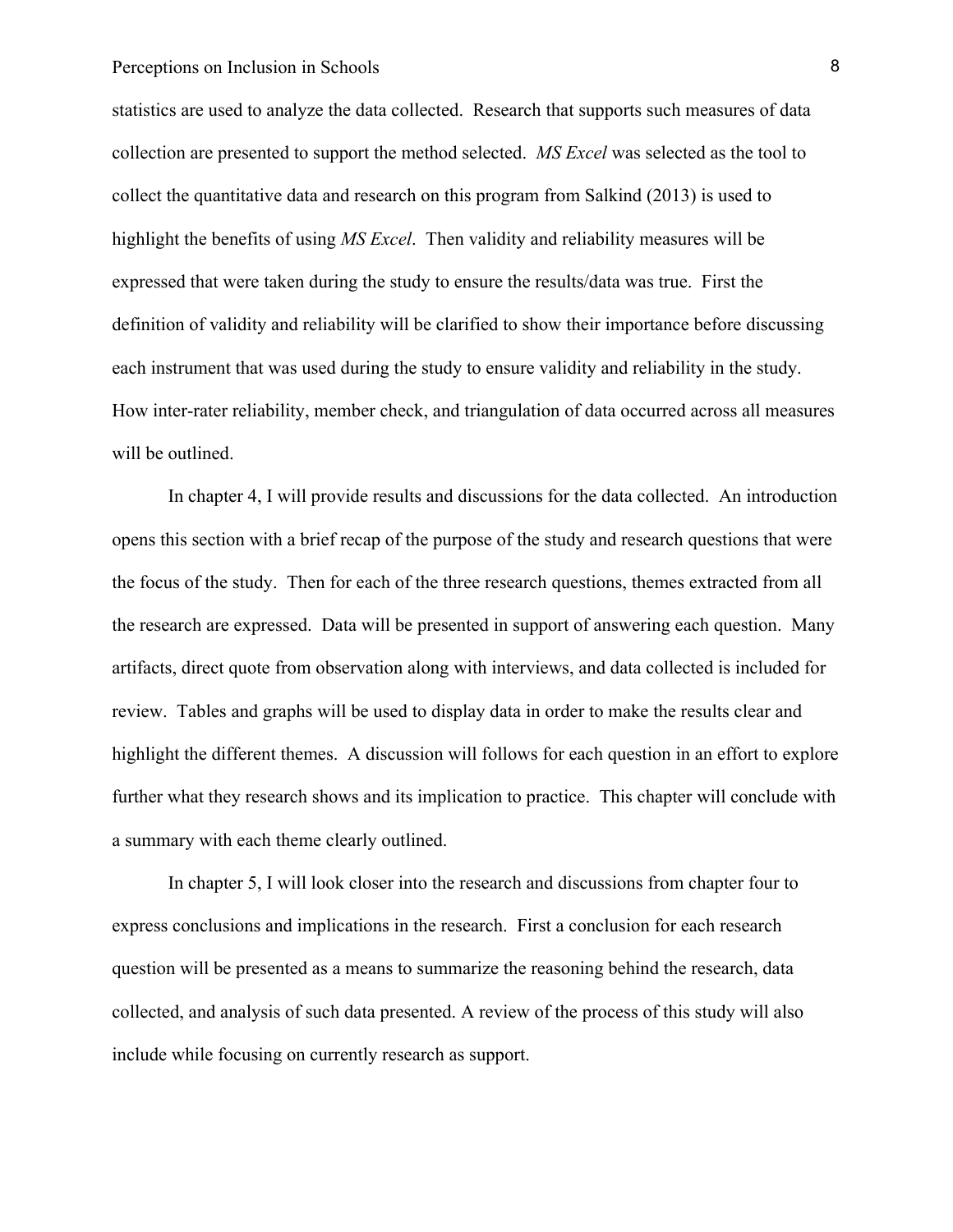#### **Definition of Terms**

*Inclusive education:* "Students with disabilities are supported in chronologically age-appropriate general education classes in their home schools and receive the specialized instruction delineated by their IEP's [Individualized Educational Plan] within the context of the core curriculum and general class activities" (Halvorsen, 2001, p. 9).

*Individualized Education Plan (IEP*): "The Individualized Educational Plan (IEP) is a plan or program developed to ensure that a child who has a disability identified under the law and is attending an elementary or secondary educational institution receives specialized instruction and related services" (University of Washington, 2015, p. 01).

*Mainstream education:* "Mainstreaming, in the context of education, is the practice of educating students with special needs in regular classes during specific time periods based on their skills" (Wikipedia, 2015, p. 01).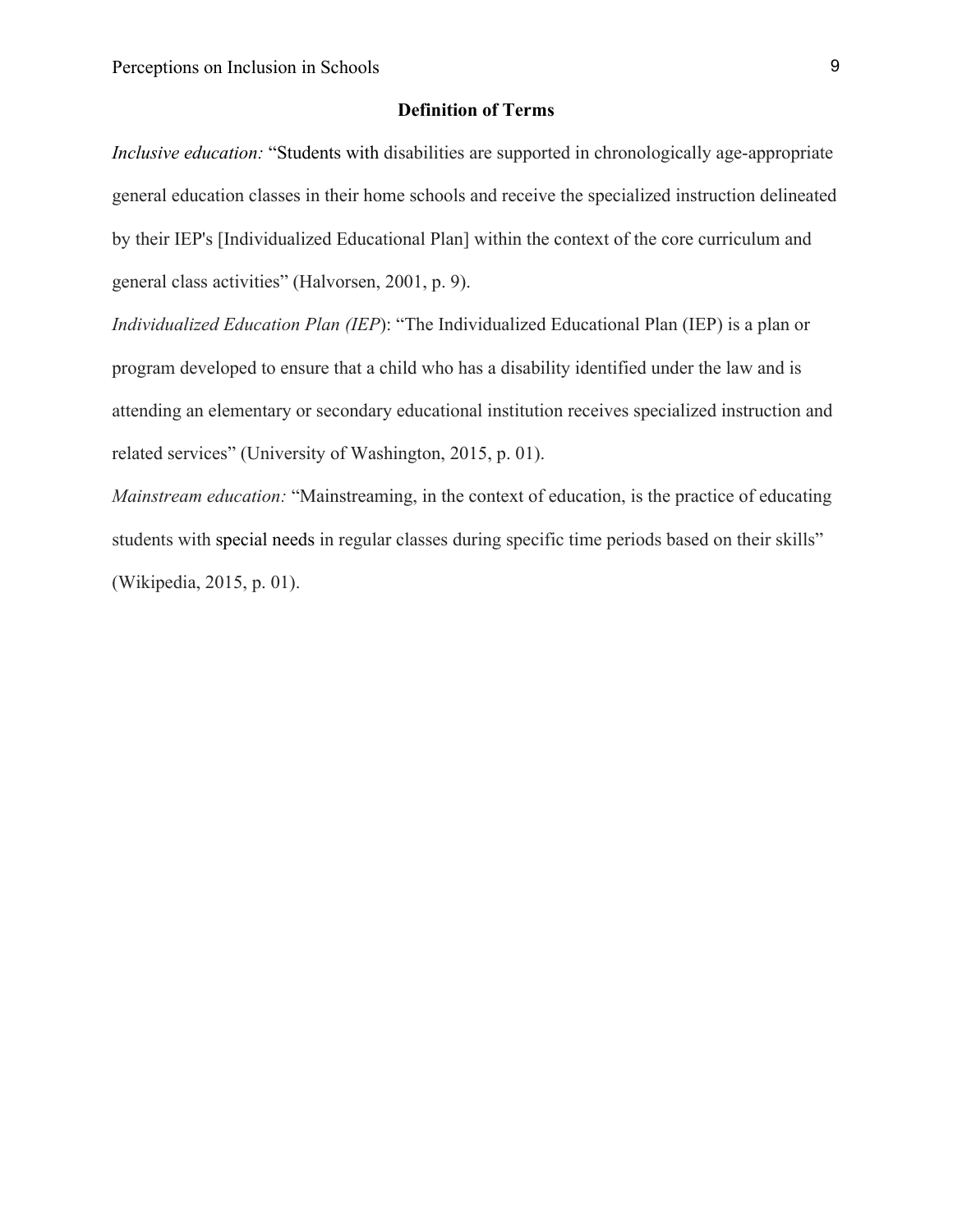# **Chapter 2 – Literature Review**

Inclusion in schools has been a lasting debate across decades within public schools that administrators have had to address and accommodate. National policies and acts have been put into place, within the public education system, which consistently include the word "inclusion." These policies and acts date back to the 1990s and continue into this  $21<sup>st</sup>$  century (Bhattacharya, 2010). To begin, 'inclusion' must be defined. According to The Connecticut Parent Advocacy Center (2015), "inclusion means that students with disabilities are educated full-time in age appropriate general education classrooms in their neighborhood schools with support provided to enable students, teachers and the entire school community to succeed" (p. 1). This arrangement for providing services has created numerous challenges for all those involved including the principals. When investigating principal's attitudes towards inclusion trends become clear in their responses. Numerous measures come into play, which impact thus attitudes and is explored throughout this paper. It is hypothesized that positive attitudes by administration and teachers on inclusion results in positive outcomes for the inclusion programs.

The purpose of the following literature review is to demonstrate and support this hypothesis, as an effort to address problems regarding inclusion. Assuring the opportunity for effective instruction can occur and student achievement is a result, it is important to focus on the impact of the variety of learning in the inclusion setting. The following research studies support the hypothesis of this paper. The methods used to collect research found in this study were discovered through different sources. The sources used were the *Google Scholar* search engine, *Elton B. Stephens Company (EBSCO)*, *Education Research Information Center (ERIC)* and the Sacred Heart University library. When researching, key words used were 'inclusion in school setting,' 'perceptions of teacher's and administrator's on inclusion,' 'pros and cons for inclusion in the elementary setting.' Various measures were taken in order to determine if research articles obtained were credible and worthy of including, for example locating well known researchers on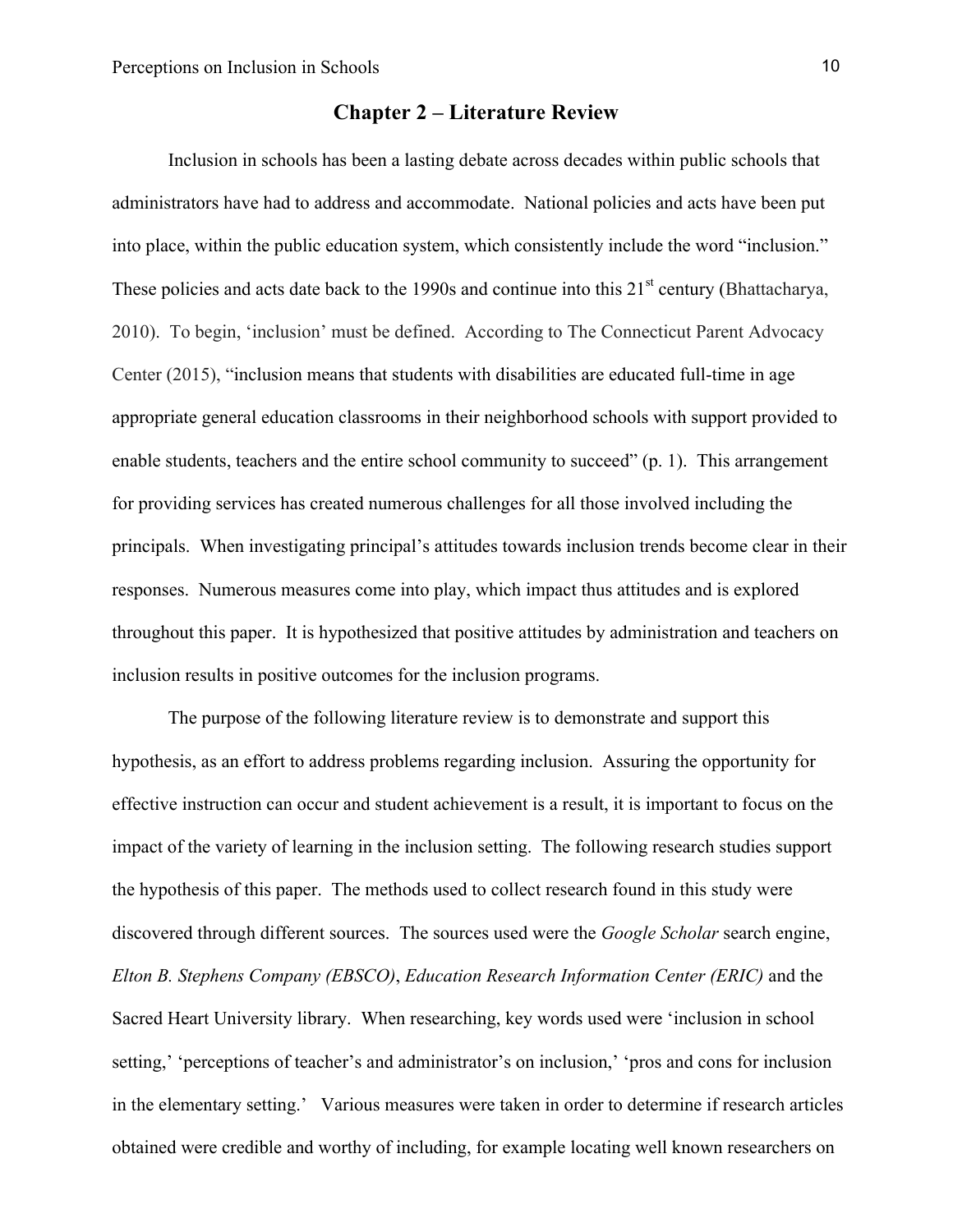the specific topic, monitoring publication dates to ensure information is most recent up to date, determining the set audience at which the study was written for as well as reading each student to take into consideration the author's point of view to ensure the sources do not limit their discussions on one side of the topic.

In this literature review, an overview of research around three basic areas is explored. These areas include: placement, planning and analysis, instruction and student achievement, along with staff attitudes, perceptions and development. For each area, research pertaining to the topic is expressed with relevance to the importance of this topic and research study. A summary concludes the review, where important research is restated and interpreted, with connections made the study.

#### **Placement, Planning and Analysis**

Over the years the idea of inclusion has risen to the idea of including children with disabilities with their nondisabled peers in the general education classroom. In order for this model to reach its goal of effectiveness for all those involved, programming measures are essential as well as frequent monitoring and assessment of programs. Both Hollenbeck (2012) and Irvine, Lupart, Loreman, and McGhie-Richmond (2010) focused on the importance of creating a strong, supportive inclusion program. Hollenbeck (2012) used a model that benefited inclusion when proper supports are in place. Inclusion is sought to be an enriching experience for students with severe psychiatric impairments and growth in their social and educational lives. This begins with the development of a partnership within programs. The study was conducted on students who needed a further restricted setting beyond that the typical self-contained classroom model in the public school setting. Many psychological disabilities were seen in the sample and three classrooms were run by the hospital for grades pre K to one, grades one to three, and grades three to five. In each classroom there was one teacher and one behavior specialist, with an addition two behaviorist floating between classrooms for assistance when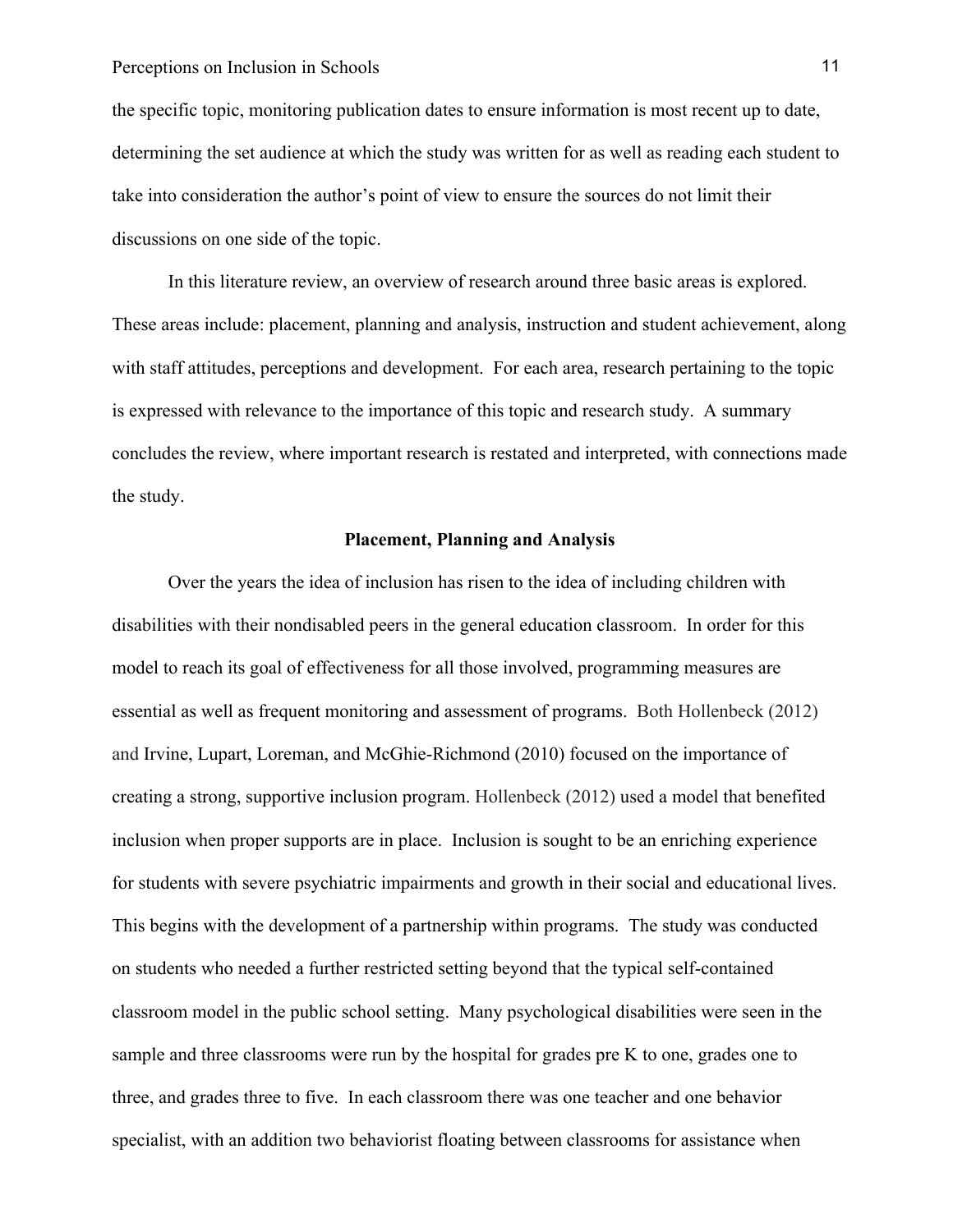needed. Challenges and points of success were determined to be with staffing limitations, scheduling, and curriculum as being the major challenges and the successes were the relationships build, opportunities for support, and flexibility in being able to meet the needs of individual learners. The importance of creating a wholly integrated school culture that has meaningful and purposeful programming and supports to meet the needs of all individual learners, specifically those with special needs as highlighted in this study was the main point leading to the importance of structure, warmth and support as the root of inclusion program success.

Irvine et al. (2010) reached similar findings in their research, however, took their study a step further to focus on the idea that inclusion is viewed positively and extends beyond the classroom to meet the diverse needs of students within a regular education classroom in the public school setting. The key factors of effective and positive inclusion, as revolving around collaboration of main participants in the student's education, supported establishment of well planned programs where teachers have appropriate professional development and training in the model as well as best practice measures for running a classroom of inclusion. Another resource, Norwich (2002) conducted an overview of current policies, practices and upcoming trends were reviewed with an interdisciplinary model being recommended to further understand interactions and individual needs to explore the tensions and links between social and individual values and models for students with difficulties and disabilities. Creating school improvement measures, in relation to goal setting for program improvement, and allowance for ideological purity was the main purpose of this study. Limitations did include the small sampling and selection of populations used to support findings. Past research of Minow (1985) on 'dilemmas of difference' was referenced in resolving the dilemmas on the importance of fulfilling all values. A framework for meeting requirements of special needs students and truly resolving the dilemmas around values is concluded, however, holds some implications on proper program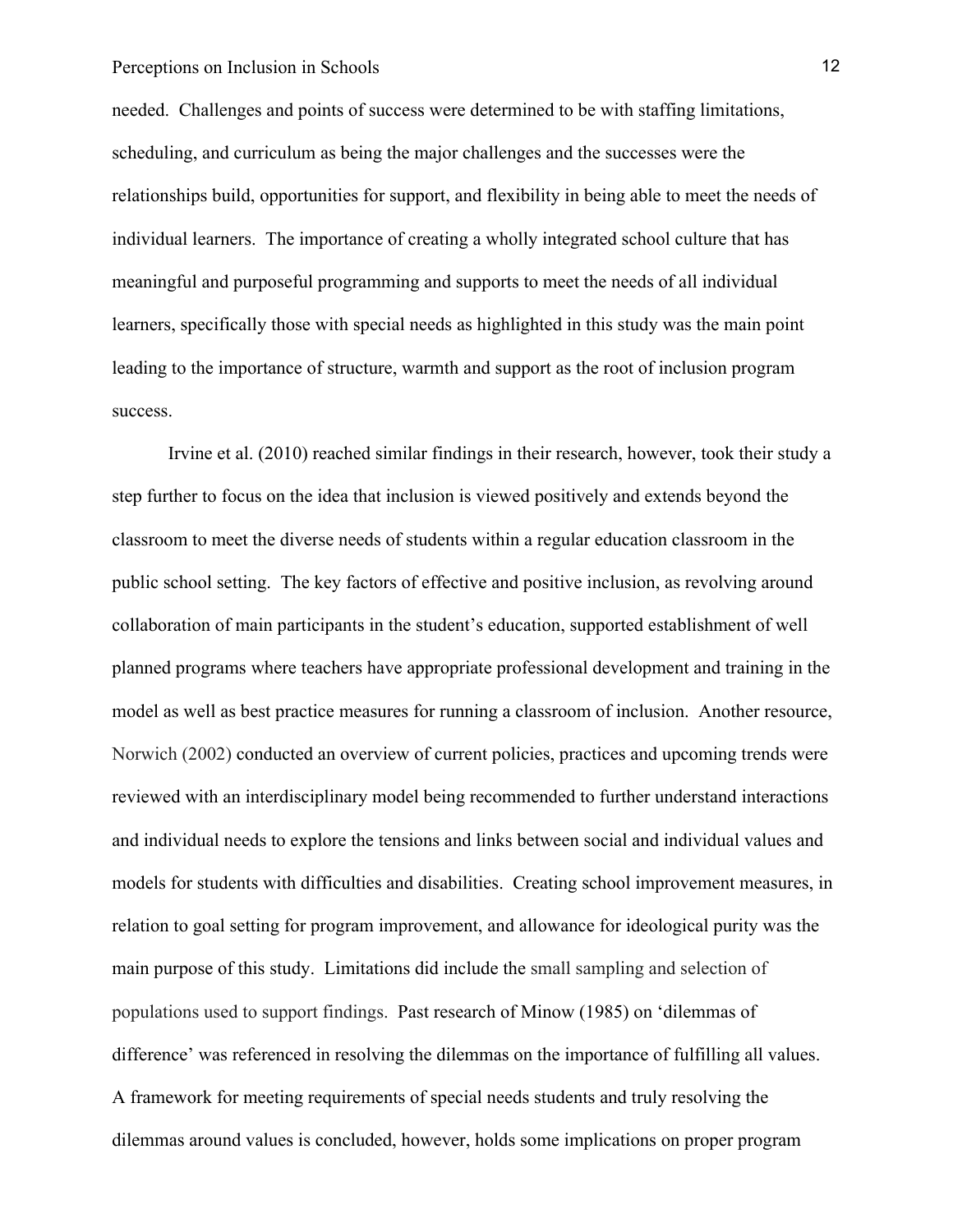planning. A list of schemes, which were broken down into three elements, met these requirements of educational needs. The overall findings, looked at the major differences between inclusion and individuality. For future special education, some degree of provision in the settings and a positive vision based on acceptance of ideological impurity are discovered. Ensuring there are equal opportunities and education for all students, no matter their needs, is expressed under the importance of meeting each and every student's individual needs. Proper program planning and analysis as an effort to reduce dilemmas around inclusion and rather focusing on educating young children no matter their needs is the main driver of this work is essential.

When considering program analysis, Ryan (2008) and Pickard (2009) both focused on developing models and tools to measure program success. The research study by Ryan (2008) explored measures for inclusion analysis. Developmental background of this tool's and their benefits are highlighted as means to support and to show student and school improvement, when inclusion programs are in place and running effectively. The *Index for Inclusion* was used as the starting groups for this study. The model of disability and special educational needs is explored to highlight how it is appropriately and successfully used and perceived from schools that have used the tool. The necessary steps and measures to prepare for inclusion prior to the analysis tool being implemented and then after implementation allows the author to paint a picture of inclusion in education. Findings from this exploration reported positives outcomes for using the tool, however, the need for further research in regards to the use of tools in school in relation to validity and reliability presented as a problem. This study noted further research was needed to determine the overall effectiveness of the tool and impact on students. The results in this study supported the hypothesis that if proper measures were set up for assessing and evaluation of inclusion programs and student disabilities were addressed effectively under the Index of Inclusion, than attitudes of inclusion would be positive likewise success of such programs.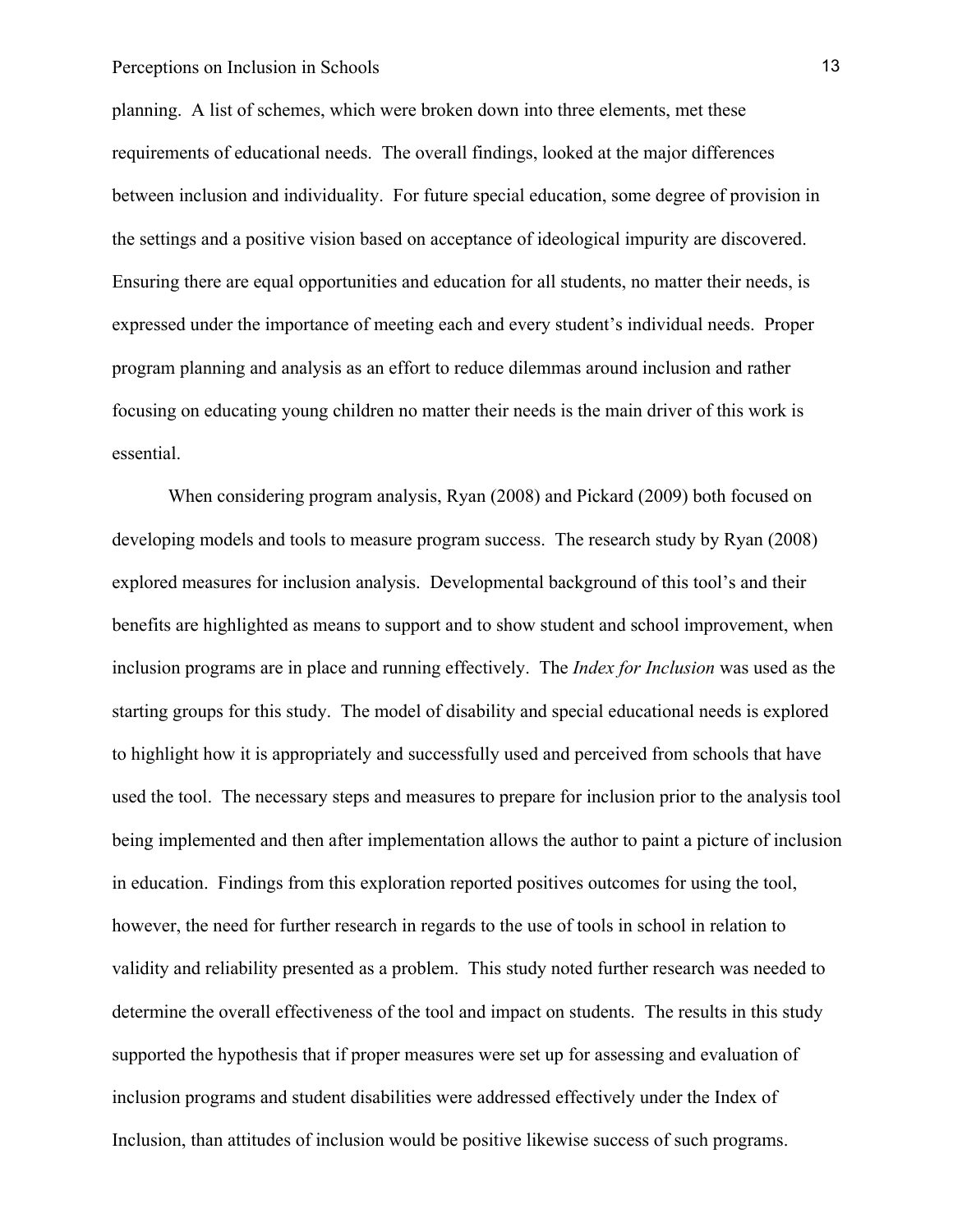Similarly Pickard (2009) used the *Welsh Inclusion Model* to evaluate the effectiveness of inclusion effects on elementary students. Through a qualitative case study, the effectiveness of implementation of the model and how the program affects student learning occurs. A sample was collected when the researchers visited a Title I school in North Carolina, which was on their second year of implementation of the *Welsh Inclusion Model*. Interviews and, surveys, as well as analysis measures and rubrics were used to determine how the model was being implemented and its effects on programs and student learning. The increases noted in student achievement measures were noted as the indicator for program success. Where deficiencies were located goals were established to address quickly and effectively. Both studies concluded that further research is needed in developing such analysis measures, like the *Index for Inclusion* and self-evaluation measures, to determine effectiveness or to gather information from schools to scientifically evaluate the validity and reliability of the data.

Bergin and Logan (2013) focused primarily evaluating an individual's education plan and how the inclusion model directly impacts students. Best practice initiatives for inclusion education, for example, methods teachers are taking in order to ensure individualized education plan (IEP) goals are being addressed and met, help focus the discussion around how an effective inclusion model might look in the regular education setting. An analysis of current practices is used to identify challenges to teachers with the ideology of inclusion. A survey on 160 teachers and concludes positives and negatives in the overall planning and placement team process and implementation of goals as well as impacts on both the IEP student and classmates when students are working towards goals in the regular education classroom. There was significant motivation and large benefits associated with including the pupil's voice in the IEP process. They found the best way to do so was through educating the teachers appropriately through the use of professional development, which directly impacted student achievement and worked toward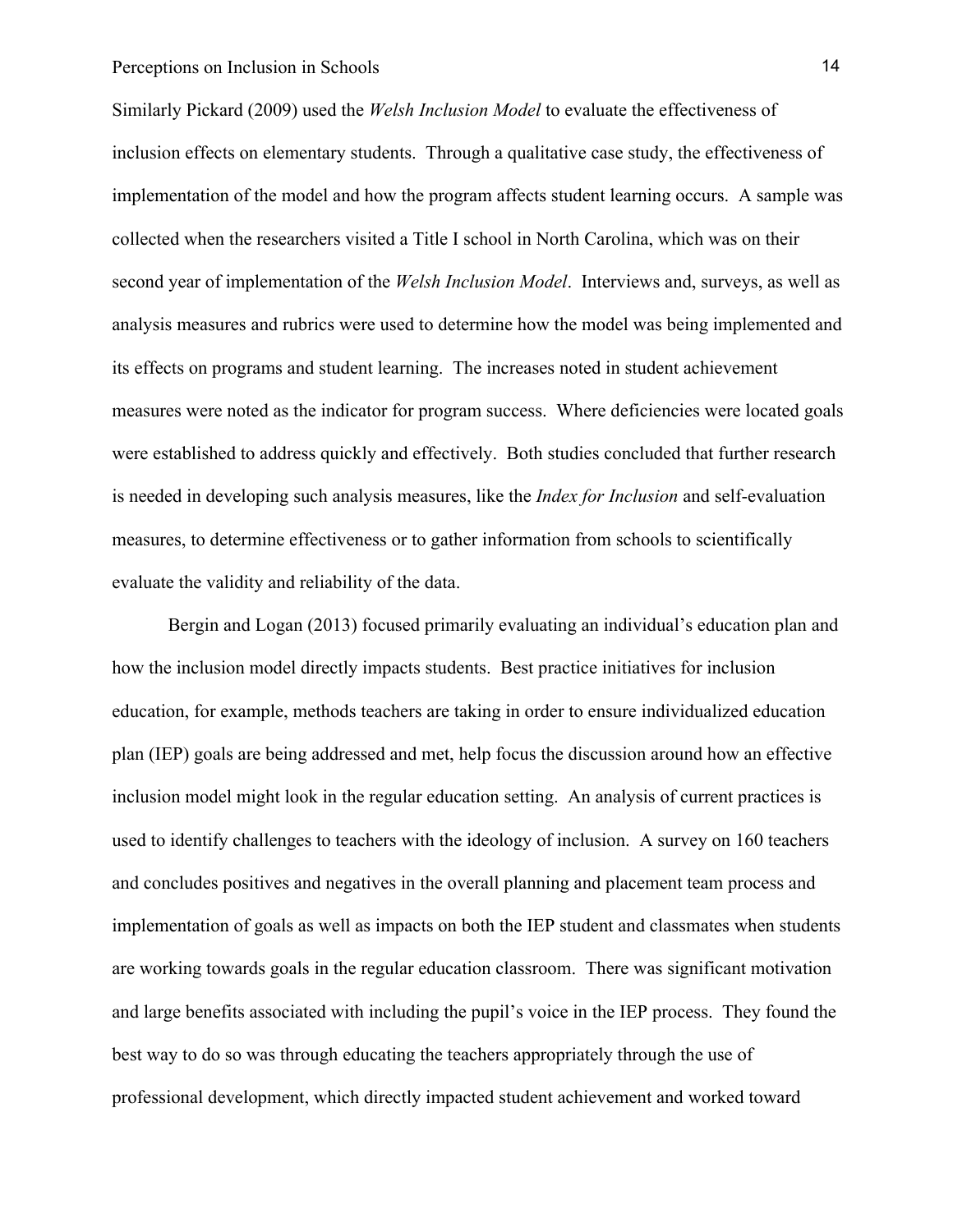program success. This study supported the idea of appropriate and meaningful planning to occur for special needs students with placements in the regular education classroom.

#### **Instruction and Student Achievement**

Within establishing the model comes the planning for teaching with the inclusion model. Just like effective measures for program set up and analysis must occur, continuous planning needs to occur in order to assure effective instruction measure are in place. Ormrod (2006) stated if proper instruction measures were in place to meet the diverse group of learners within the inclusion setting that higher academic achievement would be discovered. The most important factor, in regards to instruction in the inclusion model, is the development of learners. Ormrod (2006) focused on the development of learners within the inclusion setting, with emphasis on the exception learners. Research studies were used to indicate several benefits of placement in the general education classroom. Tailoring to student specific needs and levels by adjusting materials and instruction is important in order to reach success and growth of all learners. Being flexible to adjust the general education classroom to meet the needs of diverse learners and maintain a productive classroom environment for all students is essential. Teachers must evaluate regularly student growth and look to identify instructional goals and strategies that are suitable to all students, specifically those with special needs. Effective instruction is also supported when promoting personal, social, and moral development in students with special needs in the inclusion classroom. This can happen hand-in-hand with educational development and through the use of various strategies. Perceptions of the learning and instructional strategies revealed when individualized learning modalities were utilized they reached full academic success regardless of the level of difficulty. Allowing teachers to have the freedom of using a variety of instructional strategies to enhance integration and promote overall student success is key (Pickard, 2009).

Dessemontet and Bless (2013) conducted research to assess the impact of intellectual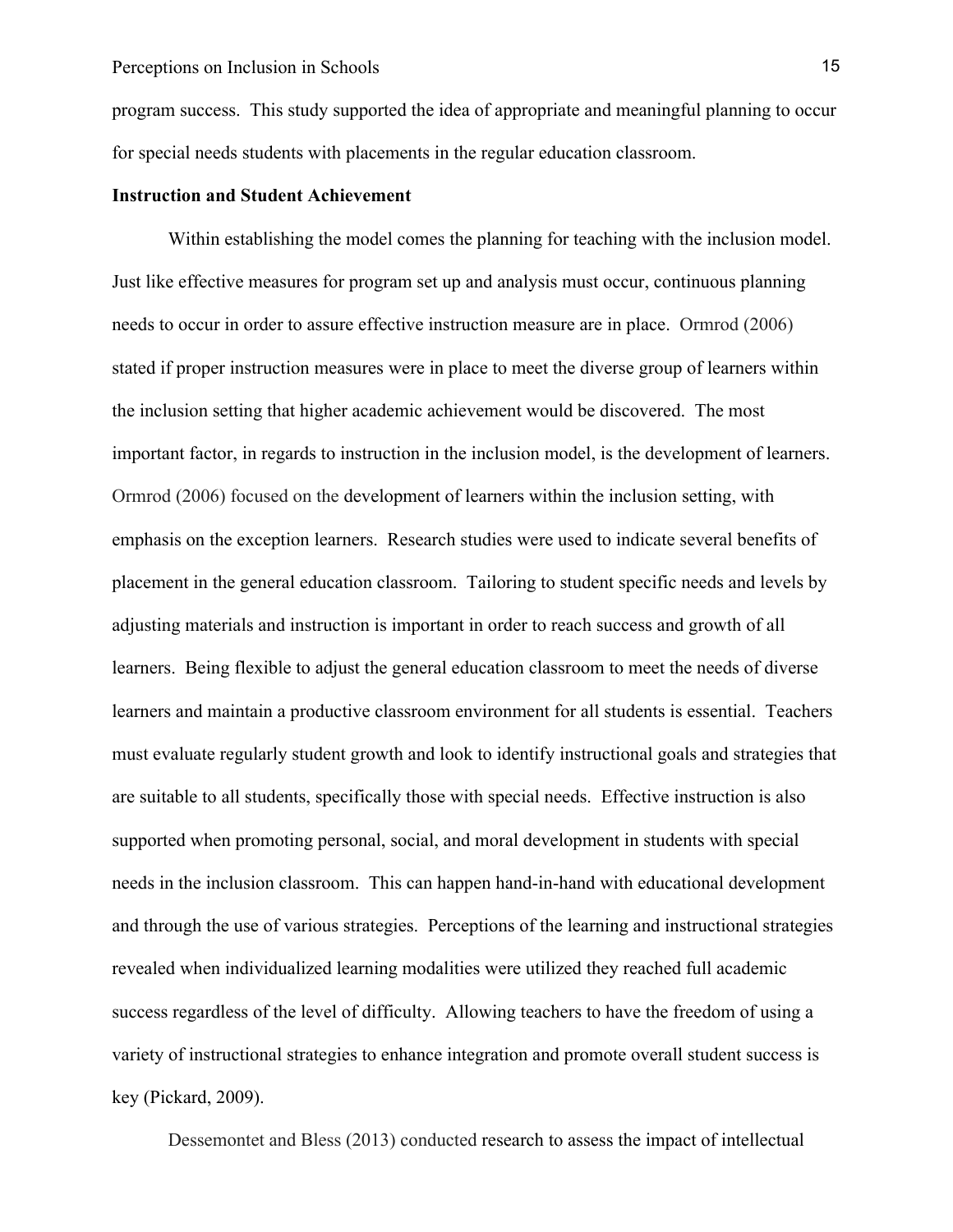disability (ID) students in general education classrooms and the direct impact on the academic achievement. The study consisted of two groups, students with ID and non-disabled students, with achievement data collected from literacy and mathematics tests and a section of the *Culture Fair Intelligence Test* (Cattell, Wei, & Osterland, 1997). There was no significant difference in achievement of low-, average-, and high-achieving peers from classroom with and without ID peers. The results show students with learning disabled (LD) in the regular education setting, with proper support and target instruction, show academic growth. Findings also suggested that LD students do not have a direct impact on the academic achievement of their peers without disabilities resulting in student achievement being reached for all members of the group.

Chandler-Olcott and Kluth (2009) conducted a research study to highlight the benefits of providing improved literacy instruction for all learners. The degree to which how closely teachers monitored students to provide the most specific and meaningful instruction and interventions were studied. A framework for teaching literacy to autistic students was recommended for students to grow in inclusive literacy classrooms and to ensure all students reading needs were being met. Benefits for improving results for all learners' has caused a decrease in the achievement gap as literacy is expanding throughout the day in an inclusion classroom. For example, classroom activities might include a list of tools and/or strategies for teaching to implement with students to support writing and representations (Kemple, Hartle, Correa, & Fox, 1994). Also, the ability and opportunities for teachers to appropriately promote positive social interactions and accountability for instructional planning was expressed as essential. Focusing on the learning outcomes rather than activity outcomes, which is typically used, expresses the importance of student centered learning and setting appropriate goals/outcomes for individual students.

Scientifically based reading research recommended efficacious models of curriculum and teachers holding the role of the inquirers, who advocate for their students (Chandler-Olcott &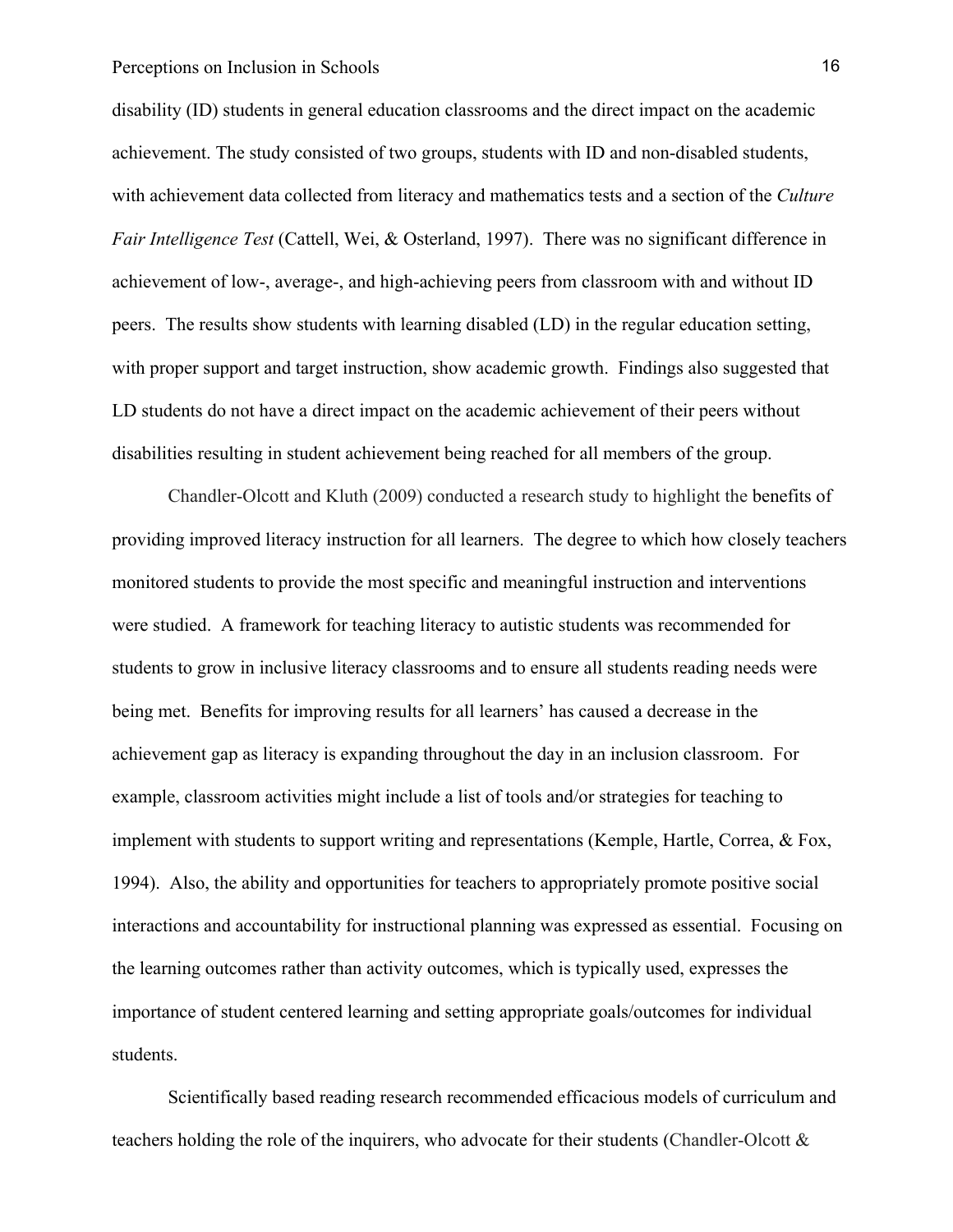Kluth, 2009; Copeland & Keefe, 2007; Leyser, Zeiger, & Romi 2011). Therefore we must then ask; what does effective and meaningful literacy instruction need look like? An effective model of literacy instruction is required in order to reach academic success with students with moderate or severe disabilities. First, it is important to note the physical presence alone of students with autism and other moderate disabilities are in regular education settings need to be offered equal choice and opportunities as their regular education peers in order for inclusion measures and the teaching of literacy instruction in the setting to be positive and successful (Copeland & Keefe, 2007). In a study conducted by Belle Gardners School in FairFax County shows how staff embraces the responsibility of meeting all students' learning needs and full participation for all learners was the goal (Chandler-Olcott & Kluth, 2009). With this approach, the inclusion of students with autism in the learning community has positive impact on literacy development for all students in the learning environment. This study supported the hypothesis completely as the study demonstrates first hand how positive attitudes and effective implementation of the inclusion model can allow for instruction to take place and growth amongst all students.

#### **Staff Attitudes, Perceptions and Development**

Adequate and effective staffing is imperative in order for an effective inclusion program. As stated above in the hypothesis of this paper, it is perceived that positive attitudes by administration and teachers on inclusion result in positive outcomes for the programs. This section investigates studies that focus on staff qualification, attitudes and experiences that impact inclusion programs.

First, it is important to notice the chances and challenges that are facing the education system. Leyser, Zeiger, and Romi (2011) looked closely at special educational needs in the general education settings and the mandates through special education legislation at the forefront. The differences between each legislation and consideration of socio-economical, political and cultural traditions played a key role with the main purpose being to evaluate if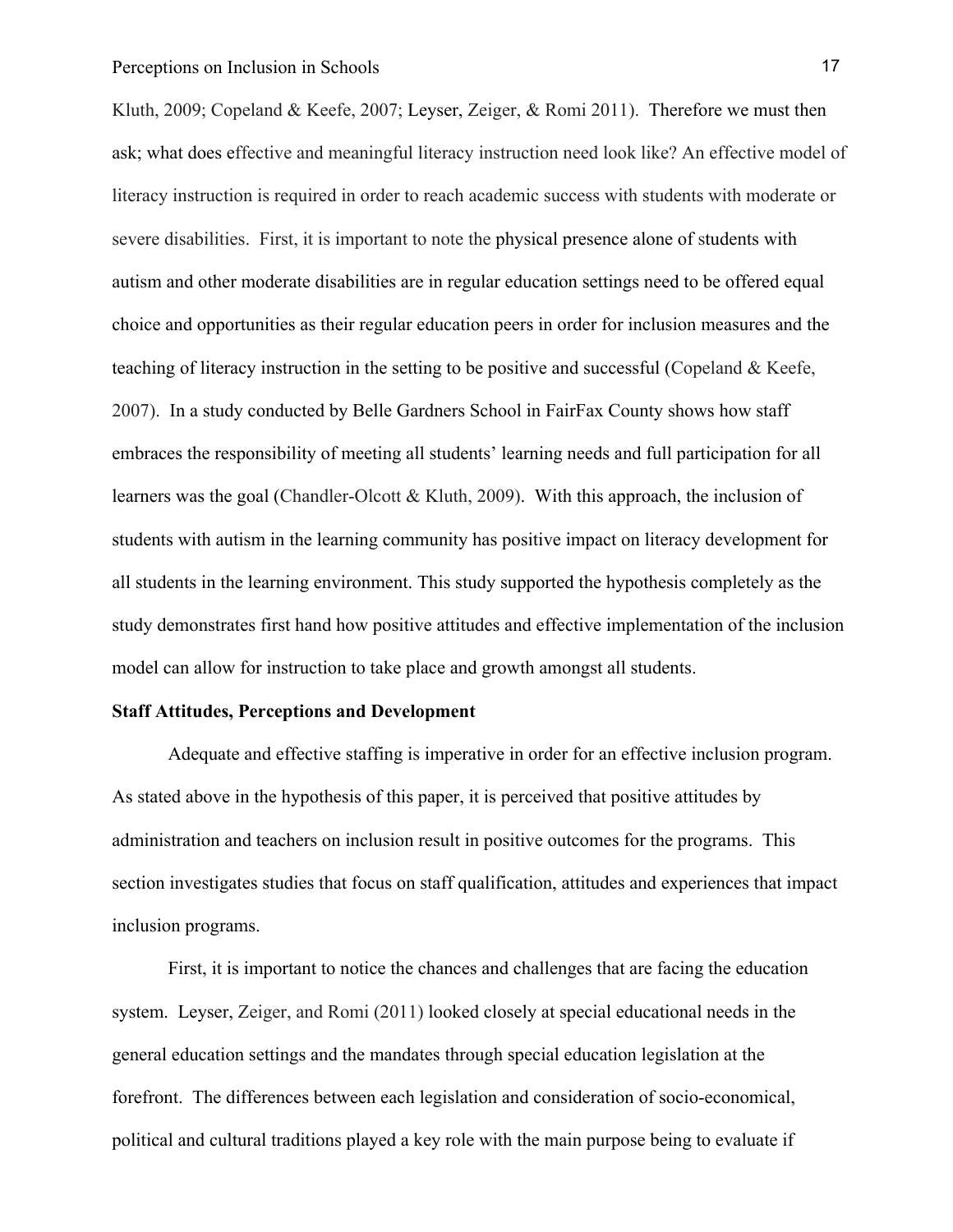teacher's sense of efficacy changed during pre-service programs, notice perceptions of selfefficacy impacts differently depending on the severity of experiences involved and if the participation in conferences and workshops on inclusion impact this self-efficacy for teaching students with diverse, special needs. Past research, like Bandura's (1977, 1986, 1997) studies of self-efficiency in the social learning theory, highlight the importance of self-efficiency in relation to the impacts of teaching experiences. Teachers were questioned on their abilities to teach students with a variety of diverse needs and abilities within one classroom setting. A sample of 687 students in the general education major and 305 were in special education with a variety of ethical and religious representations completed a ten-item survey developed by Rich, Lev, and Fischer (1996). Data found efficacy for social relations was the only effect for the years of preservice experience and students with more experience typically held higher scores than those without the experience. The intensity of the different programs each student was in showed to have an impact on results. The results supported the idea of most experienced staff/educators teaching in the inclusion settings will lead to more success and happiness of programs in relation to increases in student achievement (Leyser, Zeiger, & Romi, 2011).

Studies that focus on level of experience in relation to program success and development included both Ko and Boswell (2013) and Praisner (2003). Praisner focused on the attitudes of principals, elementary level, toward the inclusion of students with disabilities in the regular education classroom. The purpose was to learn more about administrator's attitudes on inclusive education. She was eager to discover what attitudes exist towards inclusion in the general education setting, the relationship between principals' personal experiences and the school characteristics and attitudes towards inclusion and also the relationship between principals' perceptions of appropriate placements for students with different disabilities. Surveys were mailed to randomly selected administrators at the elementary level in the Commonwealth of Pennsylvania to determine that degree of which the administrators were trained, their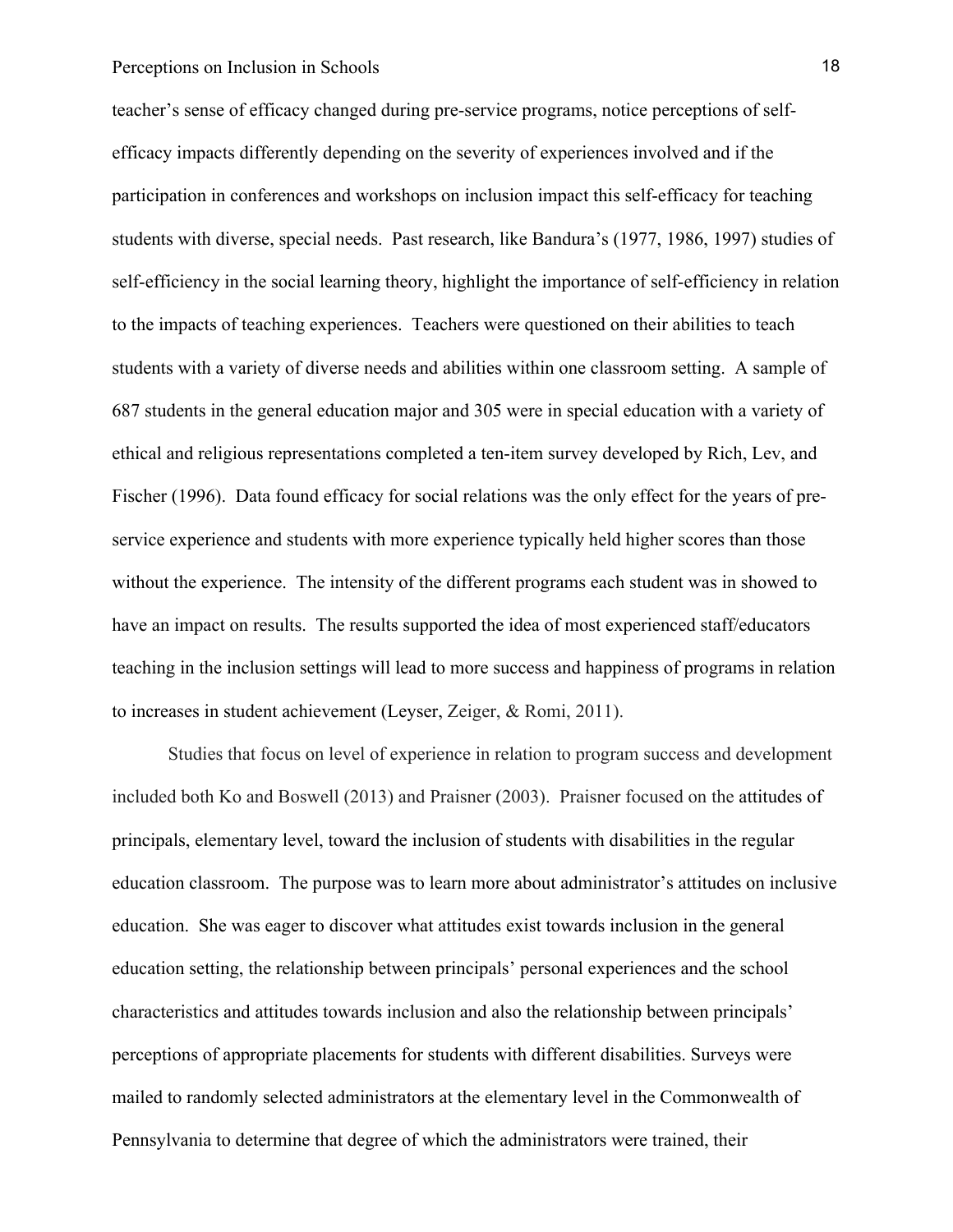experiences and programming with relation to their attitudes and beliefs extracted. Findings determined concluded the significance and importance of attitudes in relation to how students with special needs are being placed in school settings. Overall ratings were favorable attitudes towards inclusion as there was a significant positive correlation between attitude towards inclusion and the number of special education credits, in-service hours, specific topics taken and experience levels. In support of the hypothesis, the more positive experiences with inclusion yielded more favorable attitudes towards inclusion. It should be noted that only one state was chosen for the population and elementary principals. Assumption were assumed in regards to the working conditions, believing they are the same and levels are experience were assumed to be within the same range without surveying. Ko and Boswell (2013) constructed along the same measures and purpose, emerged data into four themes of teacher's perceptions, practices, learning, and needs including their dedication to inclusion, adaptation, experimental practices and challenges. Findings suggested that more teacher professional development was needed for program efficacy and success. From this came the creation of the Feiman-Nemser's (2001) framework for teacher development was used to shape the themes from this study. The framework identified elements of teaching that were used to prepare teachers to progress. Teachers believed hands-on experiences are essential for successful implementation of inclusion along with the need for continuous professional development. Competent teachers who are experiences in the areas of expertise needed for working with students with disabilities is essential.

Ball and Green (2015) also investigated the attitudes of school leaders toward the inclusion of students with disabilities within the general education setting and found similar results. Results fell under six specific headings: limited training and experiences for school leaders in relation to special education and inclusive practices, school leaders have a negative attitude towards inclusion, inclusive placements are supported by school leaders however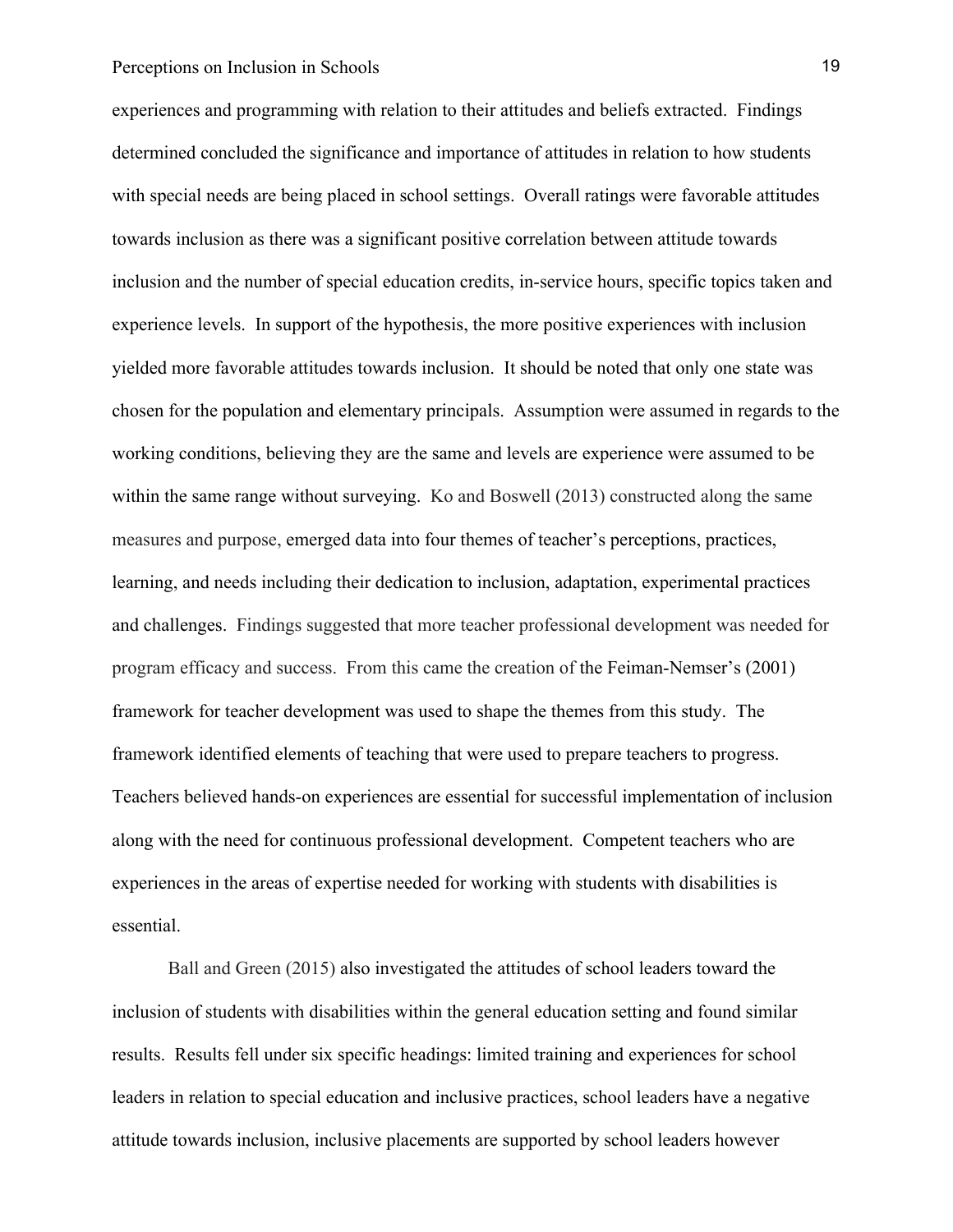differences exist with different disabilities, and lastly the number of students with IEPs in the regular education classroom should be indicators for appropriate placements, and addressed the underlying measures that need to be appropriately and effectively in place so that growth can occur. Components of the study showed many foundational skills and steps are required in order for inclusion to be effective. Many attitudes and misconceptions discovered through this study were due to lack of professional development/training and negative previous personal experiences with inclusion. Gokdere (2012) similarly used his study to determine the challenges and negative attitudes and perceptions in current educational setting. This was in an effort to solve problems that are being faced in most inclusion practices in the public school setting. The study looks at the attitudes, concern and interaction levels of elementary school teachers and teacher candidates. The main goals of the study related directly to determining aspects of the hypothesis:

How are the attitudes of the teacher candidates towards the inclusive education?, How are the anxiety levels of the teacher candidates for the implementation of inclusive education?, Is there a relationship between the interaction level and the students taking inclusive education?, Is there a relationship between gender and the attitudes towards inclusive education?, Is there a relationship between gender and anxiety levels for the practice of inclusive education?, and Is there a relationship between gender and the interaction with the students taking inclusive education? (p. 2802)

Data gathered concluded significant differences between in-service and pre-service teachers attitudes towards both inclusive education and overall interactions with special needs students. Again, professional development was needed, primarily focusing on the basics of inclusive education, to enhance qualifications and increase overall knowledge.

In a study by Bentley-Williams and Morgan (2013) conclusions from the study revealed clear themes: "self as learner, prejudices, misconceptions and ethical behavior, understanding of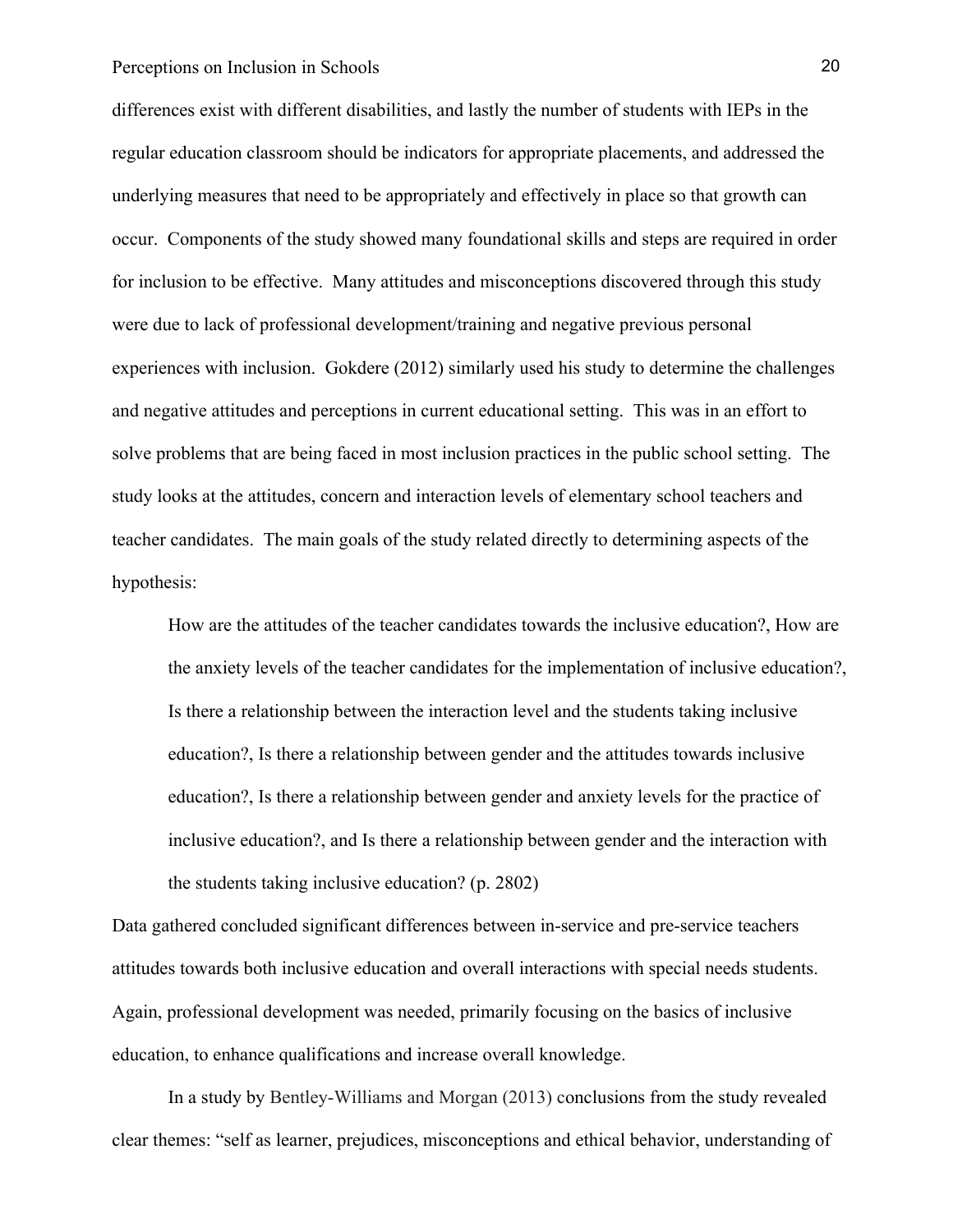inclusive education, collaboration and expanding consciousness as measures of inclusion's impact on students and programs" (p. 178). There was an increased understanding of diversity and teaching role in the inclusive education setting evident and college preparation programs were beginning to adopt research-based learning programs to strengthen best practice measures in the inclusion settings. The perspectives of pre-service teachers and implications for teacher preparation programs they attend hold meaningful insight to the findings. Participation in such programs, exclusion from culture, curriculum and community mainstreaming were explored. The adoption of social justice orientation allowed for the true benefits to focus not only on academics but also the social contexts of peer acceptance, building self-esteem, opportunities for learning and reducing stigma attached to segregated out of classroom programs. Further research needs to be conducted in the areas of diverse curriculum development and cognitive responses to instruction along with data collected from further sampling population and size.

Subsequently, Irvine et al. (2010) looked at the experiences of principals in a rural school district as educational leaders with a goal of creating authentic inclusion schools. The ideas that inclusion is viewed positively and extends beyond the classroom to meet the diverse needs of students within a regular education classroom were concluded. Key factors of effective and positive inclusion revolving around collaboration of main participants in the student's education and meaningful and appropriate opportunities for professional development, was clear. They asked, "does inclusion works?" and "what can be done to make it work appropriately?" (p. 75). A survey, individual interviews and a methodology of multi-perspective case study was conducted within a Canadian school district; it should be noted one limitation of this study is the small sample size and lack of research from other demographic areas. The interviews focused on acquiring an in-depth understanding of inclusive practices in their schools and their specific experiences and allowed administrators to explore and recall their personal experiences with inclusion. Small samples of students were identified for purposes of in-depth case studies, as a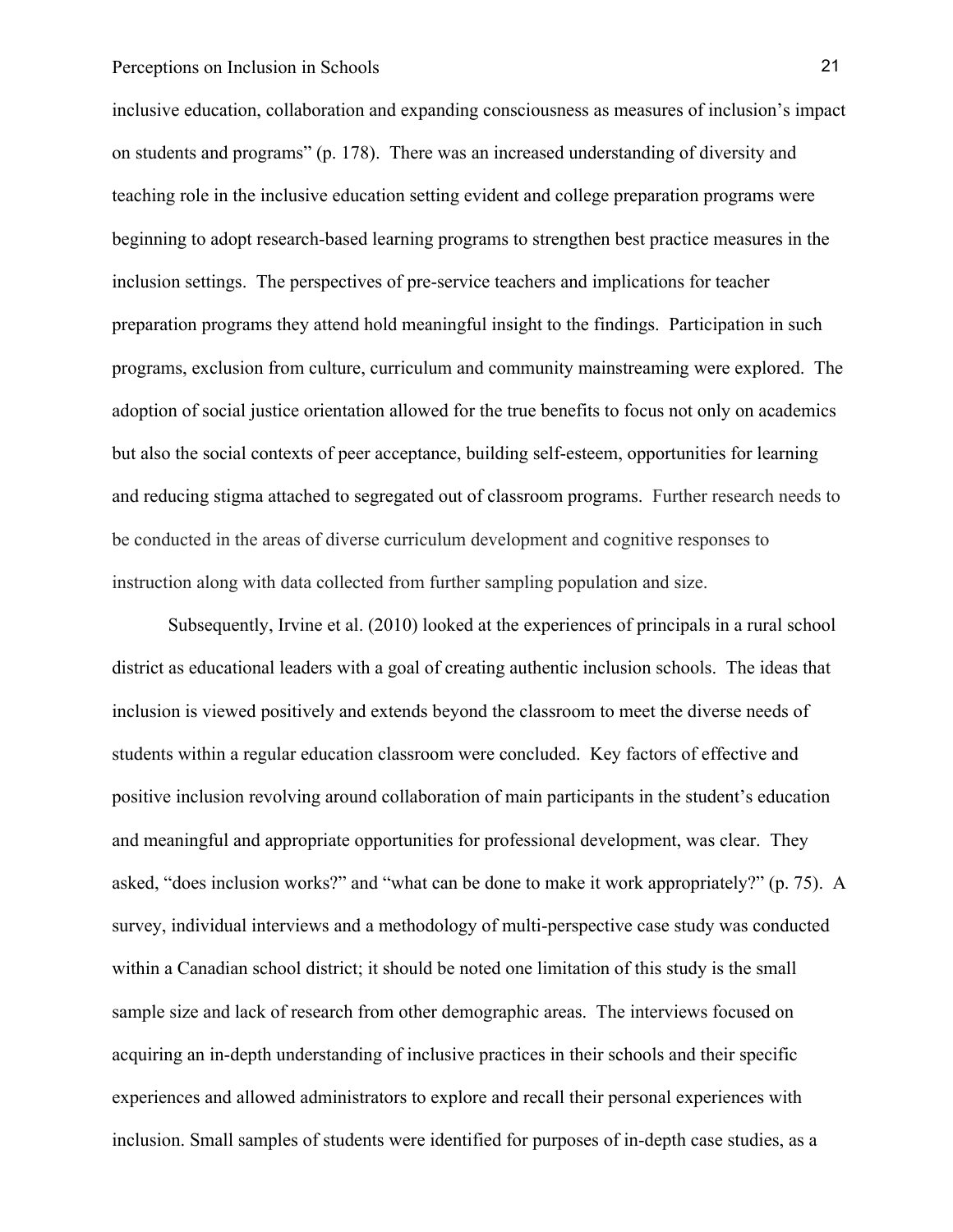means to broaden the research study. The data confirmed experiences of all the principals participating were relatively positive in nature, thus again completely supporting the hypothesis. Schools in rural settings had no alternatives for exceptional needs in their general education classrooms whereas those situated in an urban setting were exploring alternative programs for inclusion; thus showing a vast difference in experiences of each setting. Similar themes were feelings of ownership and responsibility in schools, school teams, preparedness and adaptability, valuing and promoting student diversity and the parent-school partnership.

#### **Summary**

In this literature review, the inclusion model in the general education classroom is explored to determine if there is an impact on professional's attitudes and perceptions in relation to how successful the program is. First, the overall planning and programming of inclusion model was discussed with findings all relating to the importance of careful, considerate and meaningful planning with the overarching goal to meet the needs of all learners, both academically and developmentally. Once programs are in place, regular analysis, evaluation and assessment is needed to ensure a high level of expectation is achieve and goals are being met. Once programming is set, effective instruction is essential. Proper instruction measures need to be in place to meet the diverse group of learners within the inclusion setting. Strategies and tools are introduced to support the growth of all learners and regular progress monitoring is conducted to ensure instruction is focused and at a level of appropriateness for all. Lastly, the effectiveness of staff performance, level of professionalism and amount of training directly affects inclusion. In the themes, evolves the perceived and attitudes of staff. Findings supported the correlation between level of training, degree of experience and qualifications to be directly related to the overall degree of which inclusion is occurring and its underlying effectiveness.

Upon completion of the research analysis, gaps were noted that needed to be addressed. More information related to students with IEPs showing increases educationally within the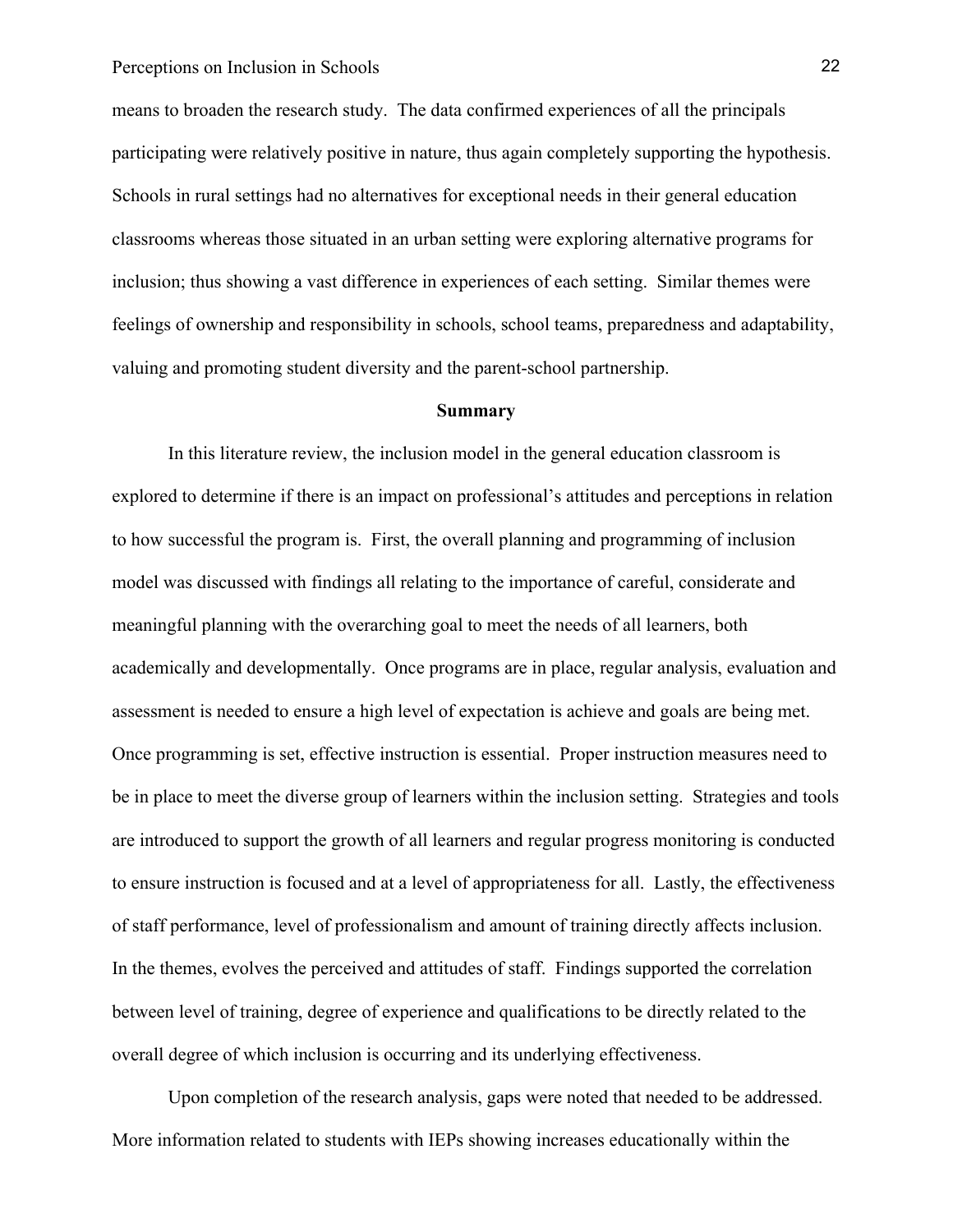inclusion setting from diverse populations and the attitudes related. Also, it would be important to obtain further information on other reasons that can be taken into consideration for the negative attitudes and perceptions. For example, are the attitudes because of lack of support or funding, etc. Another gap in the research is locating the root of such attitudes and perceptions. Are the negative perceptions primarily related to personal experiences, current challenges in inclusion practices and/or common beliefs on inclusion? This study investigated teacher's perceptions on inclusion, supports in place for promoting effective inclusion and their fidelity, as well as administrator's perceptions and impacts on supports in place.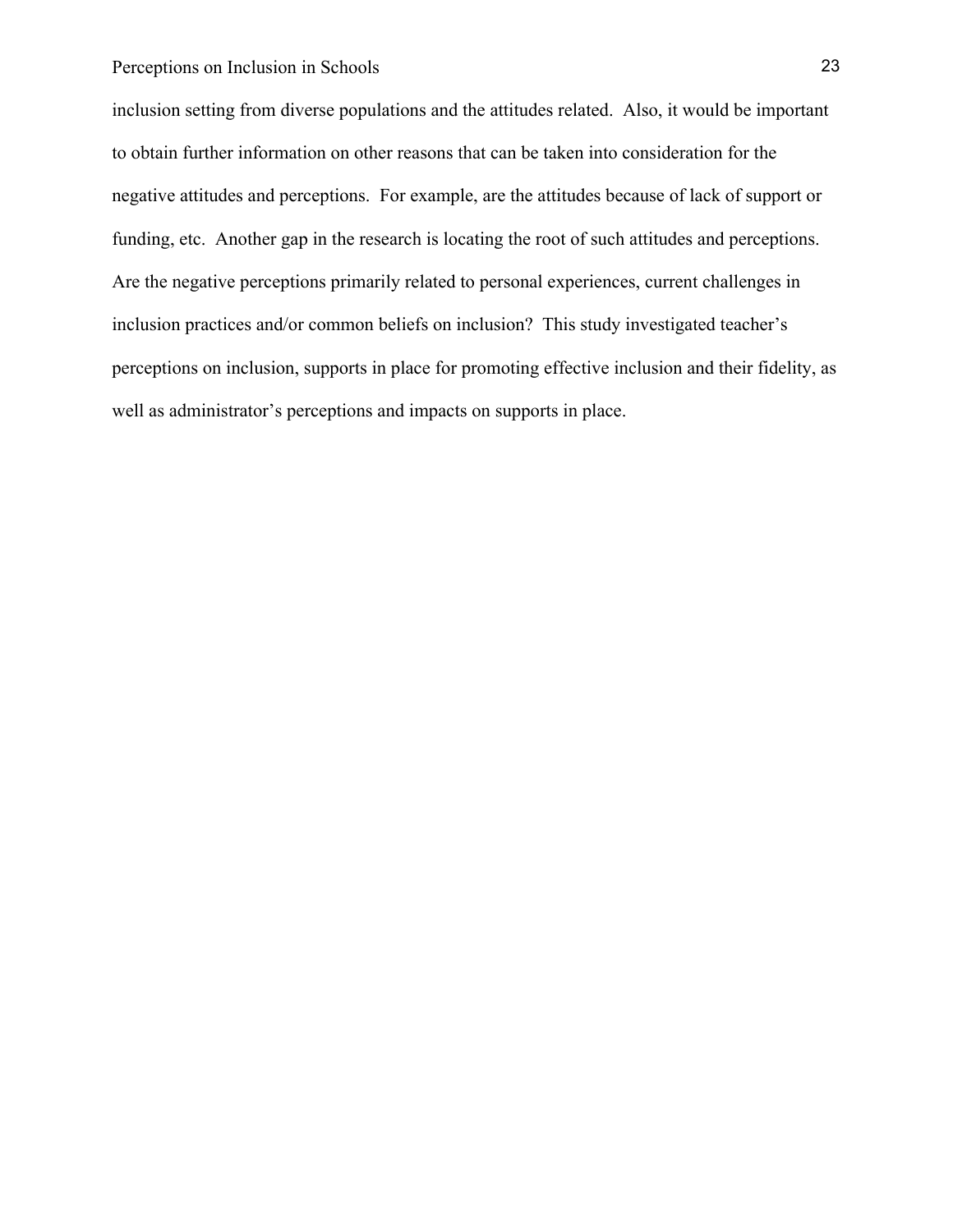# **Chapter 3 – Methodology**

The review of literature found a strong correlation between the perceptions and attitudes of staff in relation to the success of inclusion programs. Based on this observation, the purpose of this study was to explore how inclusion is being implemented in the elementary school setting. The study explored the following questions:

- 1. What are teacher's perceptions on inclusion?
- 2. What supports are in place for promoting effective inclusion and what is their fidelity?
- 3. What are administrators' perceptions that impact supports?

The study was focused on a sample of first grade students, teachers and an administrator from two classes in the same elementary school who are part of an inclusion setting, a case study was the most appropriate methodology used to explore implementation of inclusion at this site.

#### **Research Design**

The goal of this study was to examine how perceptions on inclusion impact supports on both special needs and regular education students in first grade. The literature indicated a strong correlation between the perceptions and attitudes of staff in relation to the success of inclusion programs. A case study allowed the opportunity for data to be collected in multiple modes to track perceptions, program implementation and academic growth. Yazan (2015) indicated that a case study was intrinsic, instrumental and collective, as it was an "empirical inquiry that investigates a case or cases by addressing the 'how' or 'why' questions concerning the phenomenon of interest" (p. 138). As such, this methodology allowed the opportunity to examine how perceptions of inclusion has on a group of first grade students over a period of six to eight weeks. The most important component of inclusion and supports is their direct impact and effectiveness on student learning. Exploring directly how inclusion models impact student looks primarily at best practice initiatives for inclusion, methods teachers are taking in order to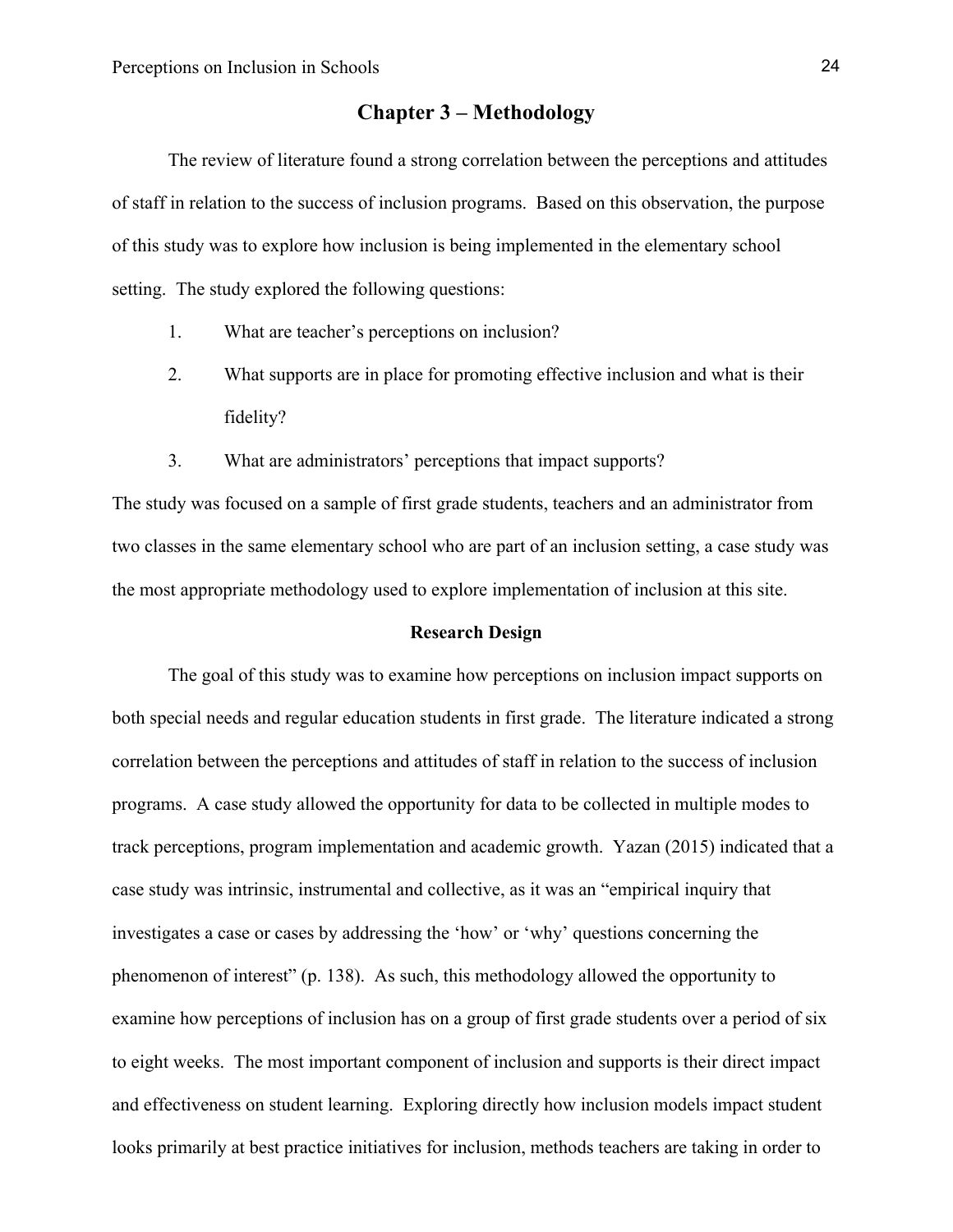ensure individualized education plan (IEP) goals are being addressed and met (Bergin & Logan, 2013). Analyzing current practices and identifying challenges facing teachers is a significant component to understanding inclusions success. These ideas of inclusion measures and practices were explored in this case study.

Yin (2003) described three different types of case studies: explanatory, exploratory and descriptive. For this case study, an exploratory case study was used. This type of case study was the best fit for the research questions proposed because it explored the perceptions of administrators and teachers as well as looked closely at supports in effect in the setting. This was a single case study because it is looking at two classes of first grade students in a single setting. The same researcher conducted the study with both classes and worked closely with teachers and administrators so that consistency was possible and generalizations could be made.

#### **Participants**

The town of Winchester was situated in the mountains of Litchfield County with a population of roughly 11,000. The community had much to offer, being located on a well know lake – Highland Lake – and including a scenic downtown. The population varied in culture and ethnicity, with a large number of low-income families. A large percentage of families lived with extended family or in hotels because of homelessness. The housing available around the lake was generally owned by out of town residents due to cost.

Winchester Public Schools hosts three schools: Batcheller Early Education Center holds grades preschool through grade one, Hinsdale Elementary holds grades two through four, and Pearson Middle holds grades five and six. Two first grade classes at Batcheller Early Education Center located in Winchester, Connecticut were selected by availability and willingness of staff. These classes consisted of a total of 34 students, both with 17 students. Class one had eight boys and nine girls and class two had seven girls and 10 boys. In class one, 75% of students were of special needs requiring special education students and in class two roughly 25% of students were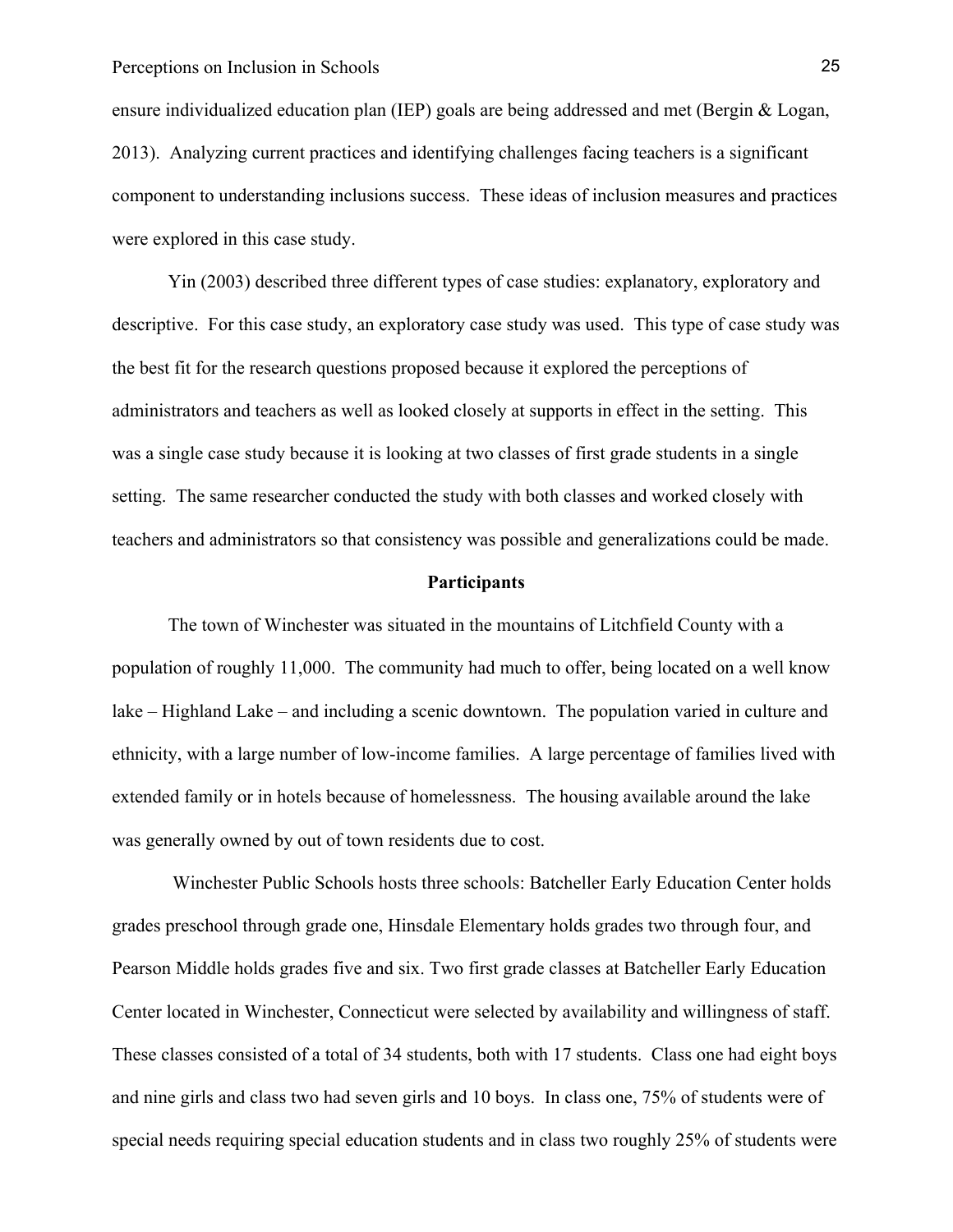currently enrolled in special education. Also, class two had two non-English speaking students and both classes had a moderate amount of behavior concerns.

# **Data Collection Methods**

In this study, quantitative and qualitative research methods were used to conduct a study to answer the research questions set forth in Table 1 below.

Table 1.

|  | <b>Research Questions and Methods</b> |  |
|--|---------------------------------------|--|
|  |                                       |  |

| <b>Research Questions</b>                                                                      | Methods                                                               |
|------------------------------------------------------------------------------------------------|-----------------------------------------------------------------------|
| 1. What are teacher's perceptions on inclusion?                                                | Semi-structured interviews<br>Surveys (online)                        |
| 2. What supports are in place for promoting effective<br>inclusion and what is their fidelity? | Observations<br>Surveys (online)                                      |
| 3. What are administrator's perceptions that impacts<br>supports?                              | Semi-structured interviews<br>Surveys (online)<br><b>Observations</b> |

The three research questions described in the chart above were answered through the use of both qualitative and quantitative methods. In the next section, each of the methods are described in detail.

# **Qualitative Methods**

Two qualitative methods were used in this study to reach acquire data in obtaining answers to the research questions proposed. These two methods were observations and semistructured interviews.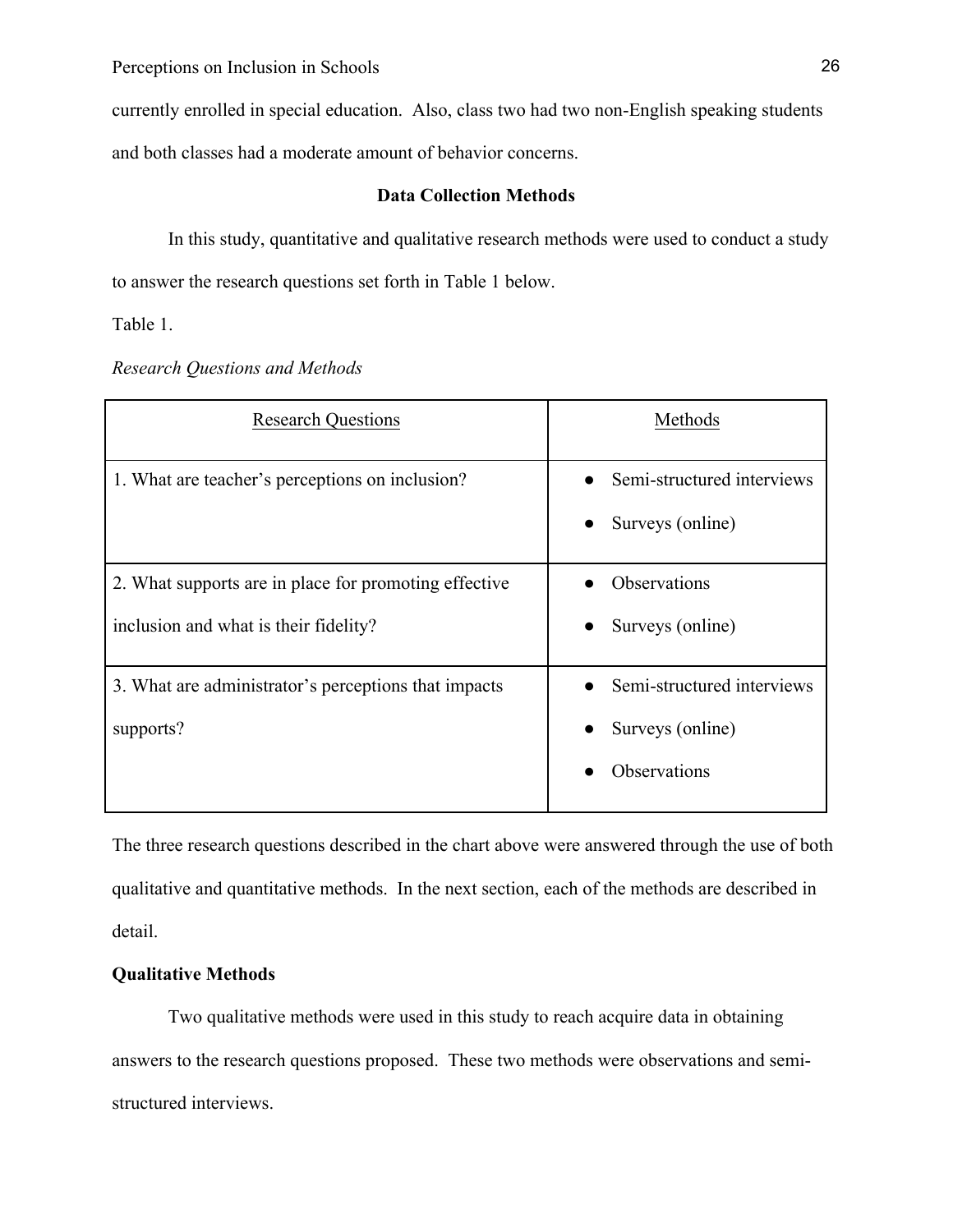**Semi-structured interviews.** The researcher used semi-structured interviews to gain more information from the surveys to answer all three of the research questions. Participants of both surveys were asked to provide contact information if they are interested in participating, therefore, completely voluntary. This was the most appropriate way to seek participation when taking in mind the samples educational obligations and personal life. This way participants were not feeling obligated or pressured to participate, rather just encouraged to expand data of the research. Tourangeau and Smith (1996) expressed the importance of integrating technology into data collection methods and its benefits. They state interviews conducted based off online surveys as well as interviews conducted digitally allow for higher levels of participation and interest. Semi-structured format was chosen as the best approach to be sure appropriate data is collected in the need to answer the questions purposed and to be sure information was collected from each participant on the same subject and topics for validity (Ruona, 2005). This approach has set questions to be asked, however, allows for new ideas to be brought up as a result of what the interviewee says; which is important in this study to reach data on each participant's perceptions and ideas (Creswell, 2012)

For these interviews, willing participants were contacted upon request through the survey response. Interview questions were generated by the research and carried out with each participant in a group setting (i.e., two-three other interviews). Interview questions were generated by the researcher and in the best interest of obtaining information for this research (see Appendix A for a copy of this instrument). A series of eight to 10 formal questions were asked with opportunities for extensions and additions, if candidates wish to follow the semi-structured interview model. Questions concentrated on answering one and three of the research questions. Interview questions were extracted from the *Teacher Attitudes Towards Inclusion Education* with a few additional questions *(*Creswell, 2012).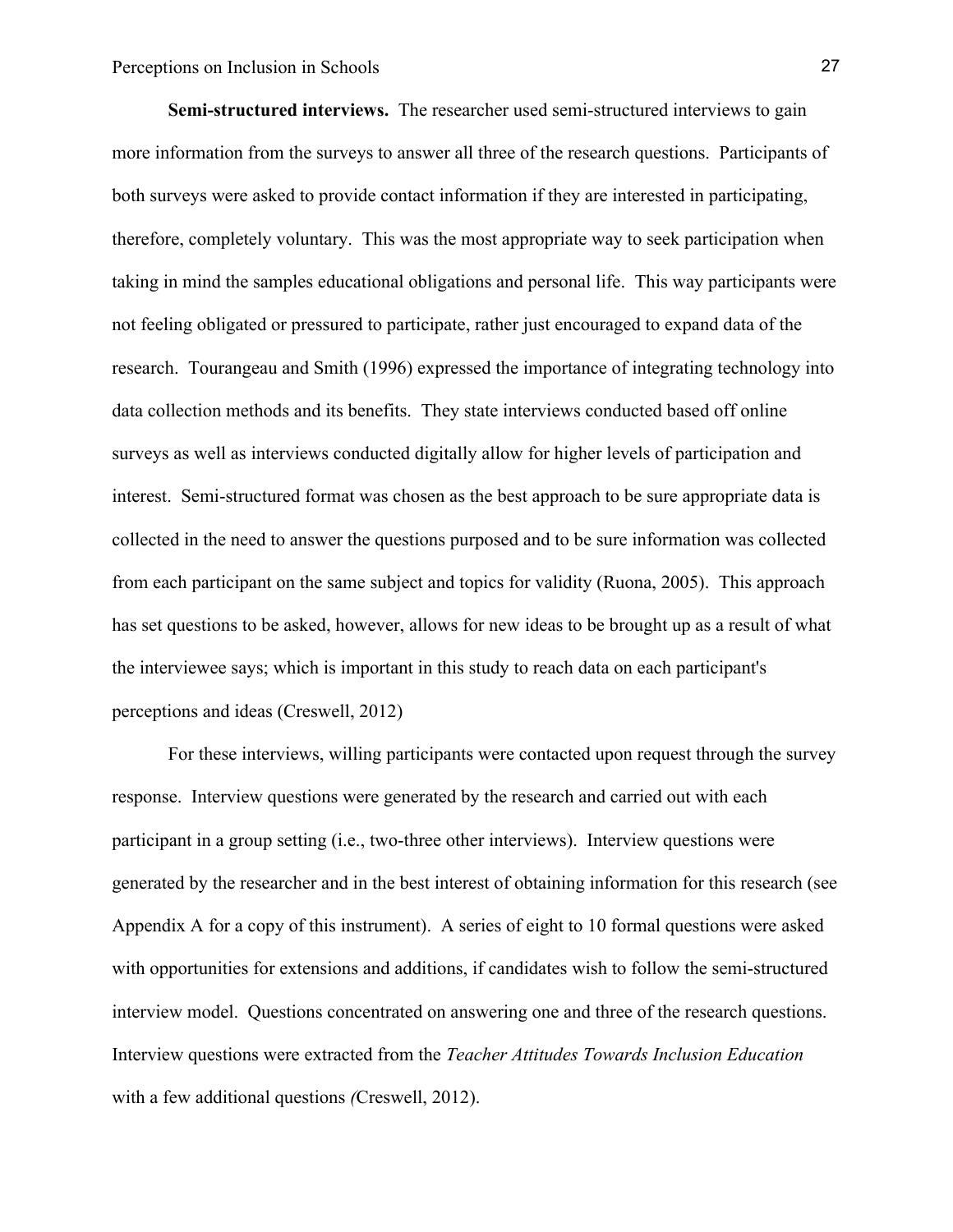**Observations.** Observations are most appropriate for collecting data on naturally occurring behaviors in their usual contexts, therefore, are most appropriate for this study as they allow for the opportunity of in the field data to be collected (Denzin  $& Lincoln, 2000$ ). First hand data obtained through observations allowed the researcher to answer the second research question. The researcher was able to see current practices and support in place for effective inclusion and its fidelity as well as further understand data collected from the surveys. Observations added further explanations to support the surveys conducted and provide in-depth information to each specific practice in the inclusion settings (Creswell, 2003).

To conduct observations, the researcher visited both first grade classrooms twice over the course of this study. Anecdotal notes were taken during each observation. Two overarching topics were the focus of the observation; inclusion support recommended and supports in place. These observations were conducted near the end of the research for the researcher to take into consideration all data presented. This helped with locating supports that were recommended and focus the observation and discussions with teachers.

#### **Quantitative Methods**

One quantitative methods was used in this study to reach acquire data in obtaining answers to the research questions proposed. This method was surveys.

**Surveys.** Two surveys were used to collect qualitative research for this study: the *Teacher Attitudes Towards Inclusion Education* and a self-created instrument modeling the previous survey. Surveys were chosen as the most appropriate method of use as they offered the results at which I was looking to collect. Surveys are simple questionnaires that would be accessible for this population and appropriate in gaining information on their demographics and perceptions as well as current practices (Creswell, 2012). Both were online surveys, to meet twenty-first century skills as well as promote further interest and participation. Online surveys reach the virtual community at which most teachers are actively part of. Such surveys were also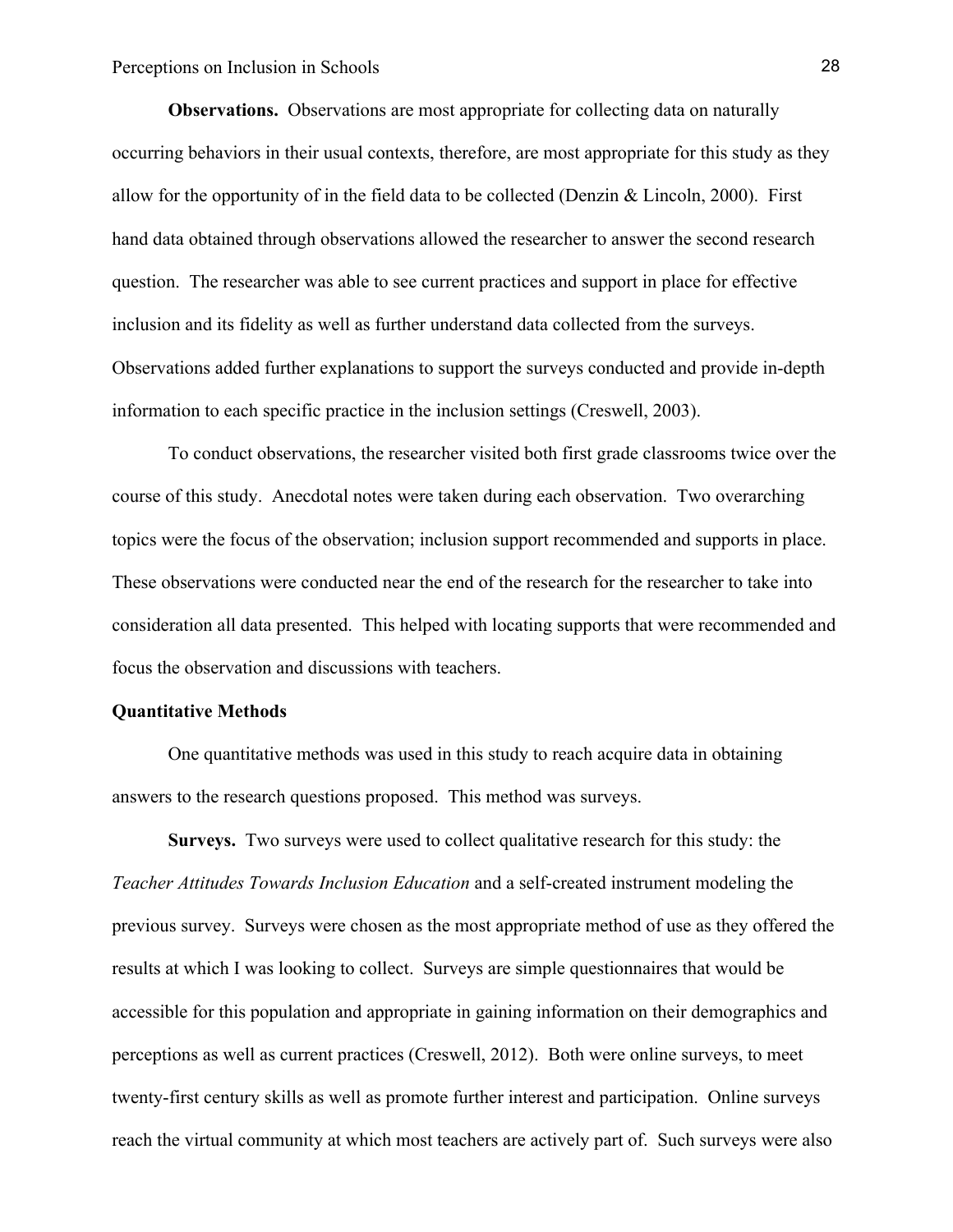more time efficient for research as the data collection process is generated through the software used, in this case *Survey Monkey* was utilized (Wright, 2006).

Based on the literature review, one survey was adopted from Kern (2006), to distribute to the teachers. This survey was created to address issues pertaining to teacher perceptions on training, administrative support, peer support, collaboration and student variables relating to inclusion. The survey entitled *Teacher Attitudes Towards Inclusion Education* (see Appendix B for a copy of this instrument), consisted of three parts. The three parts cover gathering demographic information, a forty-two questionnaire relating to attitudes, and open-ended responses relating to teacher training. For this particular study only the first two parts were used. Measures of reliability and validity were conducted before using the survey showed appropriateness of the instrument. This survey was most appropriate for this study as it examined the perceptions of teachers, administrative supports and all aspects related to all three of the research questions in this study. The questions within the questionnaire could be answered on a 4-point Likert scale (i.e., strongly disagree to strongly agree). The survey was distributed to two teachers of the first grade classes in this study. The questions were turned into an online survey, using *Survey Monkey*, and sent to teachers digitally. Teachers were asked to complete as honestly, to the best of their knowledge and sent back to the research following a deadline. The deadline was set two weeks after sending survey out to allow for reasonable time to complete (Wright, 2006).

Because the literature review did not assist in adaptation of a survey to obtain appropriate information on administrators' perceptions, the second survey was created from scratch from the researcher, with the use of the *Teacher Attitudes Towards Inclusion Education* as a model (see Appendix C for a copy of this instrument). This survey was also created through the use of *Survey Monkey* and distributed to the one administrator in this study. This survey followed a similar format to the survey distributed to teachers. Two sections were distributed to first gather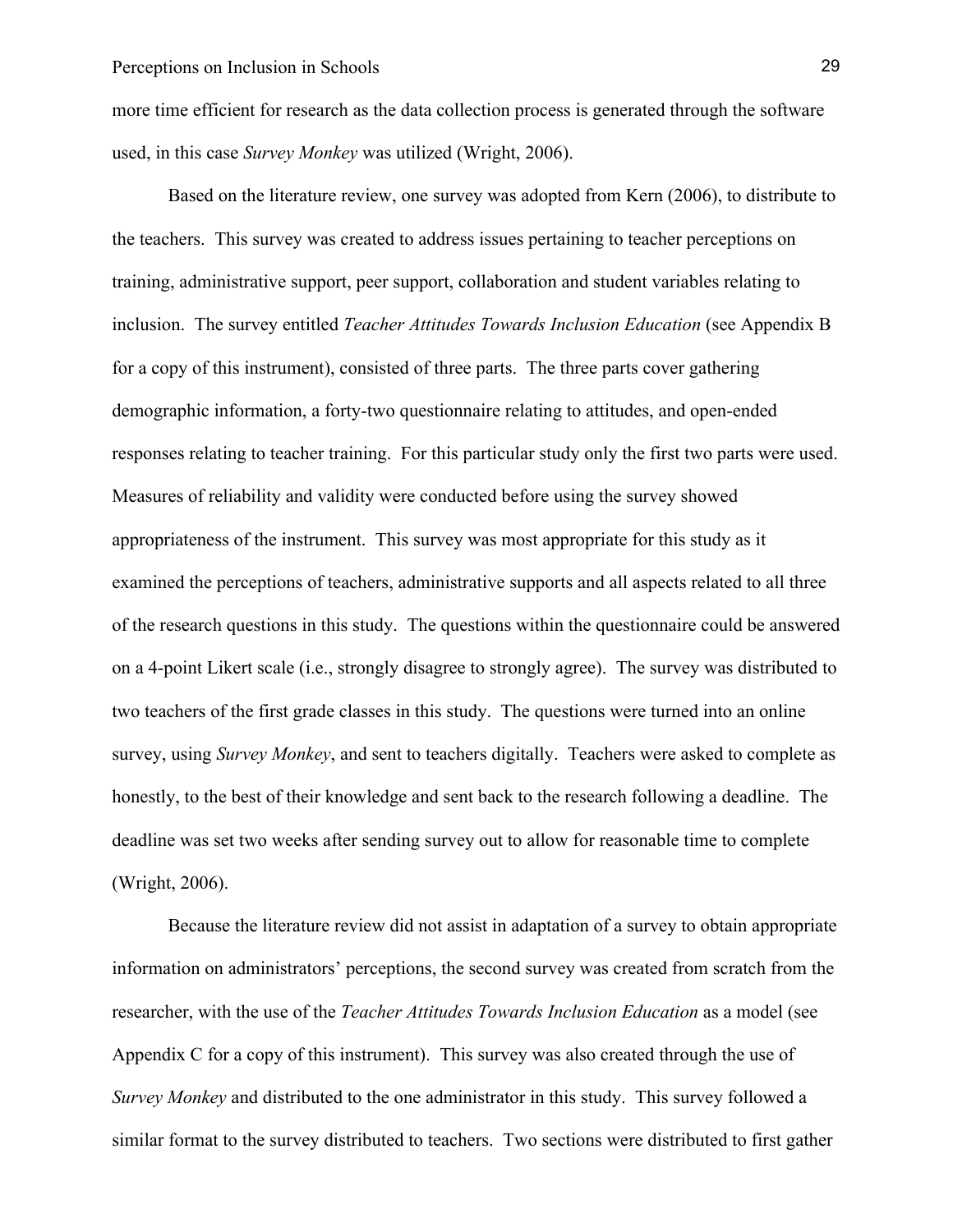demographic information and then a thirty-eight questionnaire. This method was most effective in obtaining data to answer specifically the third research question and further understand supports and their fidelity.

#### **Data Analysis Methods**

Once the data was all collected and gathered effectively from the various methods, analysis was necessary to determine the results of the study. Analysis of both qualitative and quantitative data occurred and the results were organized to establish answers to each research question and the overall purpose of this study.

#### **Qualitative Methods**

The data generated in this study was analyzed using an inductive analysis approach. According to Merriam (1998) inductive analysis approach identified themes that emerged directly from data where abstractions, concepts and hypotheses could be discovered. I decided to utilize constant comparative method, where I organized data into categories in order to fully understand what each participant meant in their responses and then taking it a step further to generate relationships between each category (Ruona, 2005).

I used *Microsoft (MS) Word* as the tool for qualitative data analysis (Ruona, 2005). With having a large amount of experience using this software, I found it to be the most appropriate method for my analysis. LaPelle (2004) explained the many benefits that the table structure of *MS Word* as it acts as a database. These supports included formatting, modifying coding by adding rows and sorting in columns, merging table of data for additional focus groups or informants, and using features to search for keywords or codes. Charts and tables were created to clearly understand themes in the data. Ruona (2005) described a four-stage process for developing charts and tables on *MS Word*. She also described different features that are available to conduct more systematic representation of qualitative data and analysis. Stage one, *data preparation*, requires the transcribing all interviews and observation notes collected. Each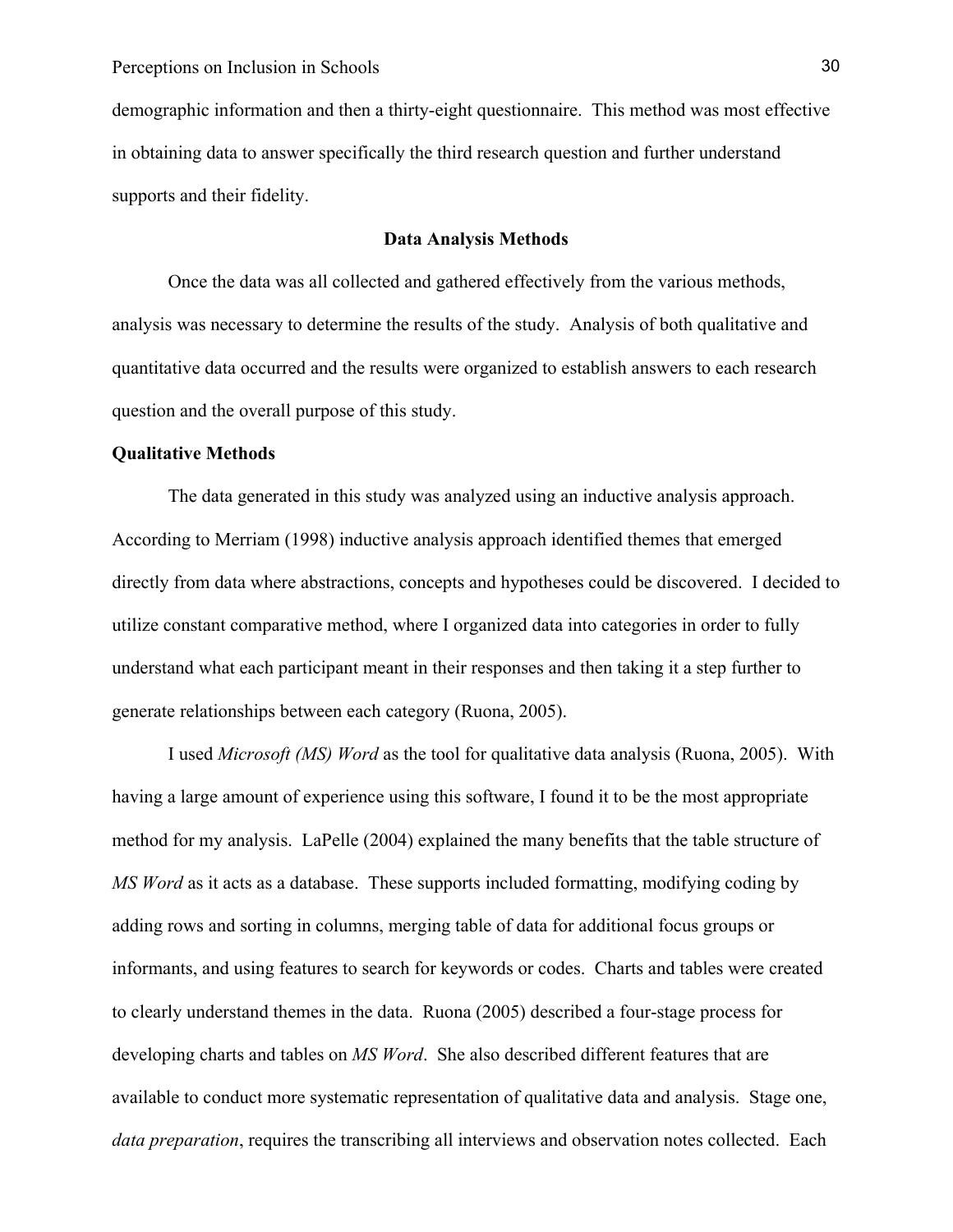transcription was double checked for validity and confirmed by participants. Once transcriptions are approved, a table was created where data were formatted into columns. Stage two, *familiarization*, data was analyzed deeper to capture meaning segments of data and insights. In order for this to be possible, I reviewed all data and began to notice the main themes in the data emerge. In stage three, *coding*, it was time to code the data presented. Since data is very familiar up to this point, coding involved categorizing themes with a code. The coding method is a procedure in which text from transcripts in organized and patterns are clearly discovered. Patterns lead to discovery of the major concepts and insights on the data (Auerbach & Silverstein, 2003). A coding table was created to insure consistency and reliability to analysis. Open coding is used for this study where a four-digit coding number was assigned to each category and then subsequent sub-categories. This allowed for clear and easy sorting abilities to take place in assuring data was under its appropriate category. After all data was coded and sorting, stage four began. During stage four, *merging and working with all data to generate meaning*, all data was merged into one document in order to conduct a group-level analysis. Data was organized in the master document by code and then grouped concepts by their categories (Strauss & Corbin, 1990). From this stage, data was grouped thematically to reflect on themes of all participants, data was then segmented further, new insights on data shined through with each segmentation, interpretation and generation of meaning occurred, and a final data set was organized.

#### **Quantitative Methods**

Quantitative analysis involves using descriptive statistics to improve and further understand numerical data (Li, 2013). Quantitative data in this study was analyzed using descriptive statistics. The survey data was first scored in order for analysis to occur. According to Creswell (2012), preparing and organizing the data for analysis consists of scoring data, creating a codebook, determining scored that were used, selecting a program to use, inputting the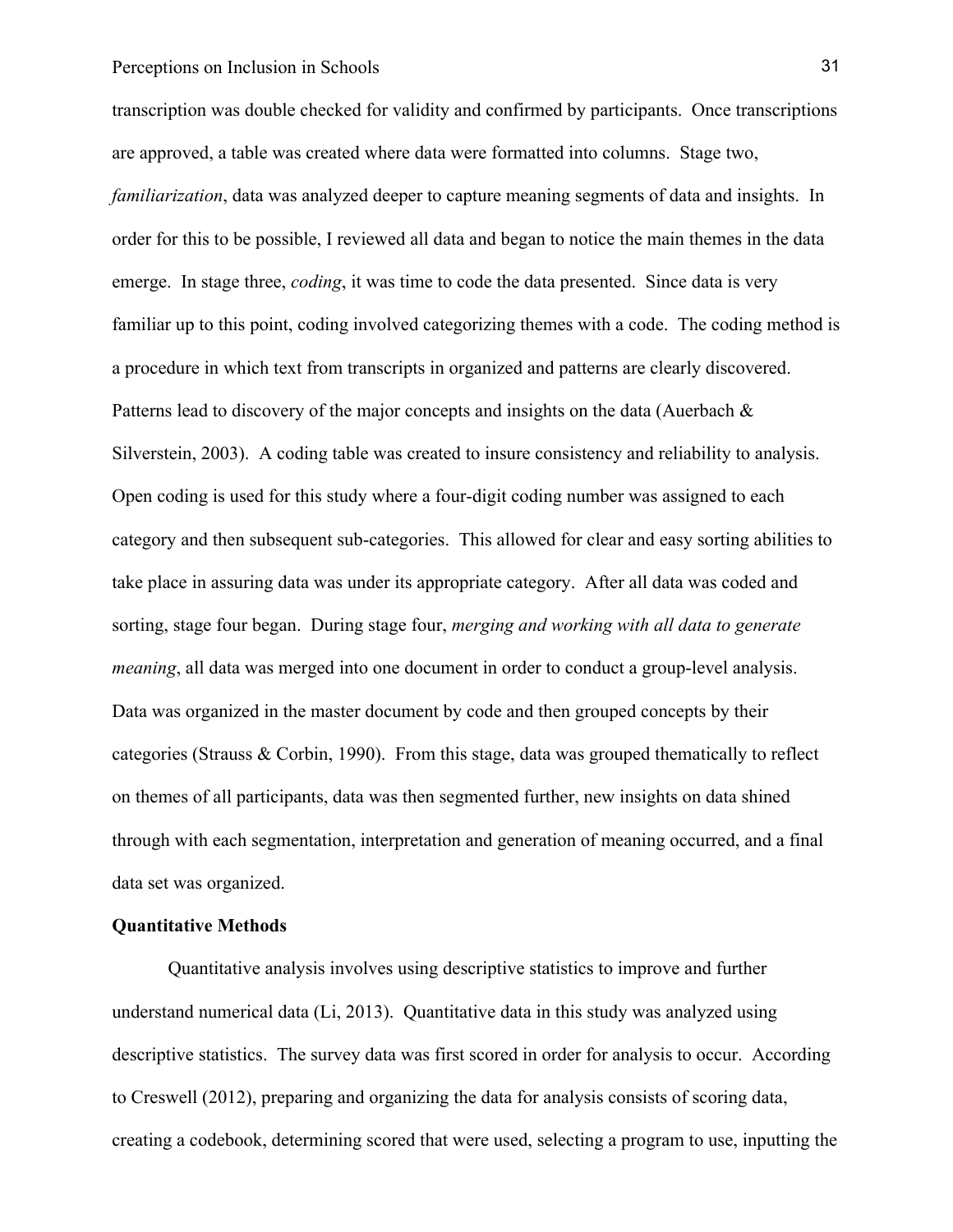data into the program, and then clearing the data. To score the data, I assigned a numeric score to each category of response. Each response category on the instrument received a numeric value to make data analysis possible. A codebook was created in order to assist in assigning scores. Summed scores provided a detailed analysis to calculate participants overall perceptions, determined by multiple questions on the survey. Individual item responses were added to compute an overall score for a variable (Creswell, 2012).

*MS Excel* was used as the tool for quantitative data analysis. *MS Excel* was the most appropriate tool for analysis. This program allowed for data to be input easily and presented clearly through the use of clear graphs, figures and charts. Data presented clear for analysis and conclusions to be made appropriately with reliability and validity accessible. (Salkind, 2013)

#### **Validity and Reliability**

Validity and reliability measures took place in order to ensure data is true. Measures of validity and reliability were used "to ensure "trustworthiness" are credibility, fittingness, auditability and conformability" (Guba & Lincoln, 1981). Actions for both qualitative and quantitative measures to ensure validity and reliability are explained below. Validity and reliability closely examine the scores of each instrument. Reliability looks to be sure that the scores from the instrument are stable and consistent (Creswell, 159). Validity examines to ensure that the instrument demonstrates interpretation of which it was intended to when entering the study. To ensure reliability and validity in each measure, the following estimators were used: pilot testing (i.e., self-made survey), inter-rater reliability, and member checking.

One of the instruments used in this study, was an established instrument created by Kern (2006). Kern reviewed and had the instrument approved by a group of peers prior to administration, however, did state it has never been empirically tested. Overall, she described the instrument as being approved as being a valid and reliable instrument. Ensuring validity and reliability of this instrument will assist in ensuring valid results. According to Creswell (2003),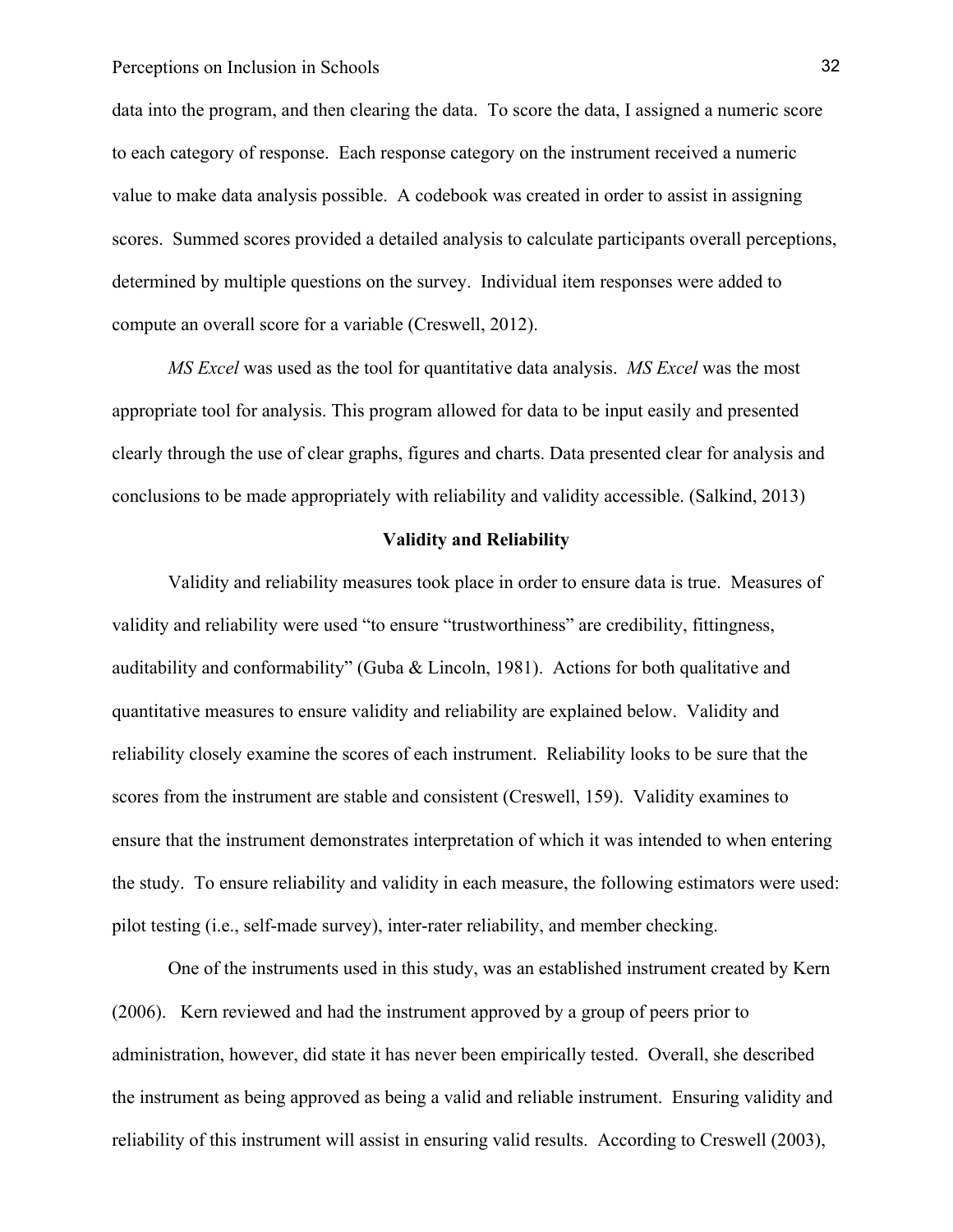content validity can be established and work to improve formatting and questions of the instrument being used. A group of volunteers, similar to the intended group, were selected and participated in the study as a trial run. Inter-rater reliability was used to assess the degree that each raters gave consistently as anticipated on the same idea or concept (Trochim, 2006). This helped detect and consider distractibility and inconsistency in participant's responses for all of the data collection methods.

Member check was also used, when participants were asked after the survey, interviews and observations if the data concluded adequately presented their ideas, thoughts, and perceptions (Simon, 2011). Member checking increased reliability and validity as it asks feedback on the results directly from the participants themselves. This approach was used across measures (i.e., surveys, observation notes, and interview notes/transcriptions). A colleague reviewed the instrument to offer feedback and suggestions for revision before conducting with the sample.

Finally, triangulation of data across all measures used was essential. Methods triangulation is the most appropriate type of triangulation to promote validity (Creswell, 2012). Methods triangulation considers both sets of data used in this study (i.e., qualitative and quantitative). Multiple methods of data collection were used in order to address each research questions involved in this study. This helped with triangulation as it assisted in determining the reliability and validity in each participant's response. This approach explained aspects of both sets of data revolving around the same research questions and topics as it provides the most insight for qualitative research (Patton, 1999).

#### **Summary**

In this chapter, the research design, participants, data collection methods, data analysis methods along with validity and reliability were described. As explained above, the research design for this study was an exploratory case study, where it will focus on seeking theory and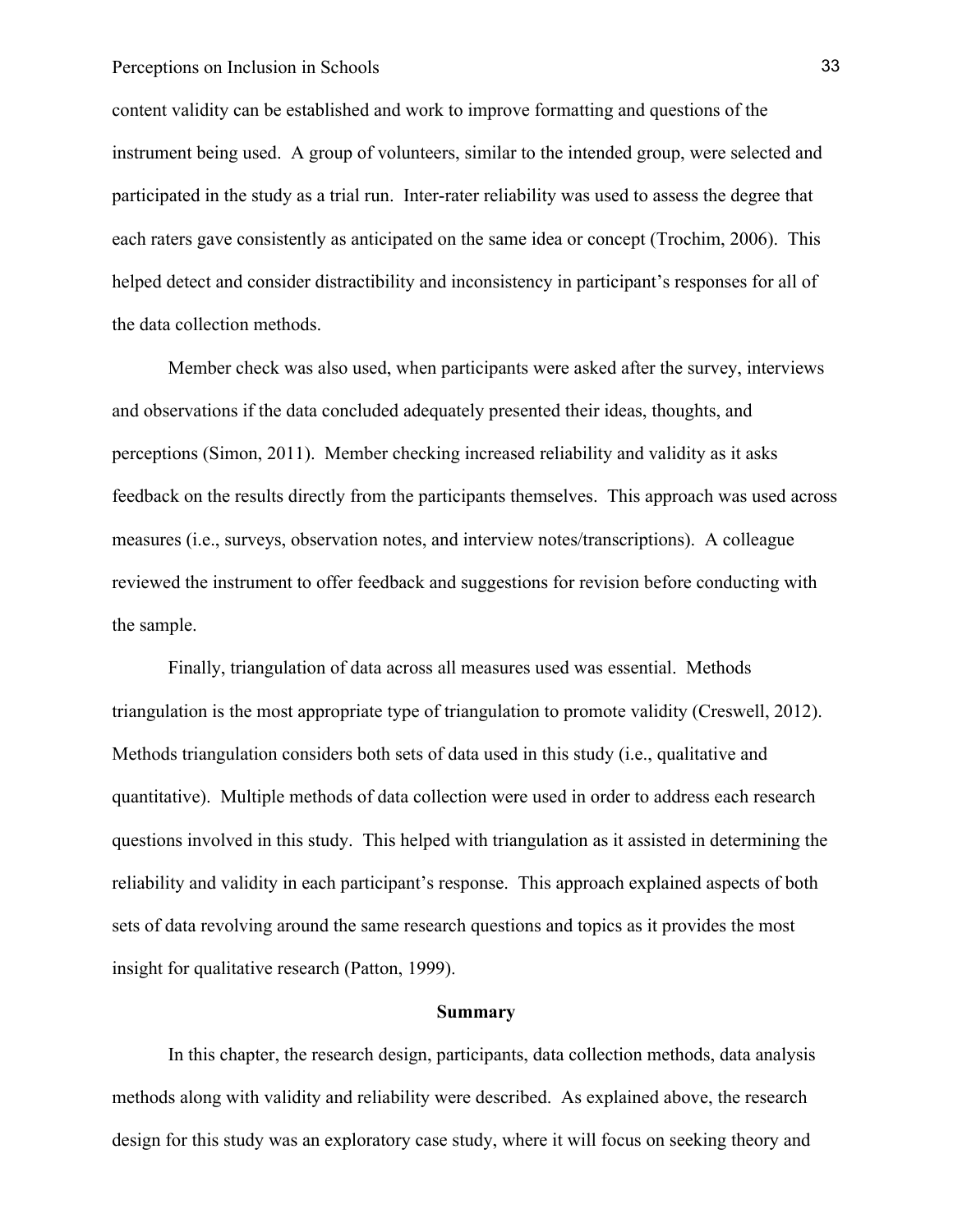then testing the theory as it explores the perceptions of administrators and teachers. The participants used in this case study was a sample of two first grade classes, roughly 34 students, from Batcheller Early Education Center, located in Winsted, Connecticut. Data was collected through the use of both qualitative and quantitative measures. Three research questions were answered in this study: what are teacher's perceptions on inclusion, what supports are in place for promoting effective inclusion and what is their fidelity and what are the administrator's perceptions that impact supports. Data was collected through multiple measures. To answer these questions the use of semi-structured interviews, online surveys and observations were used. Once the data was collected, it was analyzed using various methods. Qualitative data was analyzed using *MS Word* and for quantitative *MS Excel* was used. For analysis, coding occur for each question in order to increase validity and reliability.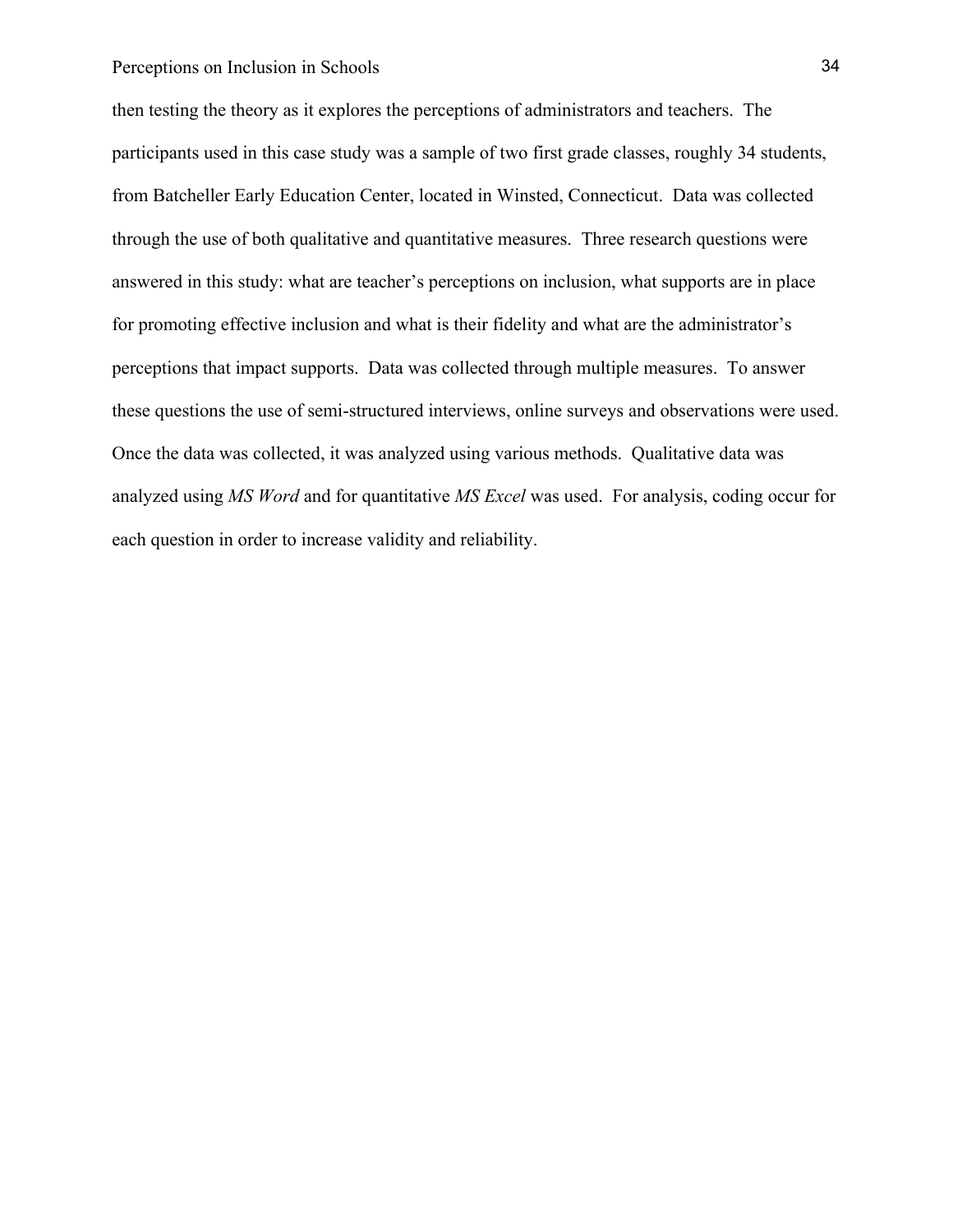## **Chapter 4 – Results & Discussion**

Data for this research paper was collected from a small sample of participants in Winsted, Connecticut. Two first grade classes were of focus from the Batcheller Early Education Center, part of Winchester Public Schools in Winsted, Connecticut. The classes consisted of a total of 34 students, both with 17 students. Class one had eight boys and nine girls and class two had seven girls and 10 boys. In class one, 75% of students were of special needs requiring special education students and in class two roughly 25% of students were currently enrolled in special education. Also, class two had two none English speaking students.

Both teachers from these classes were part of the interview and survey process. Two observations were conducted over the past three weeks in both of these classes to see current practices of inclusion in action. The building principal, who was hired at the beginning of this year, was the administrator who took part in the administrator's survey and interview. All participants volunteered to take part in this process and were willingly active participants throughout this entire research process. The students within each other the classrooms were also eager participants during the observations.

The demographics for the three participants are as follows in the chart provided below. Table 2.

| Question             |                  | <b>Responses</b> |               |
|----------------------|------------------|------------------|---------------|
| 1. Gender            | Female           | Female           | Female        |
| 2. Age range         | Below 25         | 36-45            | 36-45         |
| 3. Educational level | <b>Bachelors</b> | Masters          | Masters $+15$ |

*Demographic Questions*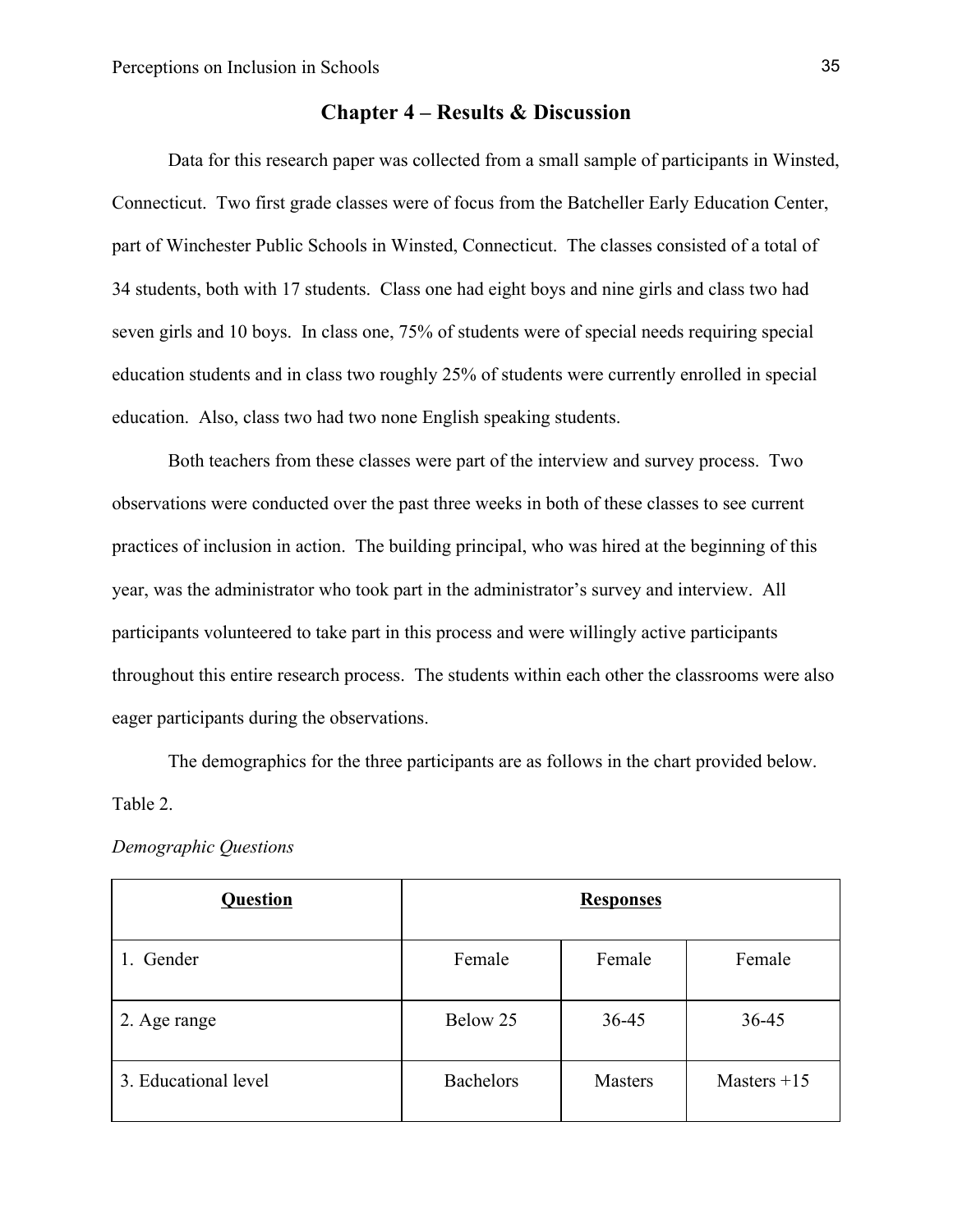| 4. Level (grade)               | Elementary | Elementary | Elementary |
|--------------------------------|------------|------------|------------|
| 5. Number of years at level    | 4          | 12         | 15         |
| 6. Number of years in position |            | 12         | 15         |
| 7. Amount of experience with   |            |            | 12         |
| children with special needs    |            |            |            |

Below is an analysis of data from this research organized by each of the research questions. For each question themes are reported with evidence from the data collected through the three forms of data collection: surveys, interviews, and observations. The data is also supported with current research from the literature review.

#### **Teacher's Perceptions**

For the first question, what are teacher's perceptions on inclusion, significant themes were noted across the board in participant responses. The themes were evident similarities in all participants definition to what inclusion is, a clear vision that there is a mutual responsibility of both the regular education teacher and special education teacher to who is responsible for students with an Individualize Education Plan (IEP) and the severe lack of training and experience that directly impacts teachers work towards inclusive education.

Teacher's perceptions on inclusion stem from their understanding in the definition of inclusion; in both the interviews and surveys collected their ideas of inclusion were presented. In the survey, when teachers were asked their definition of inclusion the responses are included in Table 3 below.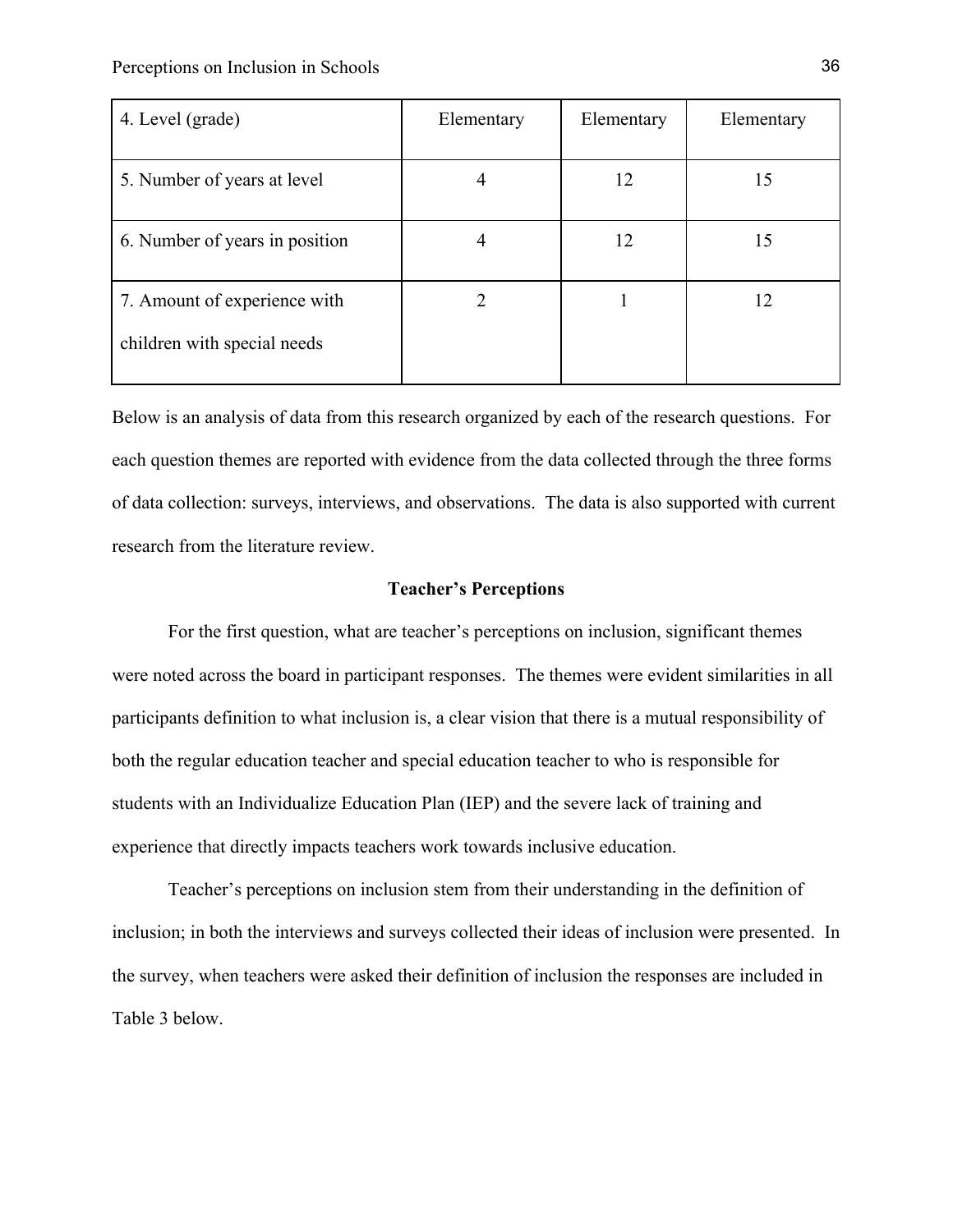Table 3.

*Interview Definitions of Inclusion*

| Teacher 1 | "Inclusion means being sure to include all students no matter their needs   |
|-----------|-----------------------------------------------------------------------------|
|           | and abilities in my classroom. Being able to service a variety of needs in  |
|           | my regular education classroom."                                            |
| Teacher 2 | "Inclusion means that practice of including special education students into |
|           | my regular education classroom and meeting their specific needs."           |

There were clear similarities in their responses within the interview data and also when looking at the survey data. On the survey, questions 7-11, 23-25, and 36 all were designed to answer this question. Responses for both teachers were similar and demonstrated teachers ideas that inclusion includes all students in their classroom no matter their needs all in the positive nature. Below is the data extracted from the two surveys completed. Teacher 1 responses are provided in yellow and teacher 2 is in light blue.

# Table 4.

*Survey Responses for Questions 7-11, 22-25, 36*

| 7.  | Students presenting 2 or more years below grade level should be in    | SD        | D                       | A | <b>SA</b> |
|-----|-----------------------------------------------------------------------|-----------|-------------------------|---|-----------|
|     | special education classes.                                            | SD        |                         |   |           |
| 8.  | Students diagnosed with Autism need to be in a special education      | <b>SD</b> | $\overline{D}$          | A | <b>SA</b> |
|     | classroom.                                                            |           |                         |   |           |
| 9.  | All efforts should be made to educate students who have an IEP in the | <b>SD</b> | D                       |   |           |
|     | regular education classroom.                                          |           |                         |   |           |
| 10. | Students who are diagnosed as developmentally delayed should be in    | <b>SD</b> | $\overline{\mathbf{D}}$ | A | <b>SA</b> |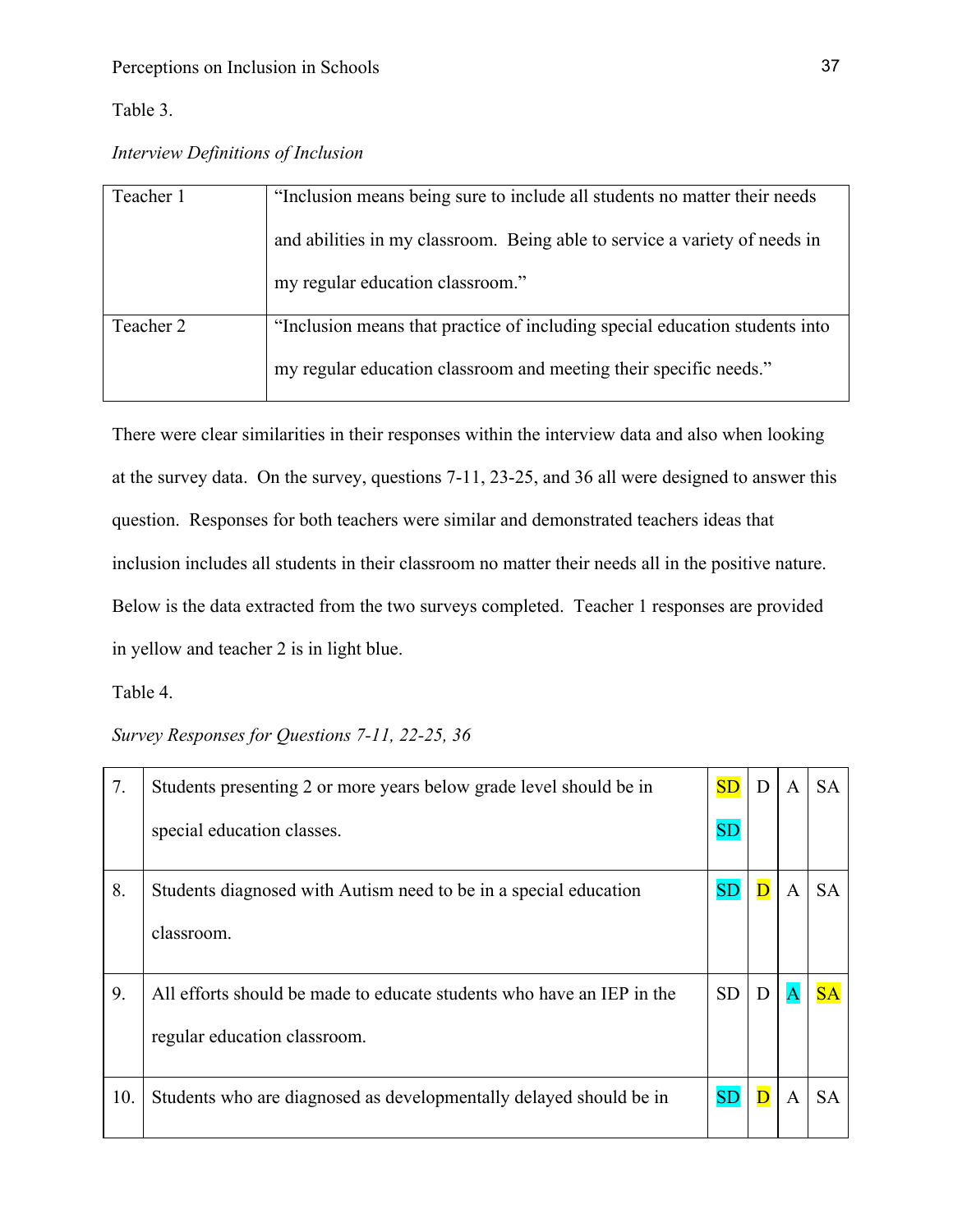|  | special education classes.                                                   |  |  |
|--|------------------------------------------------------------------------------|--|--|
|  | Students who are verbally aggressive towards other can be maintained in   SD |  |  |
|  | regular education classes.                                                   |  |  |

| 23. | Regular education teachers should not be responsible for teaching       |           |   |   | <b>SA</b> |
|-----|-------------------------------------------------------------------------|-----------|---|---|-----------|
|     | children with special needs.                                            |           |   |   |           |
| 24. | Students who are physically aggressive towards others can be maintained | <b>SD</b> | D |   | <b>SA</b> |
|     | in regular education classrooms.                                        |           |   |   |           |
| 25. | All students who have an IEP for any reason need to receive their       | SD        | D | A | <b>SA</b> |
|     | education in a special education classroom.                             | <b>SD</b> |   |   |           |

| 36. | Students who are 1 year below grade level should be in special education $\ \mathbf{SD}\ \mathbf{D}\ \mathbf{A}\ \ \mathbf{SA}\ $ |  |  |
|-----|-----------------------------------------------------------------------------------------------------------------------------------|--|--|
|     | classes.                                                                                                                          |  |  |

One can see from the data, the teacher's perceptions on inclusive education are similar and positive in nature.

The second theme noted in the data was that there is a clear vision of who is responsible for students with an IEP in the inclusive education setting. There is a mutual responsibility of both the regular education teacher and special education teacher to who is responsible for students with an IEP. This can be seen in both the interview and survey data collected. In the interviews, number questions asked lead to responses for this research questions. For each of these questions, both teachers discussed the importance of a mission to have a strong collaborative approach with special education and regular education teacher in the school.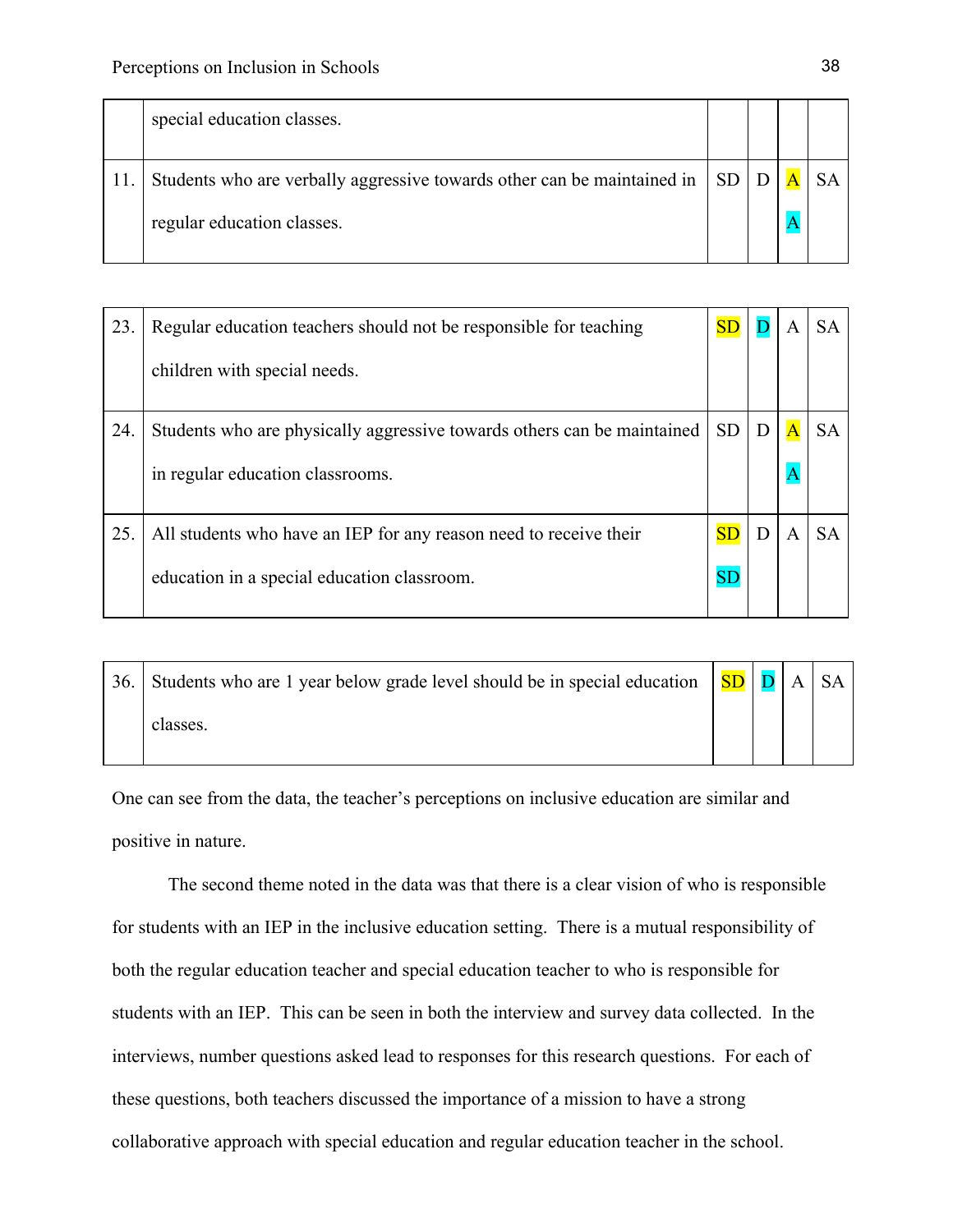Interview question 9, for example, specifically asked participants if the general classroom with special education consultant services an effective environment to educate students with special needs. Teacher responses were as follows.

Table 5.

## *Interview Responses Regarding Responsibility of IEP Students*

| "No, because they have the inability to focus, there is a lot of distractibility |
|----------------------------------------------------------------------------------|
| around them. I feel, however, this type of setting can be effective if regular   |
| education teachers and special education teacher are working collaborative       |
| to meet the specific needs of all students. One teacher can assist in the        |
| focus piece with students while the other is providing whole group               |
| instruction, just for example."                                                  |
| "Yes, it can be effective. I think it depends on the teachers involved and       |
| the supports in place unfortunately. I wish the mindset could be shifted so      |
| this is just a norm and students are getting everything they need in the         |
| regular education environment. If both the regular education teacher and         |
| special education teacher worked together collaborative, possible in a co-       |
| teaching model, where both are responsible for the special education             |
| teachers everything would run much smoother. The possibilities would be          |
| endless."                                                                        |
|                                                                                  |

Similar findings were presented in the survey responses collected from both teachers. A large number of survey questions provided data for this research question. Questions 5-6, 12-13, 22- 23, and 27-28. Responses to each question are provided below.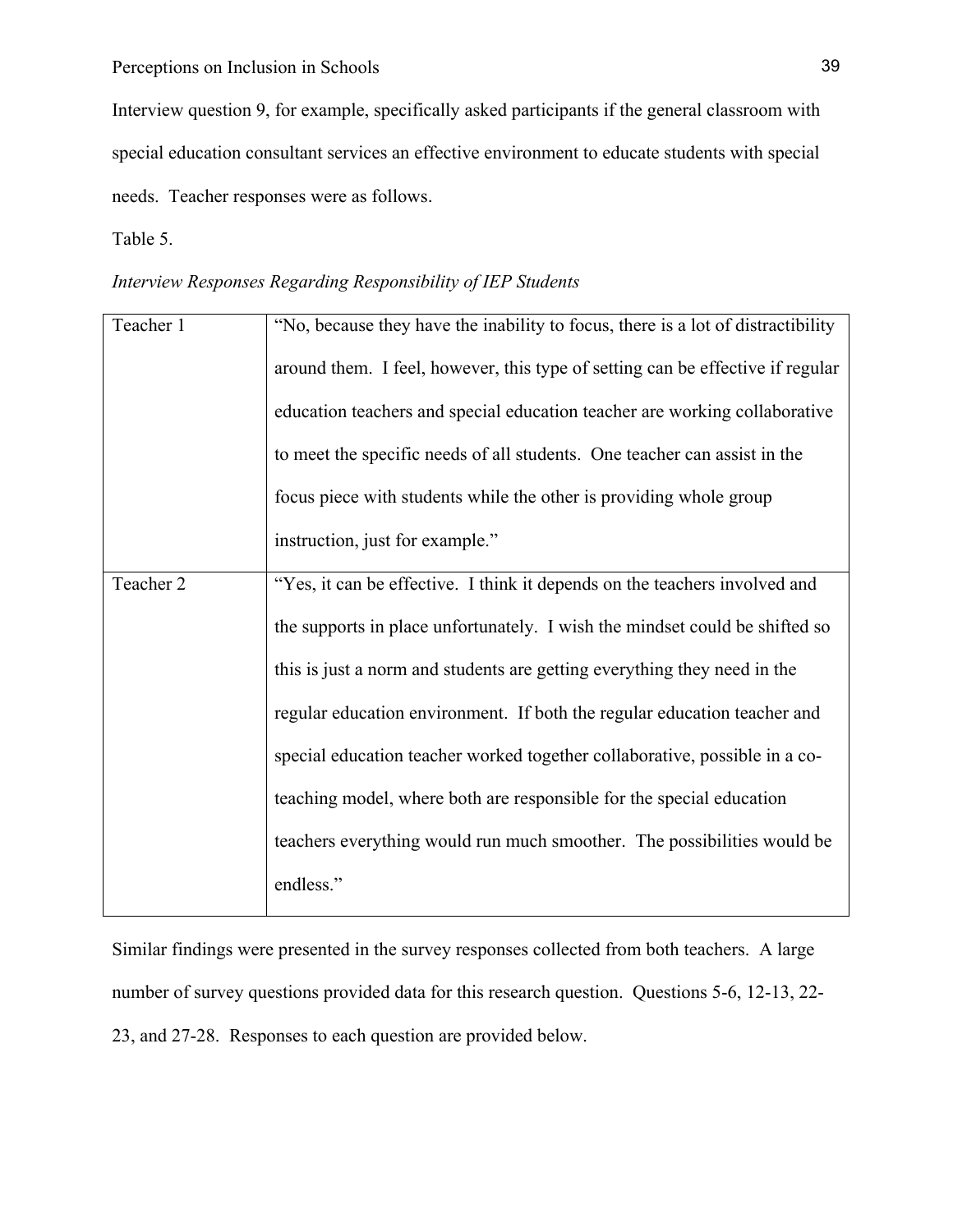Table 6.

*Survey Responses for Questions 5-6, 12-13, 22-23, 27-28*

|    | I feel comfortable in working collaboratively with special education     | <b>SD</b> |  |  |
|----|--------------------------------------------------------------------------|-----------|--|--|
|    | teachers when students with an IEP are in my classroom.                  |           |  |  |
| 6. | I welcome collaborative teaching when I have a student with an IEP in my | SD        |  |  |
|    | classroom.                                                               |           |  |  |

| 12. | Collaborative teaching of children with special needs can be effective   | <b>SD</b> |  |  |
|-----|--------------------------------------------------------------------------|-----------|--|--|
|     | particularly when students with an IEP are placed in a regular education |           |  |  |
|     | classroom.                                                               |           |  |  |
| 13. | Special education teachers should teach students who hold an IEP.        | <b>SD</b> |  |  |
|     |                                                                          |           |  |  |

| 22. | I can approach my colleagues for assistance when needed if I have |  |  |
|-----|-------------------------------------------------------------------|--|--|
|     | students with special needs in my classroom.                      |  |  |
| 23. | Regular education teachers should not be responsible for teaching |  |  |
|     | children with special needs.                                      |  |  |

|    | I should only be responsible for teaching students who are not identified | SD        |  |  |
|----|---------------------------------------------------------------------------|-----------|--|--|
|    | as having special needs.                                                  | <b>SE</b> |  |  |
| 28 | Both regular education and special education teachers should teach        |           |  |  |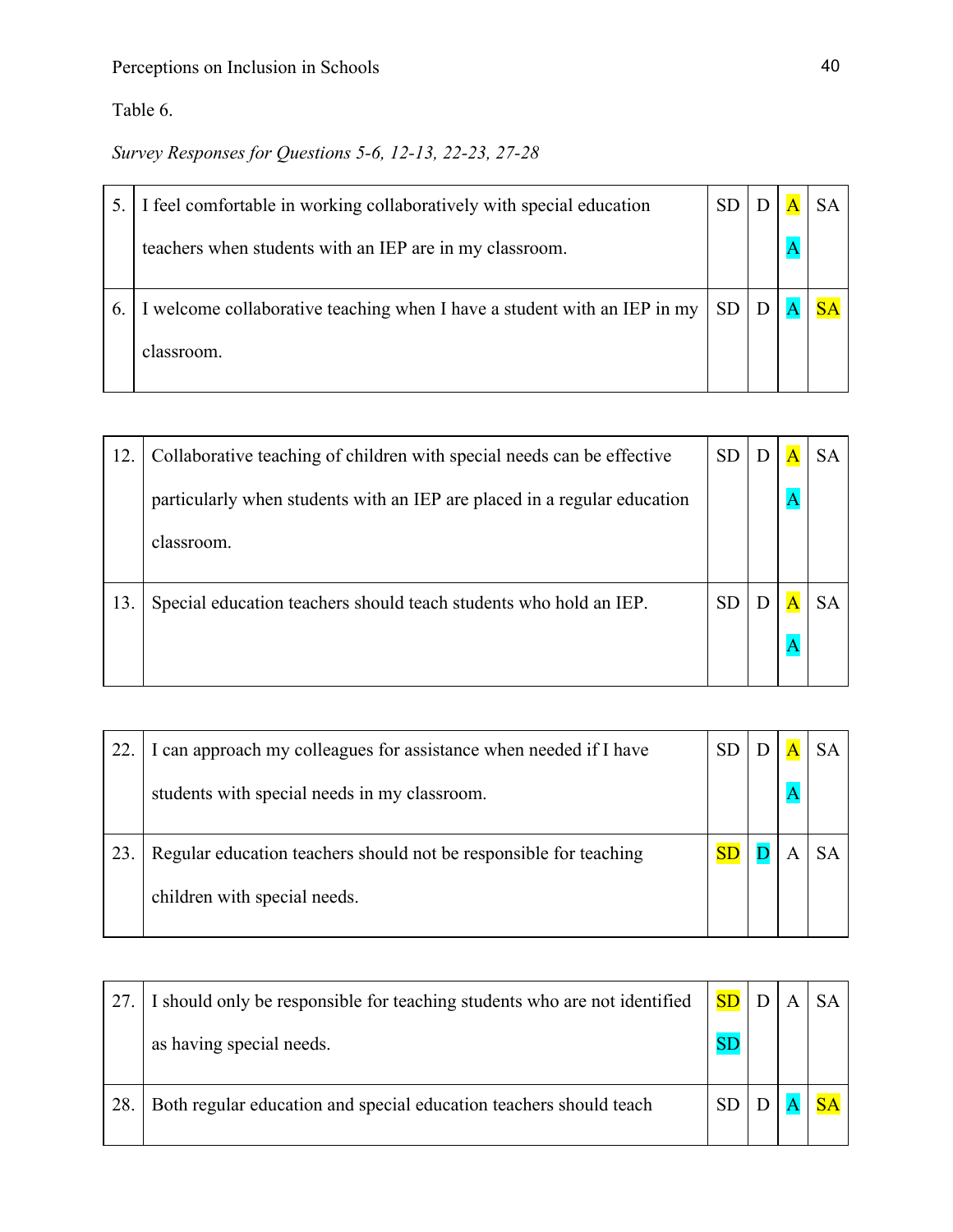#### students with an IEP.

From this data it can be explained that teacher's believe that both the regular education teacher and special education teacher has a shared responsibility of the special education students within the building. Not one hold the other solely responsible and teachers are always working together collaborative for their students.

The final theme noted in the data was teachers felt there is a severe lack in training, which hinders their ability to provide appropriate and effective supports for all their students. This was extracted from all of the data collection mentions: the interviews, observations and surveys. In the interviews, question 11 asking factors of which are barriers to successful incorporation of students with special needs in the general education class, both teachers mentioned the lack of training and level of experience necessary for successful inclusion programs to occur. Teacher 1 believed the main barrier for successful implementation at this time is due to the "lack of teacher knowledge and supports available to support what is best for teachers to do with special needs students. Training is also missing in order for me and my colleagues to be the most effective we can be." Teacher 2 also explained:

training is absolutely missing for all of us with special needs students in our classrooms. Training is needed on how to meet the needs of all IEP students on top of those without an IEP. Training and time allotted is need in the areas of planning and collaboration. For collaboration I mean new learning on the most effective ways to use the collaborative time for planning, especially with the busyness of all of our schedules.

From both responses, one can see teachers both found that the biggest barriers to successful inclusion programs is the lack of experience and training of the teachers involved and working first hand in inclusive classrooms. Many survey question responses and evidence from the classroom observations also support this theme. Teacher survey questions 1-2, 16-18, 19, 21,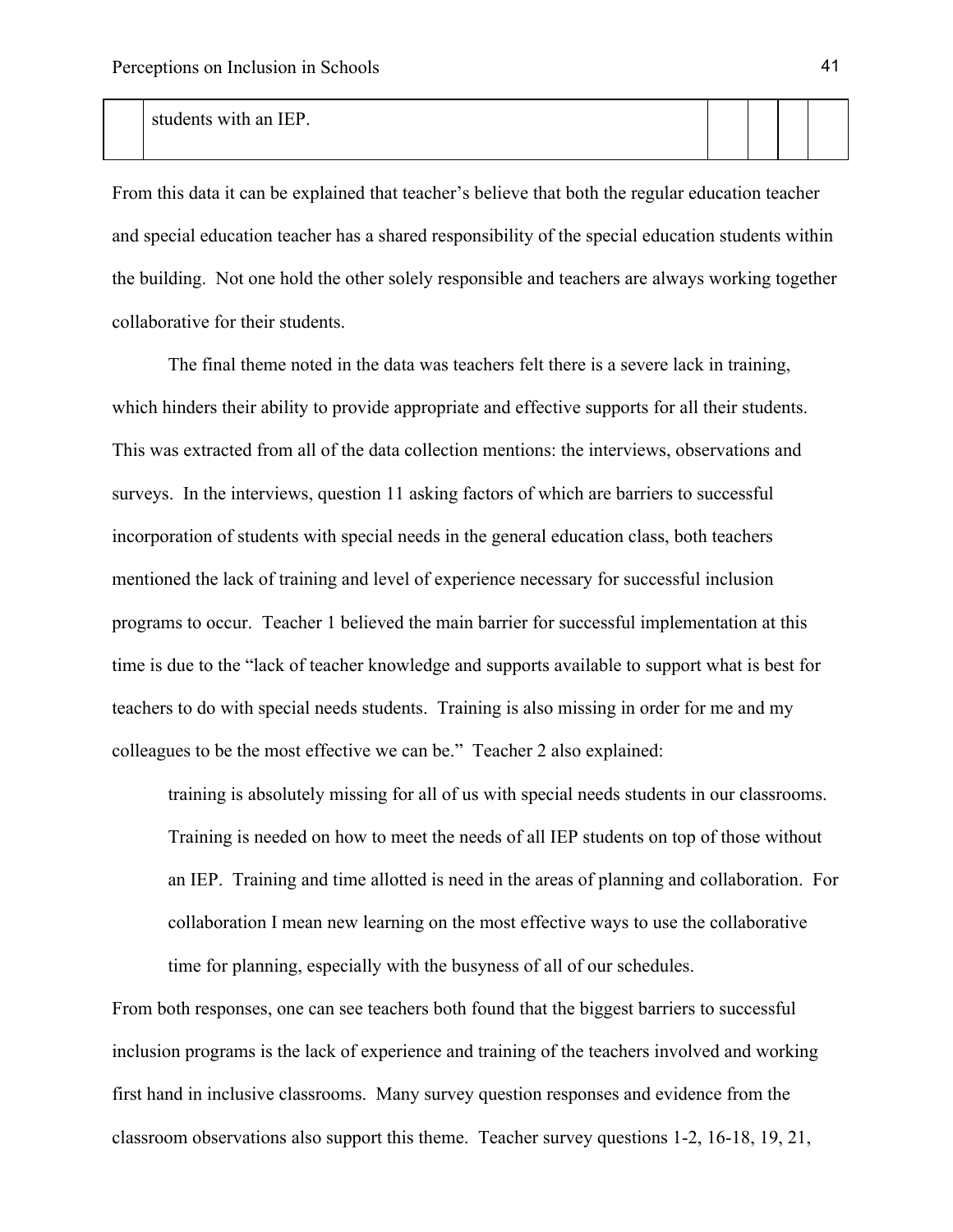30-33, 34, and 40 all provided support in their responses to this theme. Questions 25 and 30 on the survey along with evidence from both classroom observations provided strong evidence to the theme of teachers felt lack of training was the leading cause to difficulties implementing inclusive measure in their general education classroom. Teacher responses to these questions are provided below.

Table 7.

### *Survey Responses for Questions 21, 30*

21. I am provided with enough time in order to attend conference/workshops on teaching students with special needs.  $SD | D$ D A SA

| 30.   I am provided sufficient materials in order to be able to make appropriate $\vert$ SD $\vert$ D $\vert$ A $\vert$ SA $\vert$ |  |  |  |
|------------------------------------------------------------------------------------------------------------------------------------|--|--|--|
| accommodations for students with special needs.                                                                                    |  |  |  |

During the observations, teachers demonstrated confusion when teaching in small groups of students with IEPs and those requiring additional support. In one case, a regular education teacher was working with a small group of students, with four out of six students holding an IEP, focusing on math. Students within the group were struggling to solve the math story problem provided. When looking at the materials presented there was no clear differentiation to meet each individual students needs. After the small group, the teacher provided a reflection of the experience stating,

It was hard to meet all of their needs in this small group. I wasn't sure how to make the concept be accessible to all my learners. I usually get ideas from my grade-level colleagues, however, I ran out of time. I haven't really had much training.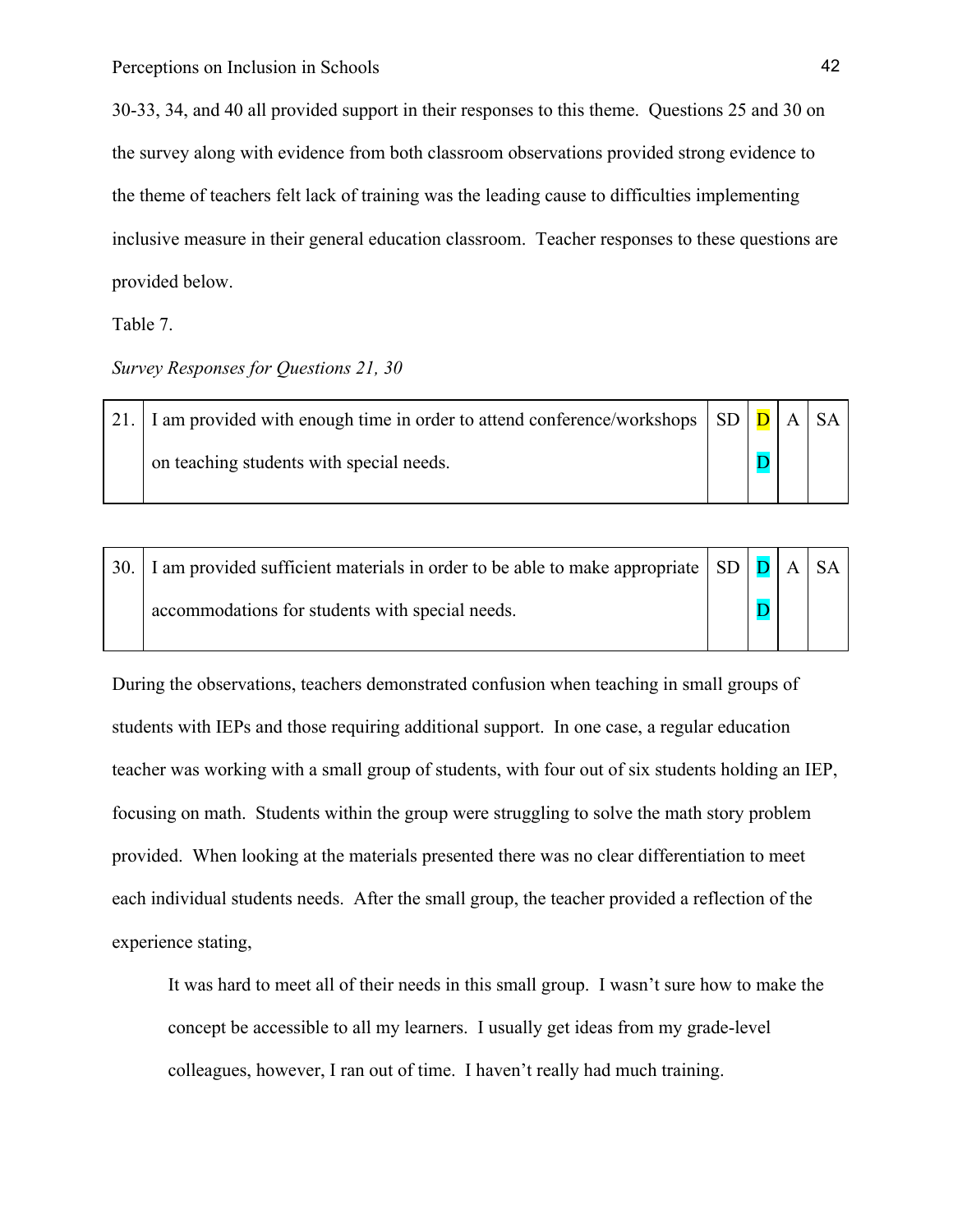It is clear from the statement provided that teachers welcome students with a set of diverse needs, however, strongly feel that due to the lack of resources they are provided they can not provide what is best for all of their students.

These themes mean teacher's perceptions of inclusion were relatively positive in nature. Teachers have a positive attitude towards what inclusion is, entails, and should look like in the regular education setting. Responses demonstrated teacher's ability to understand a clear definition of what inclusion is and how it may look in a general education setting. From the surveys it is clear that regular education teacher feel they are primarily responsible for students with an IEP in their classroom no matter their level of need and support required. They believe they should set forth strategies and tools to support these diverse learners in their regular education setting. Even when students are physically aggressive and/or two or more years below grade level, teachers believed these students should be included in their regular education setting. Teachers are welcoming of students with severe delay in skills and even behavioral struggles. It was witnessed during the observations, on numerous occasions, teachers having to intervene with behavioral interventions. All of the behaviors in the two first grade classes were students with special needs. Their behaviors ranged from hands-on with peers to throwing furniture in the classroom. When a behavior occurred the regular education teacher was the one to provided the behavior interventions first and if the behaviors escalated they were directed, by a policy in place, to call for help. The help of which came was not always trained in how to intervene with behaviors and students with special needs. Within all of this uncertainty and disruption of instruction at times, teachers still felt these students should remain in their regular education classroom. This finding is supportive of the research by Hollenbeck (2012). Hollenbeck expressed in his study the positive attitudes and experiences the teachers were providing to their students in the inclusion environment, however, challenges were presented that hindered success. Challenges noted in his study matched some of the challenges discovered in this research. Staff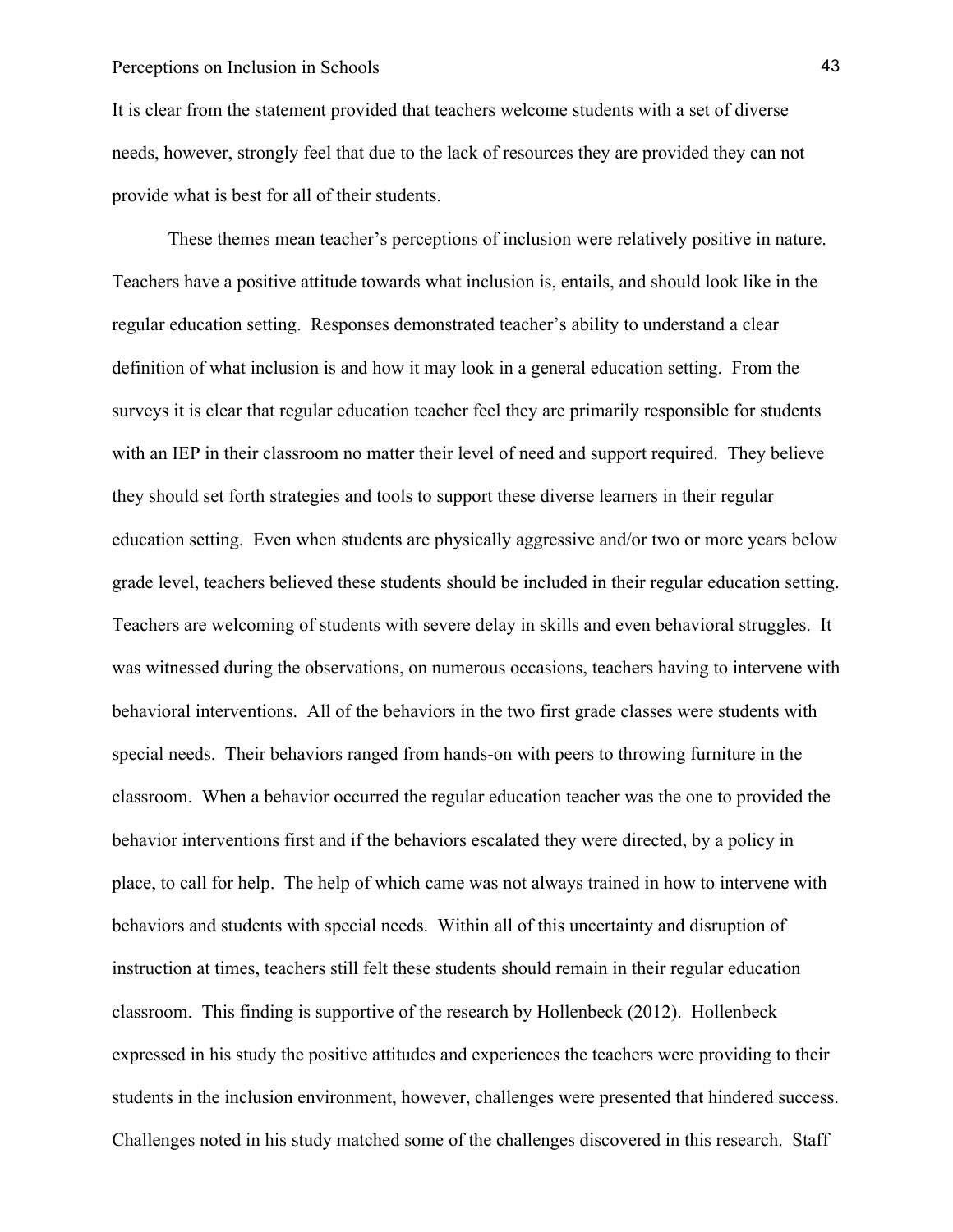limitations, curriculum, and effective scheduling all presented a major challenge in Hollenbeck's research. In this research, staff limitations and curriculum also presented as impacts to implementing effective inclusive measures.

The data also supported the second theme discovered in the research being teachers, both regular education and special education, feel mutually responsible for students with an IEP. These finding supports the research study conducted by Irvine, Lupart, Loreman, and McGhie-Richmond (2010), which reached similar findings. Teachers demonstrated a positive attitude towards inclusion and as a result programming was supported in the regular education setting. For the final theme, it can be concluded training was an area teachers felt they were lacking. Perceptions teachers felt toward inclusion directly impact their level of training received. Teachers felt they were not able to provide their fullest degree of support as they required training. They did not feel supported for professional growth resulting in their negative perceptions on what inclusion should look like since proper measures could not be implemented always in the classroom. There was a significant lack in materials and tools as well for teachers to use. In the observations, teachers felt they had a lot of demands to meet with limited support to help insure all of their students needs were being met. Numerous avenues of research support the idea that curriculum, training, and staff directly impact the success of inclusion environment.

Through the observations, it was apparent the level of frustration these teachers were facing. This reminded me of the research by Ormod (2006), where he expressed the need to implement instructional measures that meet each student in the diverse group of learners. A factor that appears to be missing was the development of the learner in the inclusion setting. Teachers were struggling to determine was what students need developmentally due to the lack of training they are provided. Development of the learner within the inclusion setting is the primary focus. It was clear through discussion with teachers just that, teachers have very positive perceptions on wanting the best for their students. They work regularly to provide the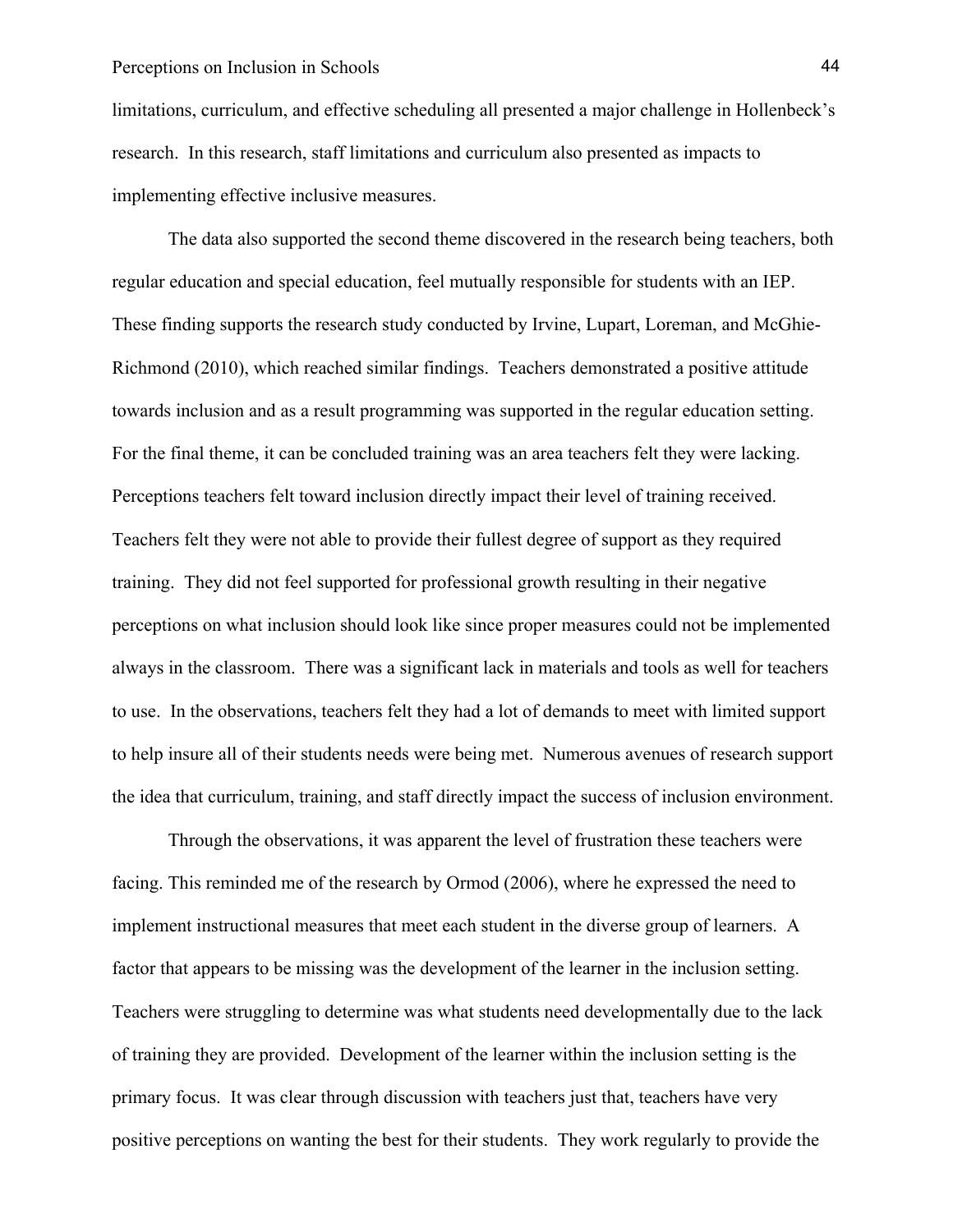best for their students with what they have and are provided. Teachers may not always know exactly how to effectively provide for each specific need or challenge they face, however, they collaborate with colleagues in an effort to be flexible and adjust their instruction to meet the needs. The research by Pickard (2009) also supported these findings. Teachers were working hard to provide instruction and differentiated instructional strategies to enhance their instruction to meet the needs of all learners.

### **Supports and Fidelity**

When extracting data on research question number two, what supports are in place for promoting effective inclusion and fidelity, themes were present in many ways. The themes noted were there were limited supports in place for students in need, both behaviorally and academically, collaboration regularly occurs amongst the special education teacher and regular education teacher, and both regular education and special education teachers provide the best services possible with the supports they are provided.

A theme that appeared to be limited supports in place for students in need, both behaviorally and academically; observations provided data to support current support practices and their fidelity. During the observations, it was noticed that students who were 'high-flyers' meaning those who run around, run out, or are physically aggressive have paraprofessional support with them throughout the day. Those less severe cases, students requiring strictly academic support, do not have the same level of support provided. Teachers commented to the difference in the level of support and presented it in a negative tone. When observing in classroom one, there were two one-on-ones students both behaviorally and classroom two there was one student with one-on-one paraprofessional support. The overall IEP population of both classrooms was as follows: classroom one had six IEP students and classroom two had two IEP students. The classrooms observed showed data tracking sheets provided which showed the level of supports provided according to the IEP allotted hours. These tracking sheets were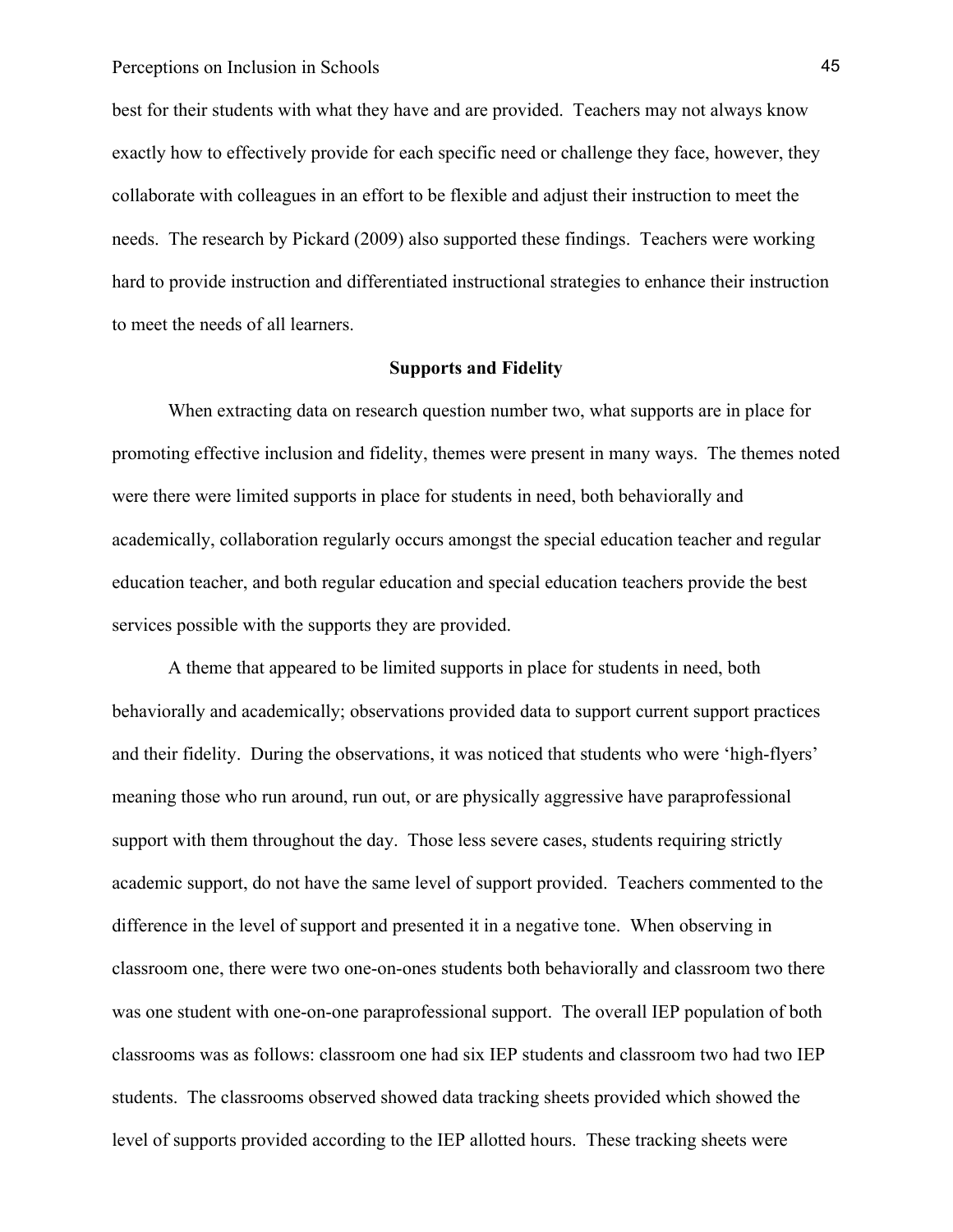created through the state audit currently being conducted in the district. Teachers reported from the tracking sheets the following for supports implemented consistently: classroom one  $-56\%$ and classroom two  $-67%$ .

For theme two, collaboration was regularly occurring amongst special educational and regular education, survey questions were used as the primary data source to find that teachers work in collaboratively in order to provide the best services possible for their students. Survey question responses for questions 6 and 12 provided a great snapshot to supports that are in place to support inclusion.

#### Table 8.

*Survey Responses for Questions 6, 12*

| 6. I welcome collaborative teaching when I have a student with an IEP in my $ SD D A SA$ |  |  |
|------------------------------------------------------------------------------------------|--|--|
| classroom.                                                                               |  |  |

| Collaborative teaching of children with special needs can be effective   | SD   D |  | $A$ SA |
|--------------------------------------------------------------------------|--------|--|--------|
| particularly when students with an IEP are placed in a regular education |        |  |        |
| classroom.                                                               |        |  |        |

As one can see teachers welcome the support of each other through collaboration and coteaching to meet the needs of all IEP students even when seeking other interventions and tools to use with the students.

In the observations, regular meetings between the regular education teacher and special education teacher were present. Teachers had a weekly schedule for meeting with an agenda created to ensure each student with an IEP was discussed. There were also discussions with support staff (e.g., occupational therapist and speech) regarding specific students. Student goals were discussed during their interaction with goals being discussed to best support students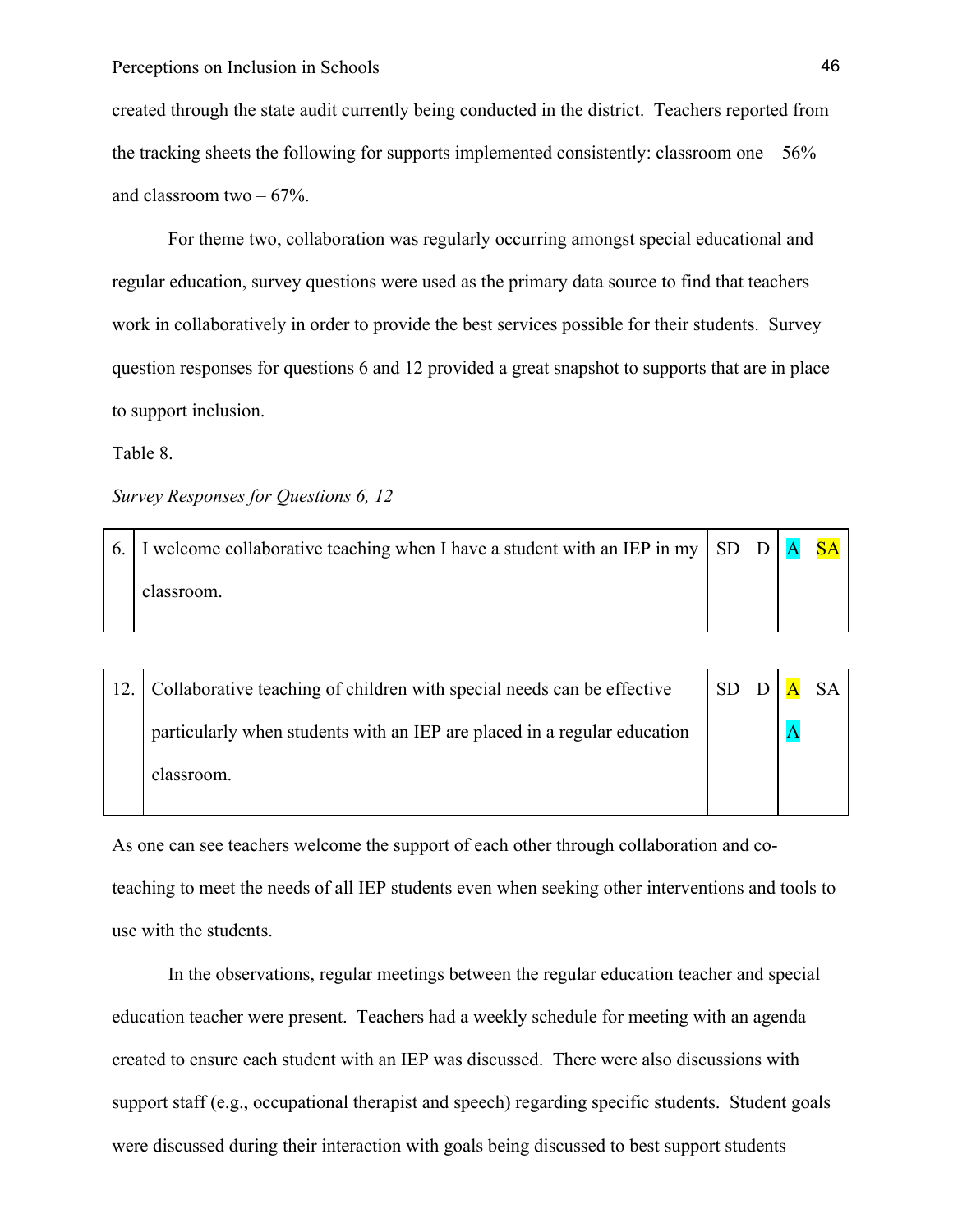specific needs. Also program analysis was evident, documents were shared that teachers were using to be sure IEP student needs are being met. Teachers shared they had a chance to discuss fidelity of such implementation both during their meeting with their special education colleague and occasionally at staff meetings.

Also it was clear for the data and themes provided above that both regular education and special education teachers provide the best services possible with the supports they are provided, was collected from classroom observations as well, which is mentioned above. Inclusion was viewed positively with collaboration at the front point. With the positive attitudes in place and teachers working collaboratively, it was clear teachers were providing the best support they could for their students. The observations showed perceptions of the areas of need of the administrator was that students with severe behavioral disruption were to get the most supports and that was the only supports provided. Many teachers felt their students with IEPs for academics were not getting their hours as the other students were taking them due to the extent of their behaviors. Classroom observation data was proof of this perception and practices in place. The data tracking sheets observed during the visit showered that even the consistency of measures put into place, for the behavioral students, were not even consistent. This was due to teacher absences and lack of substitutes or paraprofessionals being pulled to support elsewhere where the need was greater.

The data suggested there were limited supports in place for students in need, both behaviorally and academically; showed clearly the actual supports that are in place for inclusion and its degree of fidelity. During the observations students who demonstrated a high degree of need were provided with the supports necessary to support their success, those of which were the behavioral students. This is an area of research that needs to be explored further in the future.

Developing programs and support systems that are supportive to all IEP students in the mainstream classroom is essential. Teachers noted the difference in the level of support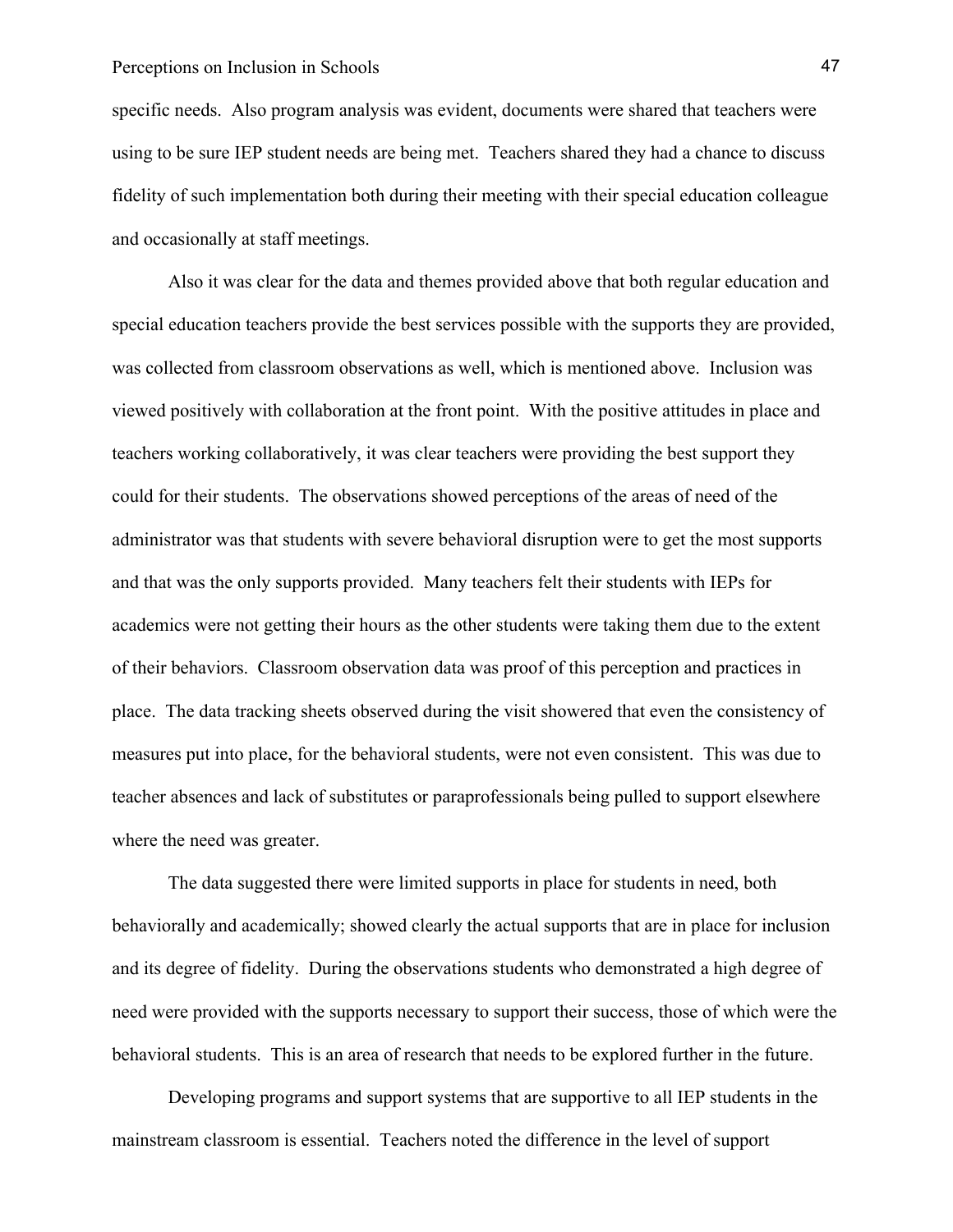provided for students depending on their level of behavioral need. Observations showed the students how were a 'flight risk' were the primary students who were provided consistent support they needed, even when lack of staffing was a challenge. If staffing wasn't available these students would be provided an alterative setting, outside of their classroom, to spend the day. When looking back at current research presented, inclusion success involves the development of specific supports and programs that are well developed, in place, and consistently in place with fidelity. In this study, it was clear the challenges teachers were facing with staffing limitations and curriculum directly impacts programing in place. All students with an IEP have a specialized program set for them, however, such measures are not followed through with fidelity, therefore, further challenges that arise.

Determining the most effective models of support and programing is essential, as supported in the current research by Chandler-Olcott and Kluth (2009). Not only adjusting the physical appearance and layout of the environment to meet all needs of students but also ensuring they have the supports in place. This looked at the paraprofessionals, additional time spend out of the classroom for additional instruction or re-teaching, and differentiated materials provided to all students throughout the day. Working with both the regular education teachers and special education teachers to ensure these structures are in place are an essential measure to ensure programs are effective in meeting student's specific needs and fidelity of such measures are in place, all a mandate of the IEP.

Collaboration between both the special education teacher and regular education classroom teacher presented as another theme in the data. The data showed teachers value collaboration and working directly to plan for their students with special needs. As presented in the data by Ormod (2006) as well as Chandler-Olcott and Kluth (2009), focusing on the development of learners within the inclusion setting is key. With collaboration occurring in order to ensure tailoring to students specific needs and levels as the focus, it directly related to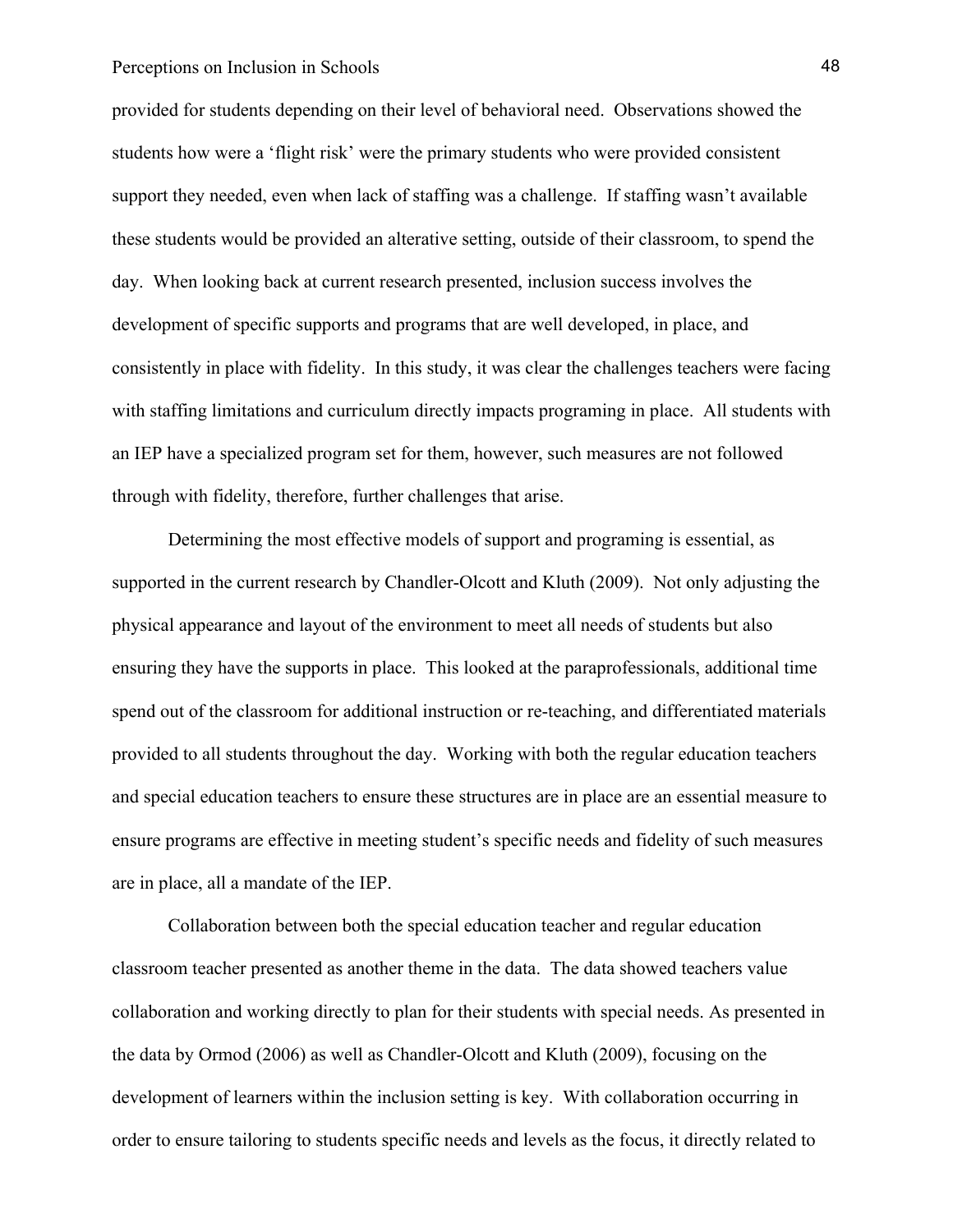the development of learners. During the meetings teachers were discussing and evaluating student growth regularly and working together to identify instructional goals and strategies. This supported the findings in Ormod's research, as he found successful inclusion programs were a result of teachers working together collaboratively to meet student's needs. Chandler-Olcott and Kluth (2009) supported the final theme presented in this case study. Through the collaborative measures came the final theme noted in the data. Both the regular education and special education teacher worked to provide the best services they possible could with the supports and materials they had. When teachers worked collaboratively to provide the best services to students with a range of materials provided inclusion program success could occur. This all stemmed from the degree of which teachers monitor students, thus monitoring occurs with the data collection measures observed during the observations of the case study. Teachers were not only regularly monitoring supports and their fidelity, but their relation to their academic and social growth. Creating a list of tools, strategies, and resources during the collaborative meetings based off of the growth noted was occurring and supportive of the current research presented by Chandler-Olcott and Kluth. Teachers were focusing on the learning outcomes for students and providing the best services they could with the tools, resources, and strategies they were provided and obtained collaboratively, mostly during their meeting times.

#### **Administrator's Perceptions**

In the final research question, what are administrator's perceptions that impacts supports, it was discovered that the administrator's perceptions of what inclusion should be and look like directly impacted that supports and philosophy of inclusion programing. Through the use of the interviews and surveys it was found that the support of administration and their attitudes towards inclusion directly impact the teachers attitudes and classroom practices. The interviews of both the teachers and administrator showed a negative correlation between the idea of collaboration and time allotted to collaborate. Both teachers and administrator found it essential for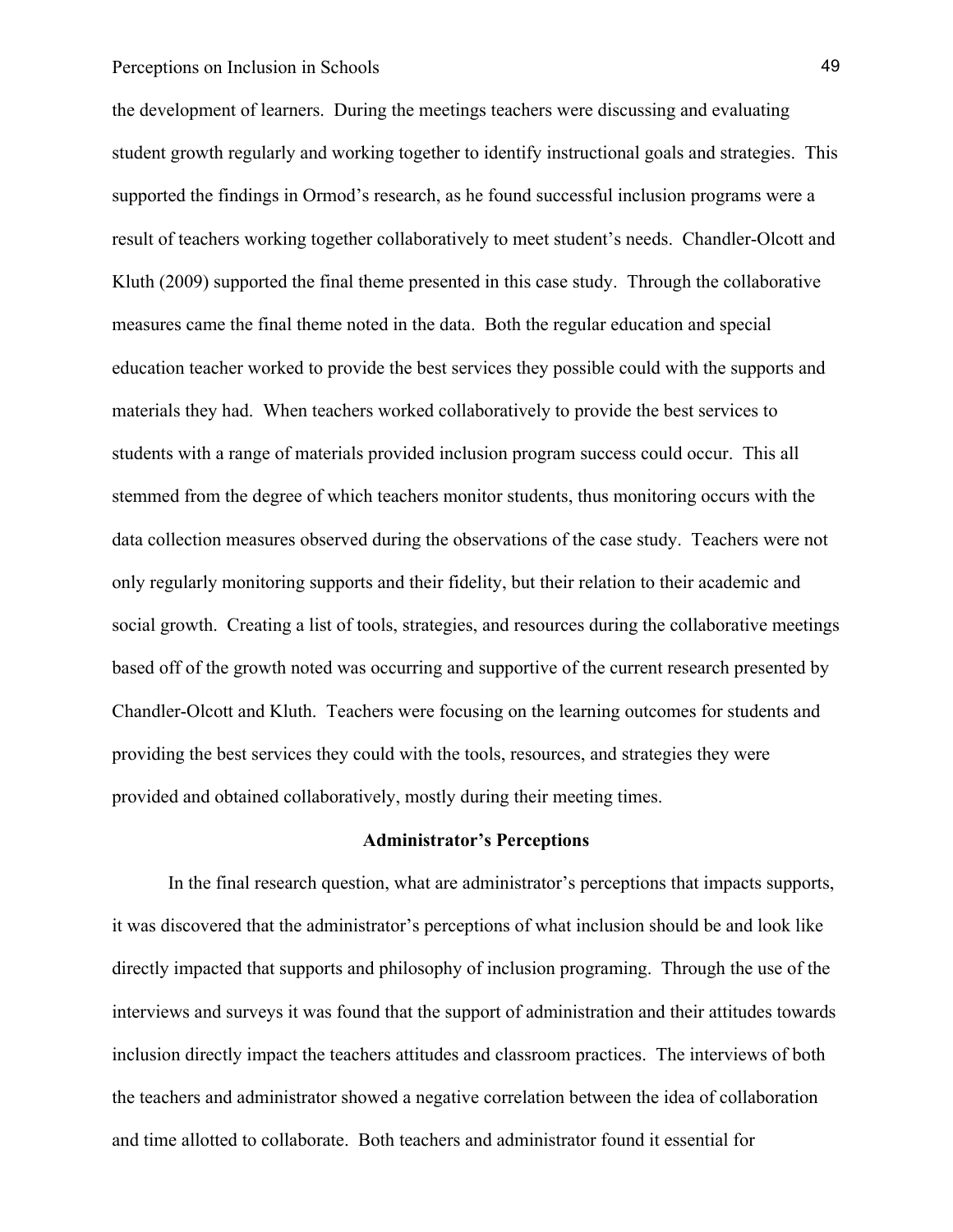collaboration to occur, however, the administrator found other necessities, which pushed such practices back. Thus leading to teachers wanting the ability to collaborate, stressing its importance, however, were denied access due to time restraints driven by administrative goals. The administrator expressed in her interview the importance of attending training and extreme need, however blamed the lack of opportunities on lack of funding allotted for professional development. It is important to remember with these results that the administrator was a special education teacher before moving into her administrative position so she has a strong special education background.

In the survey collected from the administrator, her perceptions of what inclusion is and measures that should be implemented was clear in her favorable responses to questions 4-6, 12, 22-23. The questions stood out specifically because they show the importance towards collaborating for success in the inclusive setting. Questions 4-6 presented as follows. Table 9.

*Survey Responses for Questions 4-6*

| 4. | Teachers and support staff collaborate on issues which may arise with<br>students with an IEP                                                    | <b>SD</b> |  | $S_{A}$ |
|----|--------------------------------------------------------------------------------------------------------------------------------------------------|-----------|--|---------|
|    | 5. I feel comfortable in working collaboratively with special education<br>teachers and regular education teachers regarding students with IEPs. | <b>SD</b> |  |         |
|    | 6. I belief and welcome collaborative teaching with students with IEPs.                                                                          | <b>SD</b> |  |         |

The administrator showed a strong belief that success of inclusive education comes for the collaboration between the regular education teacher and support staff, specifically the special education teacher. This theme was comparable to the perceptions seen on the teacher surveys, similar to research question one presented above. Teachers also believed in collaboration to best meet the needs of all students. Co-teaching was also supported by both the teachers and administrators through the survey and mentioned by the administrator during the interview.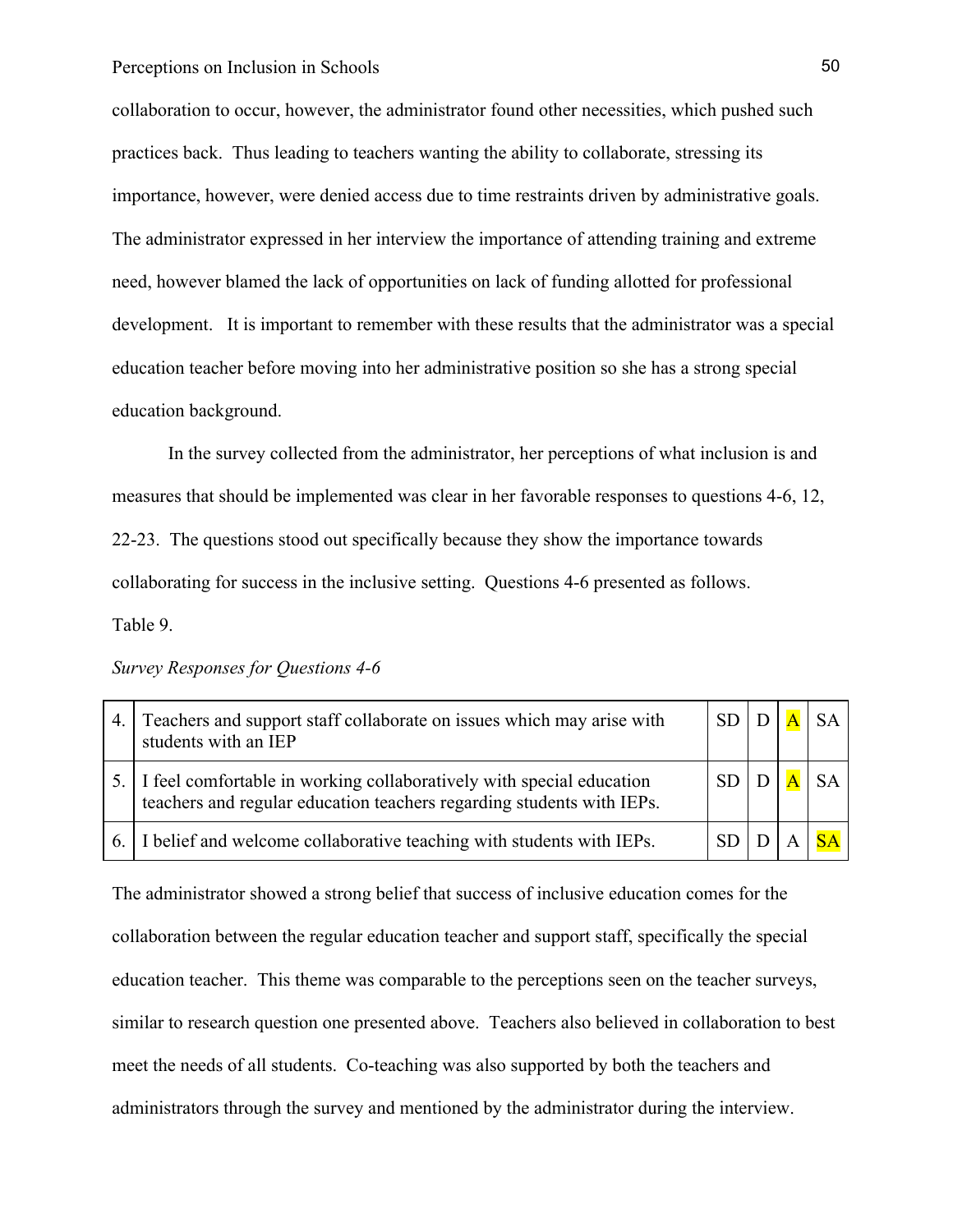The administrator's response to interview question two and three supported her perception and strong believe towards both inclusion and co-teaching between the regular education teacher and special education teacher. Her responses to questions two and three are presented below.

Table 10.

## *Interview Responses Regarding Collaborating and Co-Teaching*

| Question Two          | To what extend should special education teachers assist in the instruction  |
|-----------------------|-----------------------------------------------------------------------------|
|                       | of students with special needs in the general education classroom?          |
|                       | "Special education teachers must collaborate with the general education     |
|                       | teacher in order to assist students with special needs, IEPs, in that       |
|                       | classroom. I strongly believe in co-teach. It is best for special needs     |
|                       | students in the general education classroom. The teachers work together     |
|                       | and use both of their expertise to provide what is best for all students."  |
| <b>Question Three</b> | How can special education teachers meet the needs of students identified    |
|                       | with special needs in the general education classroom?                      |
|                       | "Special education teacher need o meet the needs of all IEP students. They  |
|                       | can do this by collaborating and meeting regularly with other support staff |
|                       | and the regular education teacher. This is beneficial to effectively and    |
|                       | appropriately plan for each student. Professional development is needed"    |

The observations showed that teachers appear standoffish toward special education students. This was seen when support staff enters the room there is little communication and reserved body language between the teacher and support staff. Supports appeared to be offered only to certain population of students as mentioned above and others who require academic support were not receiving IEP allocated services due to behavioral needs. Additional services were provided for those who were getting pulled to aid to the high-flyers only as mentioned above with research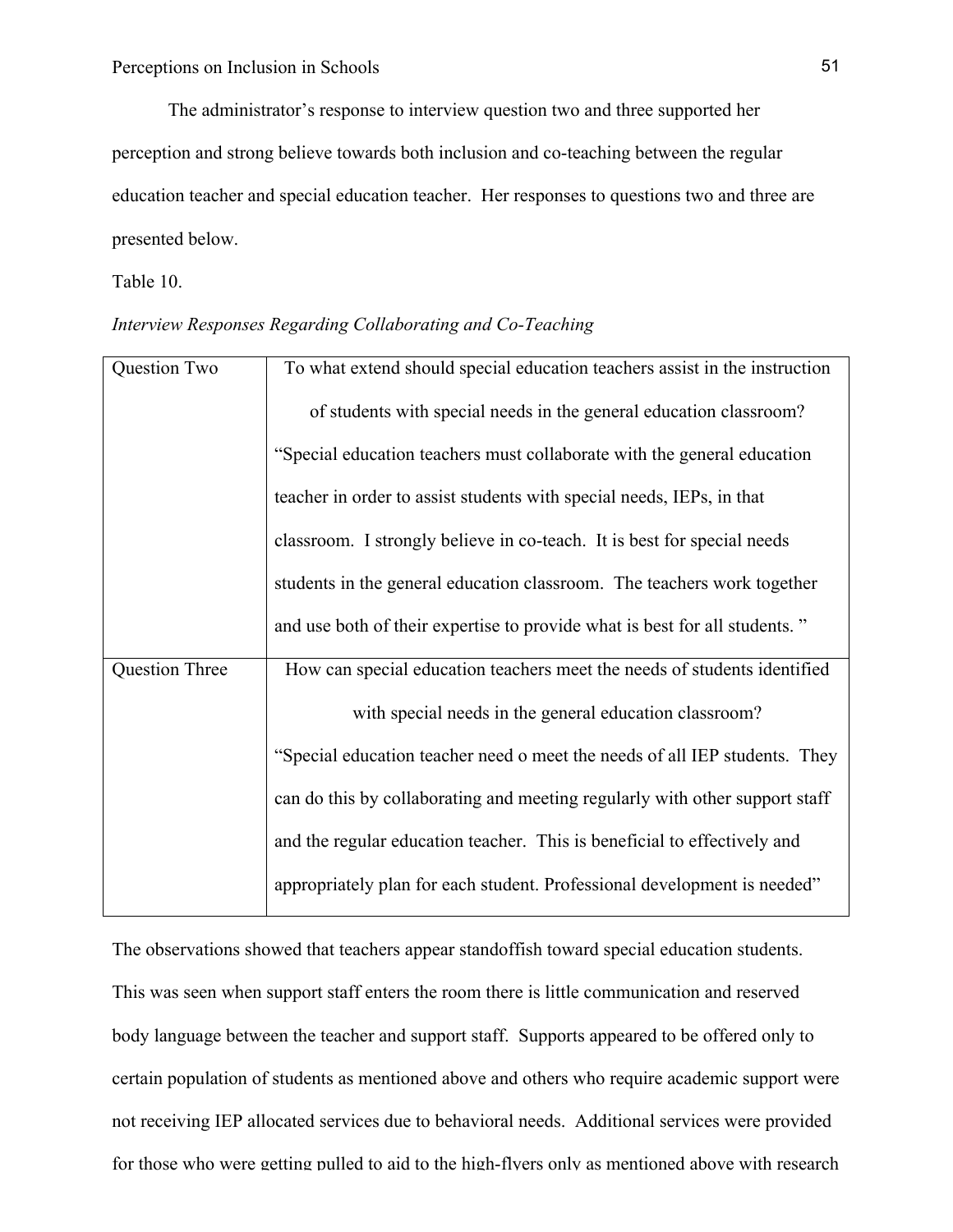question two. Regular education teachers did have scheduled meeting times weekly with the grade-level special education teacher. Each meeting had an agenda, which was mutually created a week prior by both teachers. Agendas included discussing specific student plans, setting or evaluating goals, and planning for small groups. The classroom teachers appeared to have a positive attitude towards the meetings when sharing during the observations. The one challenge they expressed was always being able to hold the meeting as they frequently miss their planning time because they are called to assist with other behaviors throughout the building. Frustration was expressed for when meetings were cancelled as teachers expressed they were not able to plan differentiated lessons together for their special needs students, a benefit of meeting and collaborating with the special education teacher.

This data supports the current research study by Irvine, Lupart, Loreman, and McGhie-Richmond (2010). They concluded the attitudes of school leaders towards inclusion and their experiences directly impact inclusion measures set forth. Like in the data, they found a correlation between positive attitudes on inclusion, positive perception of programming, and the degree of which each student's diverse needs is being met. With the administrators degree of experience she is able to set forth foundational measures to promote success for inclusion. Her feeling a sense of ownership and responsibility in the school was clear, another point of the study that was expressed.

In the research collected by both Ko and Boswell (2013) and Praisner (2003), the attitudes of principals towards the inclusion of students in the regular education classroom directly impact the success of programs. Since the administrative participant in this case study has a strong background in special education with positive experiences herself, it directly impacts her perceptions and the messages she sends to her staff. This supports the findings of the research as the administrator has a strong positive attitude inclusion and therefore is supportive to measures for inclusion success. It could be said that the administrator's personal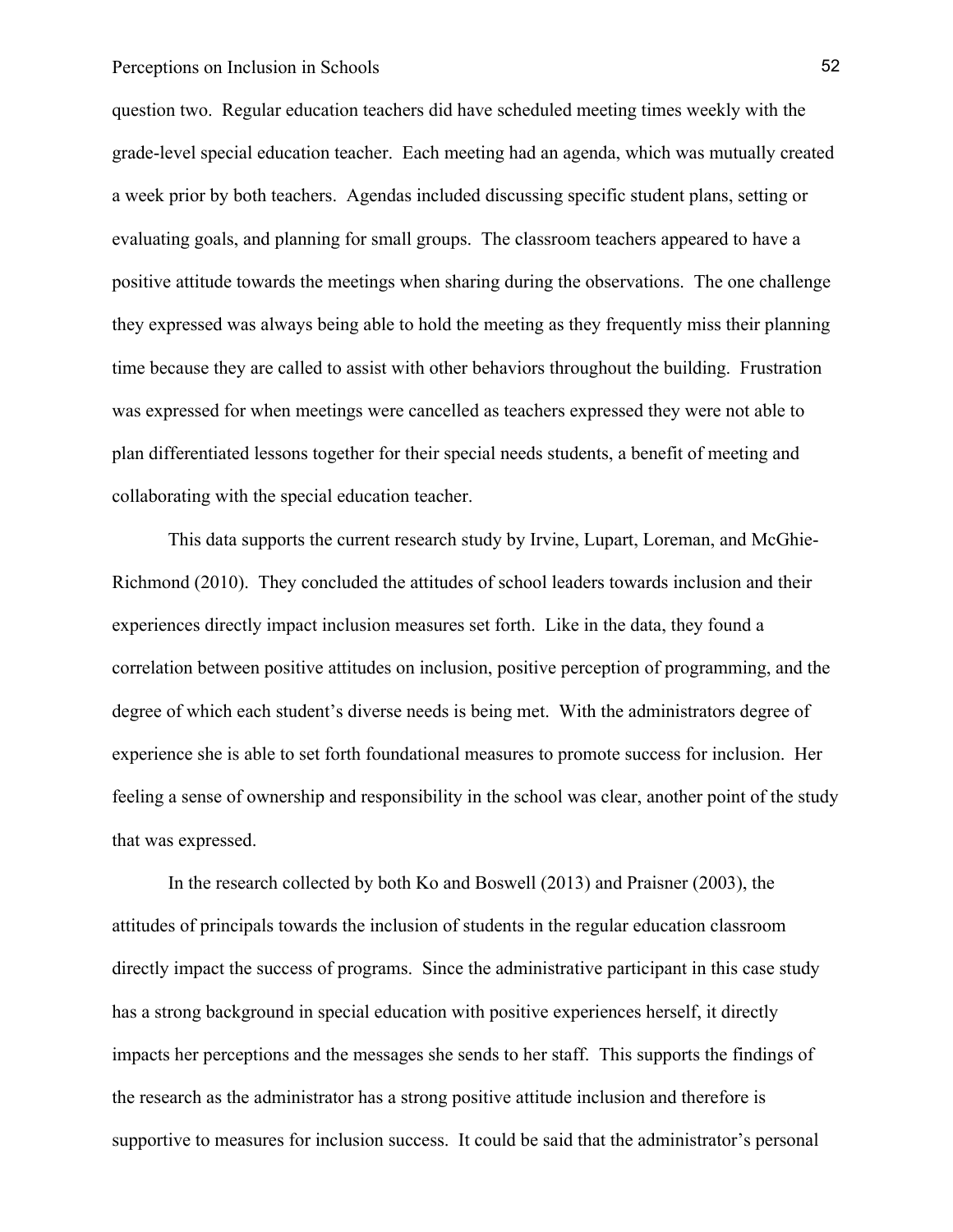experiences hinders to the success of the programs put forth. The most positive experiences are connected to the positive perceptions on inclusion.

The strong positive perception of collaboration between staff as measures to effective inclusion was also a theme presented in the data. The data presented above in question two also supports this finding. It is also important to see how the collaboration and work during these collaboration times directly relates to their level of training and abilities to provide services to special needs students. Research by Bandura (1997) focused on how collaboration for efficiency led to success in inclusion programs, as well as academic and social growth for students. Collaboration was key in providing the best inclusion for special needs students. When collaboration occurred and there were positive perceptions to support the growth, happiness in programs increased in student achievement was warranted.

A challenge seen in the data that brought about negative perceptions from the administrator was the resistance toward implementation of some supports due to financial short falls and the districts incentives. The lack and need for professional development was discovered. Teacher professional development is a leading factor in the success of inclusion programs, as presented in the research of Feiman-Nemser (2001). Feiman-Nemser developed a framework for teacher professional development as the shape for promoting success in inclusion programs even when negative perceptions occur. It was the belief that opportunities for handson experiences are essential for successful implementations of inclusion programs. This supported the finding for the need for professional development discovered in the results under research question three.

#### **Summary**

In this chapter, the results for the research collected were presented in themes and a discussion was provided. For question one, what are teacher's perceptions on inclusion, themes noted were a common definition of what inclusion means for both the administrator and teachers,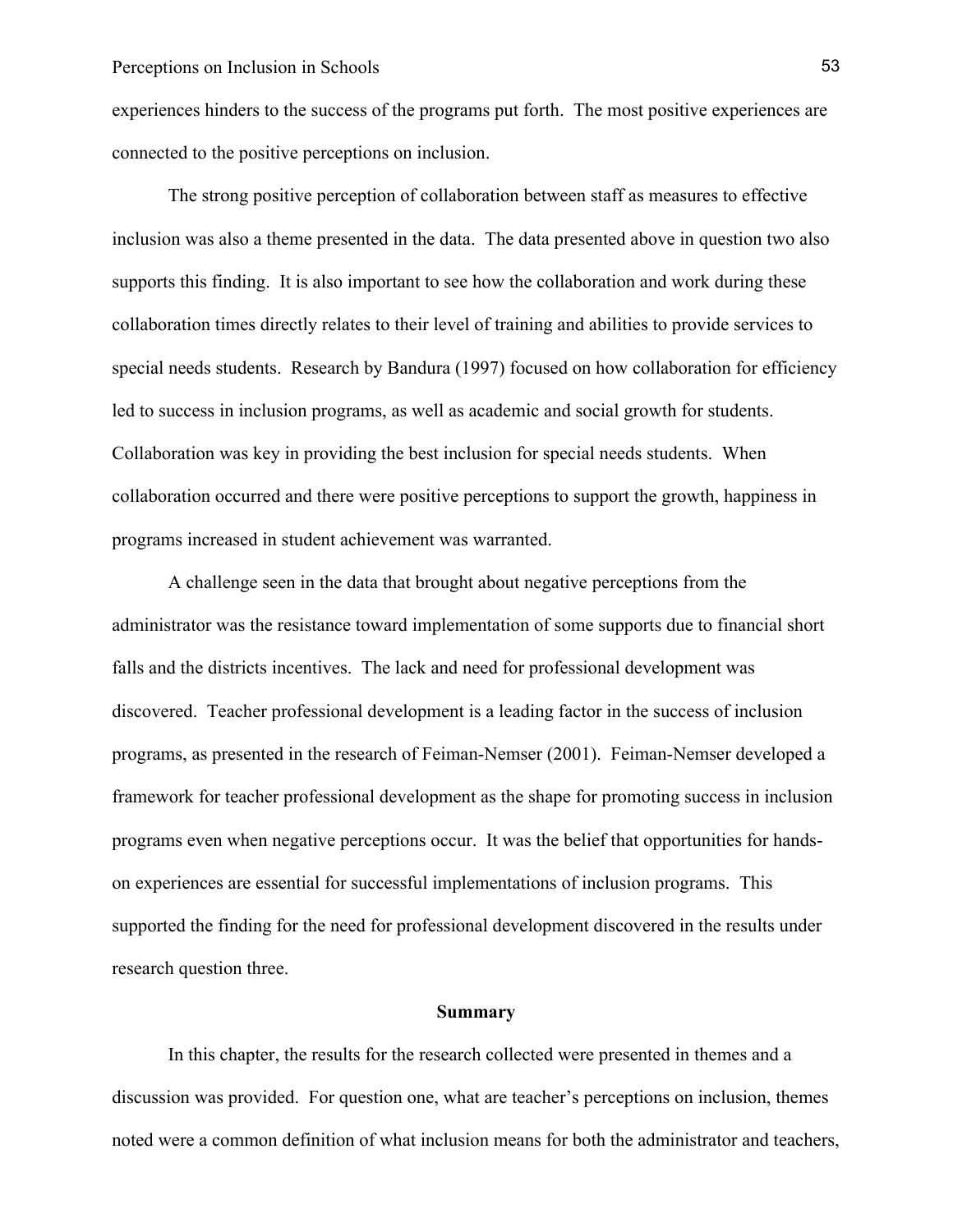shared vision of who is responsible for teaching students with an IEP, a severe lack of training provided to staff by the district, and the level of experience of the teachers working directly with special education students. Research question two, what supports were in place for promoting effective inclusion and what its fidelity, themes were support staff (e.g., paraprofessionals) were structured and in place for students who were severely behavioral and/or were a flight risk are in place and collaboration was regularly occurring amongst special educational and regular education in order to provide the best services possible for their students. For the final question, question three – what are administrator's perceptions that impacts supports, a theme that was especially clear was the fact of the support of administration and their attitudes towards inclusion truly impact the teacher's attitudes and practices. All of the themes discovered were extracted from the methods of data collect from both teachers and administrator used in this study, including observations, interviews and the surveys.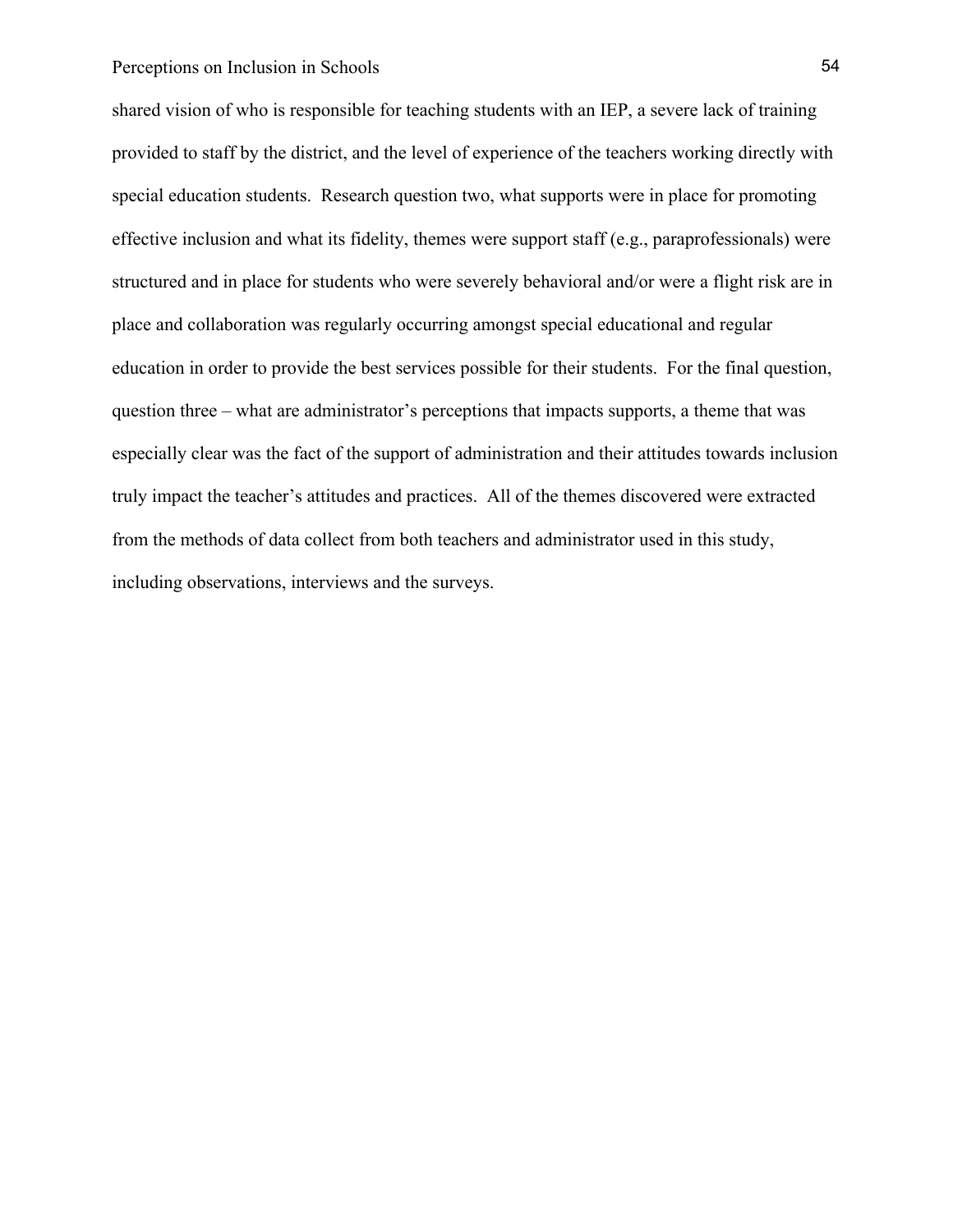## **Chapter 5 – Conclusions & Implications**

From the beginning of determining the research topic, developing the research questions, through the process to data analysis much has been discovered on to current research and practice on inclusion. The purpose of this study was to examine how perceptions on inclusion impacts supports of both special needs and regular education students in first grade. The literature reviewed for this research indicated a clear need for further study to be done on reasons for negative attitudes and perceptions as well as measures to meet the educational needs of diverse populations in the inclusion setting. Another gap in the research was looking into the root of such attitudes and perceptions on inclusion by both teachers and administrators. The specific research questions in this case study were:

- 1. What are teacher's perceptions on inclusion?
- 2. What supports are in place for promoting effective inclusion and what is their fidelity?
- 3. What are administrator's perceptions that impact supports?

Over the last twelve months, this case study provided valuable information that addressed each of these research questions. This information was discussed in Chapter Four.

The case study allowed for inclusion measures and practices to take place using the three research questions created. The literature review provided explicit background research to support the purpose of this case study. Research was focused in on three areas: planning, placement and analysis, instruction and student achievement, staff attitudes, perceptions and development. Major highlights in the research found were the importance of careful, considerate and meaning planning with goals for all learner needs (i.e., academically and socially), strategies and tools that support growth for diverse learners, importance of effective staff performance and level of training related to staff effectiveness. The research discovered gaps of which the purpose of this study came to life. From here ideas began to fly on the most appropriate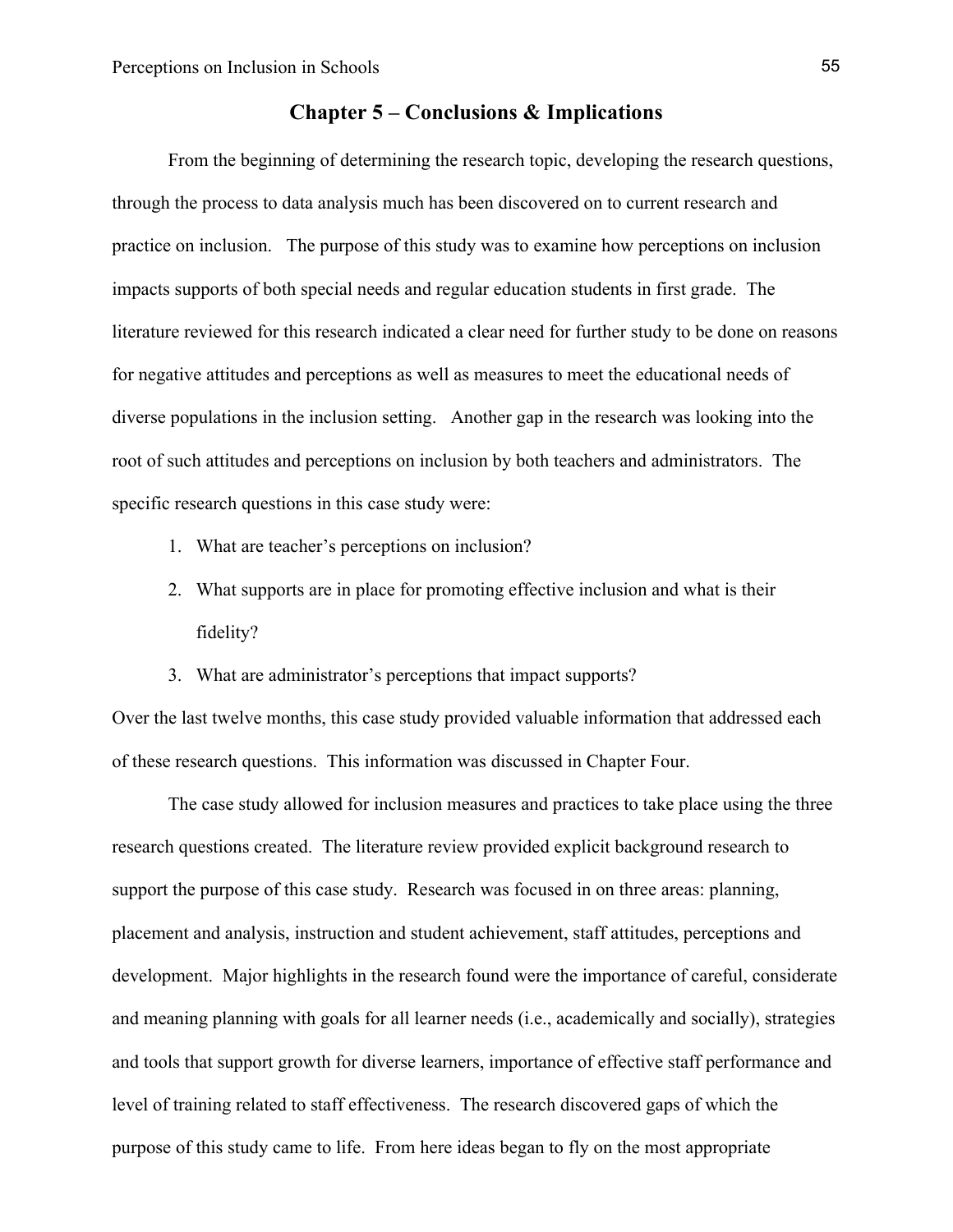population to use for this case study. With our district currently undertaking a special education audit it appeared clear on the population of which should be selected. Two first grade classes and our building administrator was chosen to participate using a volunteer process. It was concluded looking at the task and participants the best methods of data collection would be semistructured interviews, online surveys, and two classroom observations over a course of six to eight weeks. From here data analysis measures were selected based on the researchers level of experience with programs and current programs and practices available.

Then for each research question data was collected through all the qualitative and quantitative collection measures and themes were extracted. Questions one, what are teacher's perceptions on inclusion, themes extracted were clear and similar positive definitions of inclusion across participants, clear vision of a mutual responsibility for IEP students, and teachers felt there was a significant lack of training and experience they needed to teach effectively in their inclusive classrooms. Questions two, what supports are in place for promoting effective inclusion and what is their fidelity, concluded two themes from the research collected. Both teachers noted limited supports in place for all student with an IEP and a clear collaboration measures were in place to ensure student success was at the for front and data was collected to provided the best supports possible with the limited resources that are had. And the final question, what are administrators' perceptions that impact support; it was clear that the attitudes of the administration directly impact what practices include in the classroom. Administrative goals and incentives not focused on inclusion measures often took away from effective inclusion measures being implemented. Both teachers and administrators again felt collaboration was essential. Teachers desired more time for collaboration, as administration could not support due to other initiatives. This resulted in negative feelings towards support of inclusion and decreased teacher's attitudes toward implementing effective measures.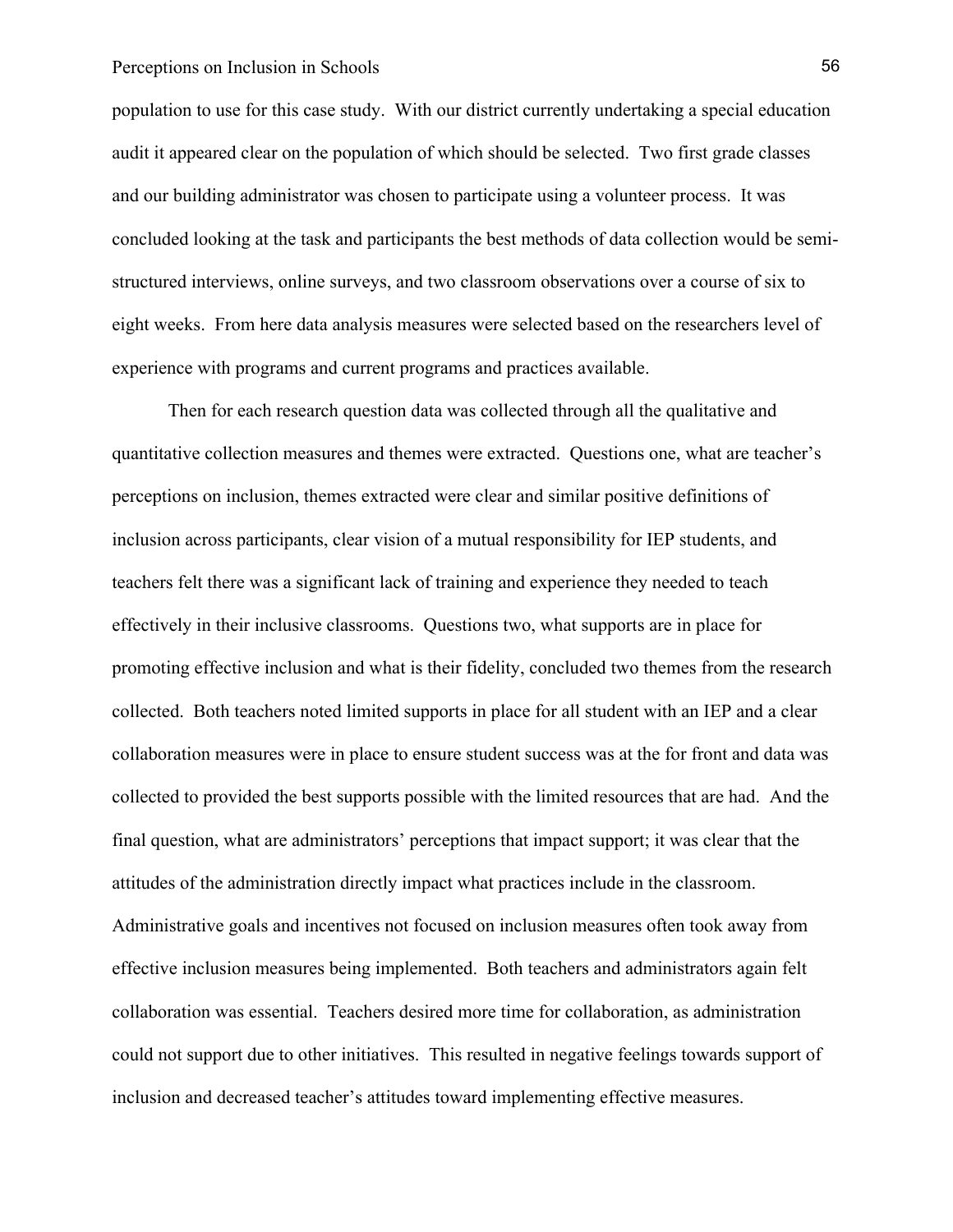#### **Implications for Practice**

Based on what was learned from this study, I would recommend two implications to practice. The two implication I would recommend are for administrators to be more aware of how their perceptions impact measures of inclusion occurring in the school and teachers as well as administrators should share their perceptions freely amongst each other and collaborate on the most effective inclusion measures to set forth to best meet the needs of all students with special needs.

First, I would make a recommendation to the administrations. The research expressed that administrator's should be more aware of how their perceptions directly impact what occurs in their schools. This was evident through both the qualitative and quantitative methods. Administration was aware of what was needed in the building however, did not feel obligated or responsible for acting on it. If administration was more aware of the specific needs and acted on these needs the inclusion programs would improve drastically, even with the low level of supports provided. Making administration more aware of what is happening and setting an action plan for how to assist in meeting teacher's specific needs is essential. Consistent data tracking should put in place to track the levels of supports implemented and their fidelity. There were data measures put into place, however, they were not consistent and require some development.

Secondly, I would recommend teachers and administrators should share their perceptions freely amongst each other and collaborate on the most effective inclusion measures to set forth to best meet the needs of all students with special needs. Research collected showed some disconnect between administration and teachers in regards to philosophies and perceptions. Teachers had strong believes in specialized training and professional development around meeting students needs, which would be beneficial to share with administration. It was not clear through the interviews and observations that the administrator knew of such requests and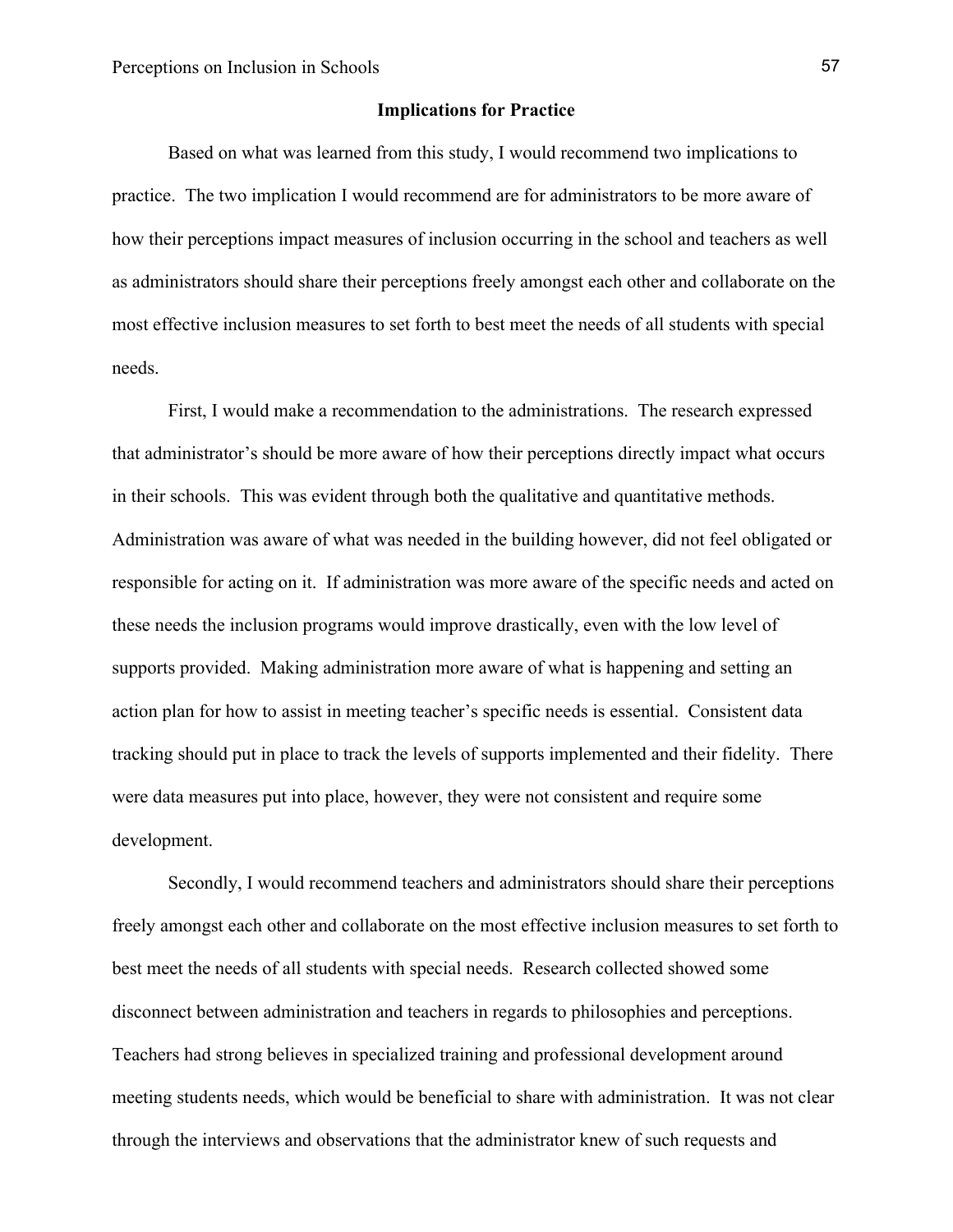willingness of growth. The teachers wanted to implement measures to best support and meet their student's diverse needs and administration was not aware of this need.

#### **Suggestions for Future Research**

Through this study I have learned that perceptions on inclusion have a direct impact on teachers and practices implemented in schools. However, there are three questions I would like to investigate further in regards to inclusion. I would recommend further research around the topics of qualifications of staffing, both teachers and paraprofessionals, and their degree of service they are providing related to supports in place. The other topic of interest is the training of staffing working directly with students in the inclusion setting. This staffing includes regular classroom teachers, special education teachers, and administration and the final question in need to explore further is looking closer into severely behavioral students with IEPs and supports in place to ensure success and decrease interrupted instruction time.

Based on what was learned from this research, looking more into these topics would allow for further discovery to the types and degree of supports implemented and chosen as well as look more specifically at the qualifications as to which they are implemented. This could extend on to looking into training that is offered to staff and its effectiveness. I also wonder if student with IEPs who are severely behavioral are receiving the services they need with fidelity. Through observations such students appeared to be the only students to receive the IEP obligated supports they were entitled to, I wonder if this is a measure that is consistent across the state and other measures that are implemented that support their needs as well as allow for instruction in the classroom to occur without disruption.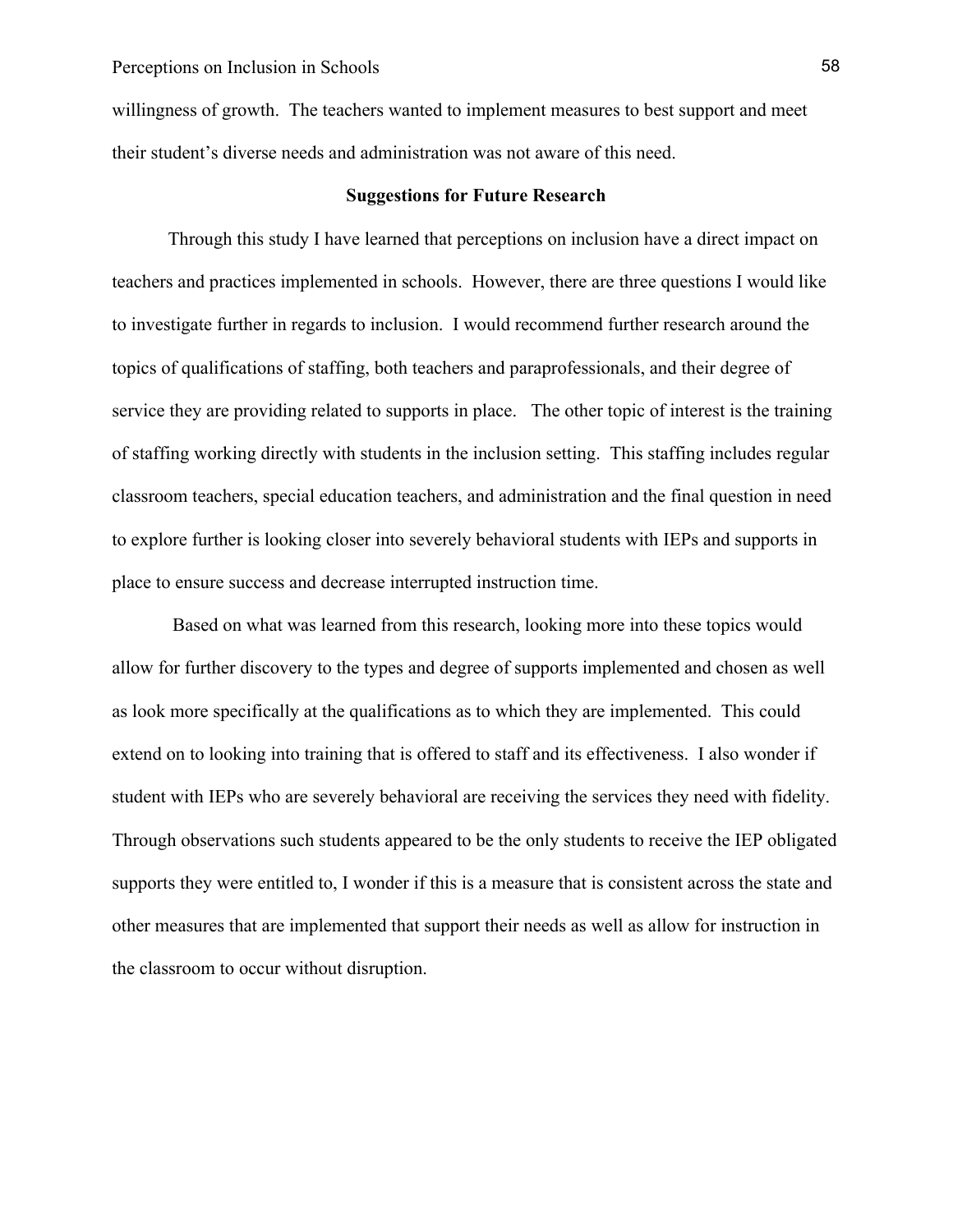## **References**

- Auerbach, C. F., & Silverstein L. B., (2003). *Qualitative data: An introduction to coding and analysis.* New York: New York University Press.
- Ball, K., & Green, R. L. (2015). An investigation of the attitudes of school leaders toward the inclusion of students with disabilities in the general education setting. *National Forum Of Applied Educational Research Journal, 27*(1&2), 57-76*.*
- Bergin, E., & Logan, A. (2013). An individual education plan for pupils with special educational needs: how inclusive is the process for the pupil? *Reach*, *26*(2), 79-91.
- Bentley-Williams, R., & Morgan, J. (2013). Inclusive education: pre-service teachers' reflexive learning on diversity and their challenging role. *Asia-Pacific Journal of Teacher Education, 41*(2), 173-185.
- Bhattacharya, T. (2010). Re-examining issue of inclusion in education. *Economic and Political Weekly, 45*(16), 18-25*.*

Bruner, J. (1990). *Acts of meaning*. Cambridge, MA: Harvard University Press.

- Cattell, R. B., Wei, R. H., & Osterland, J. (1997). *Intelligence test scare 1 (CFT-1)*. Göttingen, Germany: Hogrefe.
- Chandler-Olcott, K. & Kluth, P. (2009). Why everyone benefits from including students with autism in literacy classroom. *The Reading Teacher, 62*(7), 548-557.
- Connecticut Parent Advocacy Center. (2012, March 12). *Inclusion*. Niantic, CT: Office of Special Education. Retrieved from http://www.cpacinc.org/hot-topics/inclusion/
- Copeland, S., & Keefe, E. (2007). Creating rich literacy environments for all students. In *effective literacy instruction for students with moderate or severe disabilities*  $(1<sup>st</sup>$  ed., pp. 7-23). Baltimore, MD: P. H. Brookes Pub.
- Creswell, J. W. (2003). *Research design: Qualitative, quantitative, and mixed methods approaches* (2<sup>nd</sup> ed.). Boston, MA: SAGE Publications.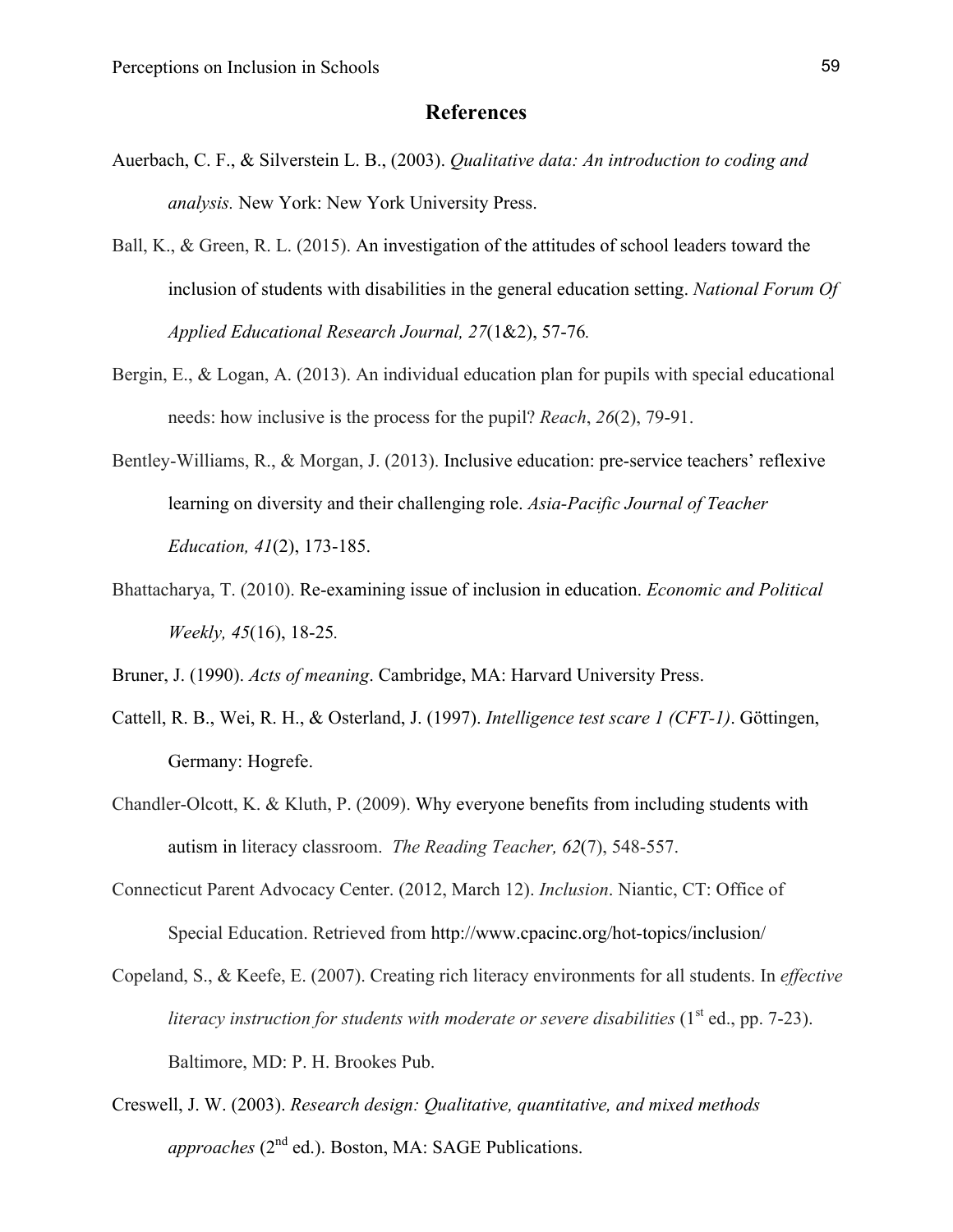- Creswell, J. (2012). *Educational research: Planning, conducting, and evaluating quantitative and qualitative research* (4<sup>th</sup> ed.). Upper Saddle River, NJ: Pearson Education, Inc.
- Denzin, N. K., & Lincoln, Y. S. (2000). *Handbook of qualitative research*. Thousand Oak, CA: Sage Publications.
- Dessemontet, R. S., & Bless, G. (2013). The impact of including children with intellectual disability in general education classrooms on the academic achievement of their low-, average-, and high-achieving peers. *Journal of Intellectual & Developmental Disability, 38*(1), 23-30.
- Gerber, H. (2011). Problem with inclusion in the classroom. *Sunbelt Staffing.* Retrieved from http://blog.sunbeltstaffing.com/special-education/problems-with-inclusion-in-theclassroom/.
- Gokdere, M. (2012). A comparative study of the attitude, concern, and interaction levels of elementary school teachers and teacher candidates towards inclusive education. *Educational Science: Theory and Practice, 12*(4), 2800-2806.
- Guba, E. G. (1981). Criteria for assessing the trustworthiness of naturalistic inquiries, *Educational Communication and Technology Journal, 29*(2), 75-91.
- Halvorsen, A. T., & Neary, T. (2009, 2001). *Building inclusive schools: Tools and strategies for success*. Needham Heights, MA: Allyn & Bacon. Retrieved from http://www.cpeip.fsu.edu/resourcefiles/resourcefile\_18.pdf
- Hollenbeck, J. L. (2012). School inclusion for elementary students with psychiatric diagnoses: A model program. *Child and Adolescent Behavior Letter, 28*(8), 3-5*.*
- Irvine, A., Lupart, J., Loreman, T., & McGhie-Richmond, D. (2010). Educational leadership to create authentic inclusive schools: The experiences of principals in a Canadian rural school district. *Exceptionality Education International, 20*(2&7), 70-88*.* Retrieved from http://ir.lib.uwo.ca/eei/vol20/iss2/7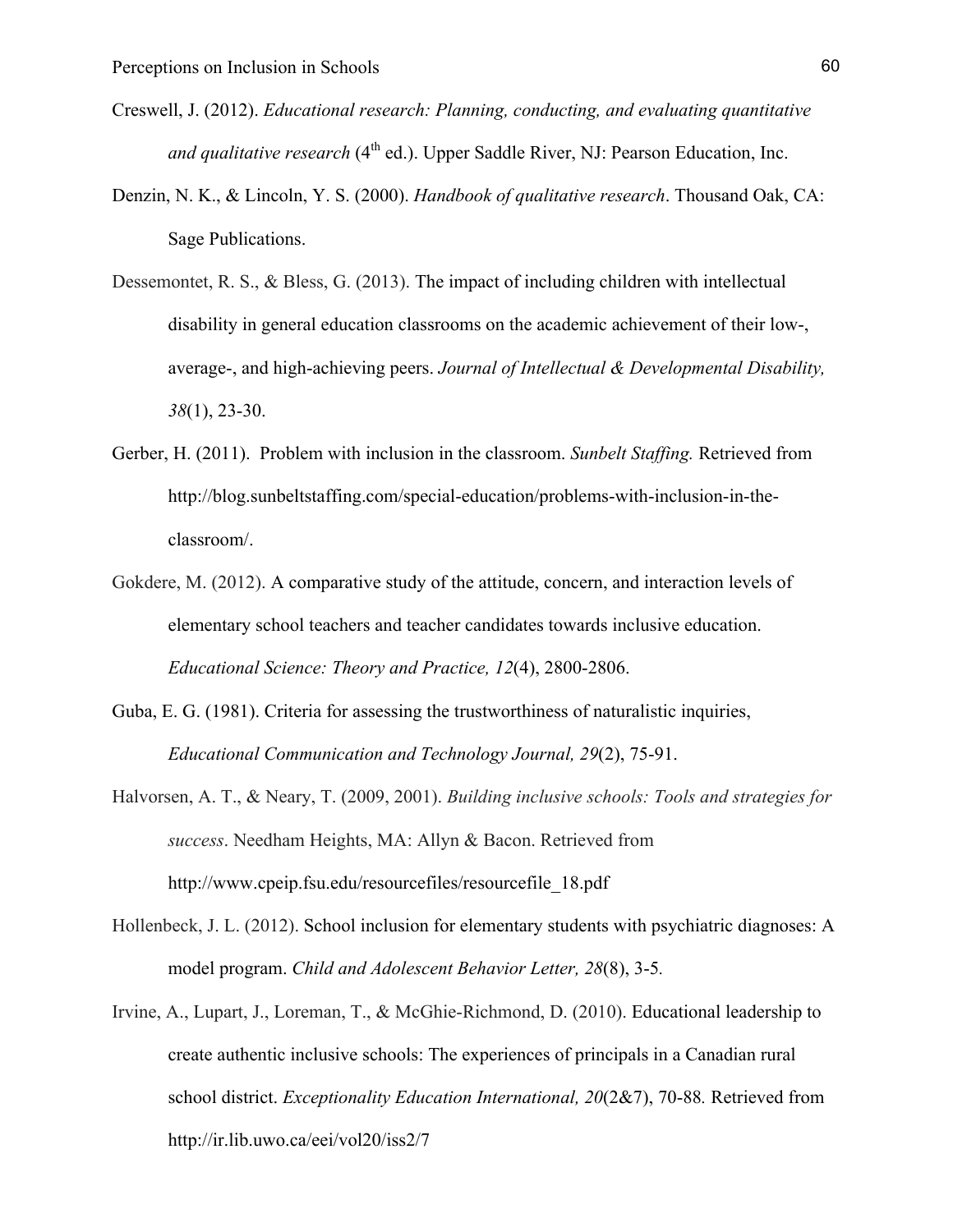- Kemple, K., Hartle, L., Correa, V., & Fox, L. (1994). Preparing teachers for inclusive education: the development of a unified teacher education program in early childhood and early childhood special education. *Teacher Education and Special Education: The Journal of the Teacher Education Division of the Council for Exceptional Children, 25*, 38-51. Retrieved from https://www.naeyc.org/files/naeyc/file/positions/PrmtgPositiveOutcomes.pdfhttps://www. naeyc.org/files/naeyc/file/positions/PrmtgPositiveOutcomes.pdf
- Kern, E. (2006). *Survey of teacher attitude regarding inclusion education within an urban school district*. PCOM Psychology Dissertations, 1-60. Retrieved from: http://digitalcommons.pcom.edu/cgi/viewcontent.cgi?article=1069&context=psychology dissertations
- Ko, B., & Boswell, B. (2013). Teachers' perceptions, teaching practices, and learning opportunities for inclusion. *The Physical Educator, 70,* 223-242*.*
- LaPelle, N. R., (2004). Simplifying qualitative data analysis using general purpose software tools. *Preventive and Behavioral Medicine Publications and Presentations, 84*. Retrieved from

http://escholarship.umassmed.edu/cgi/viewcontent.cgi?article=1083&context=prevbeh\_p p

- Leyser, Y., Zeiger, T., & Romi, S. (2011). Changes in self-efficacy of prospective special and general education teachers: Implication for inclusive education. *International Journal of Disability, Development and Education, 58*(3), 241-255.
- Li, J. (2013). *Quantitative data analysis techniques for data-driven marketing.* New York: Market Research, Disqus. Retrieved from http://www.iacquire.com/blog/quantitativedata-analysis-techniques-for-data-driven-marketing-2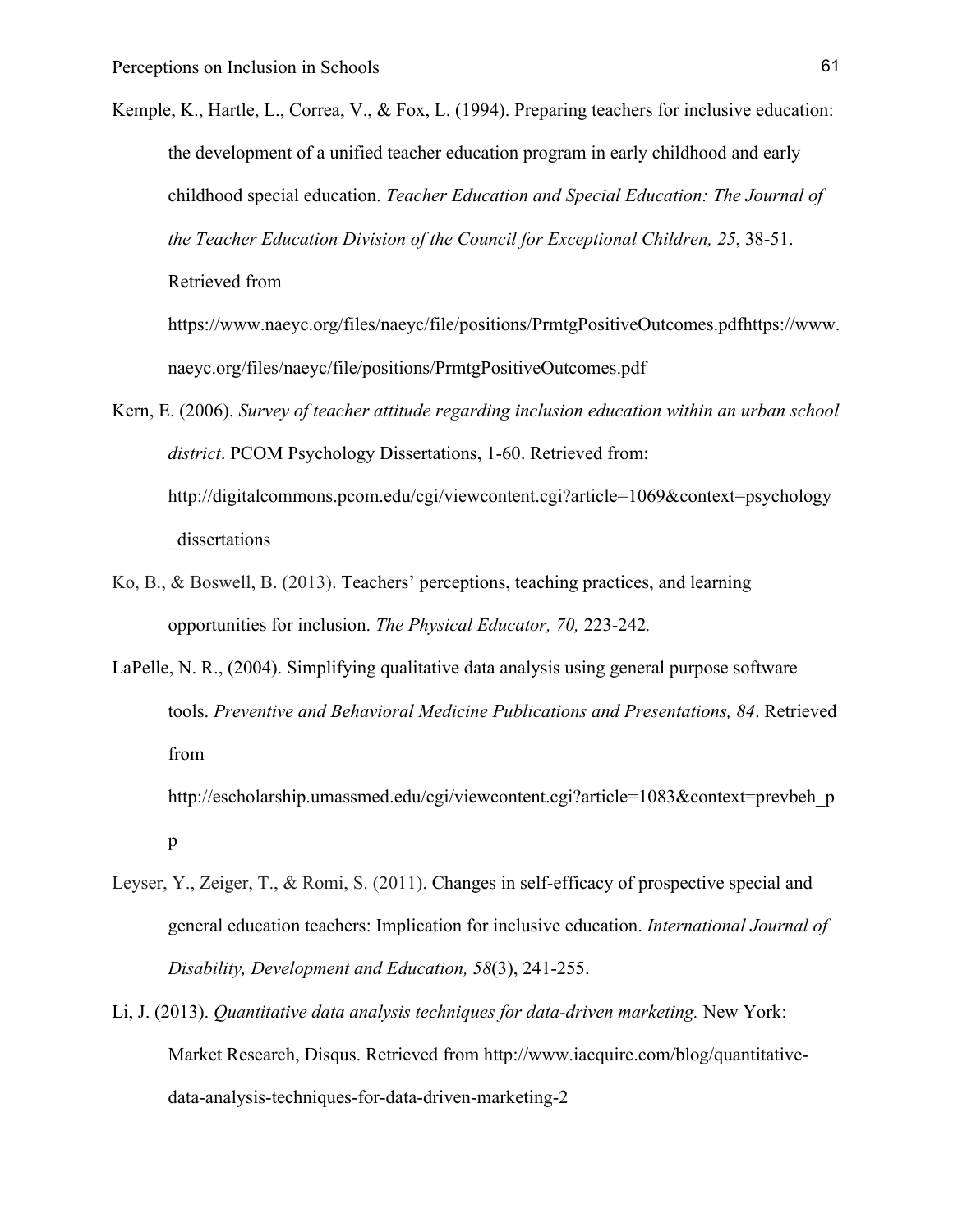- Merriam, S. B. (1998). *Qualitative research and case study applications in education.* San Francisco, CA: Jossey-Bass Publishers.
- Norwich, B. (2002). Education, inclusion and individual differences: Recognizing and resolving dilemmas. *British Journal of Educational Studies, 50*(4), 482-502.
- Ormrod, J. E. (2006). *Educational psychology: Developing learners*. Upper Saddle River, NJ: Pearson Education, Inc*.*
- Patton, M. Q. (1999). Enhancing the quality and credibility of qualitative analysis. *Health Services Research, 34*(5), 1189-1208.
- Pickard, S. R. (2009). The use of the Welsh inclusion model and its effect on elementary school students. *Education, 130*(2), 265-270.
- Praisner, C. L. (2003). Attitudes of elementary school principals toward the inclusion of students with disabilities. *Exceptional Children, 69*(2), 135-145*.*
- Ruona, W. E. A. (2005). Analyzing qualitative data. In R. A. Swanson & E. F. Holton III (Eds.), *Research in organizations foundations and methods of inquiry* (pp. 223-226). San Francisco, CA: Berrett-Koehler.
- Ryan, D. (2008). An analysis tool for school inclusion for pupils with special educational needs and disabilities. *Child Care in Practice, 14*(4), 371-380.
- Salkind, N. J. (2013). *Excel statistics: A quick guide* (2<sup>nd</sup> ed.). Thousand Oaks, CA: SAGE Publications.
- Simon, M. K. (2011). *Dissertations and scholarly research: Recipes for success* (2011 ed.). Seattle, WA, Dissertation Success, LLC.
- Strauss, A., & Corbin, J. (1990). *Basics of qualitative research: Grounded theory procedures and techniques.* Newbury Park, CA: SAGE Publications.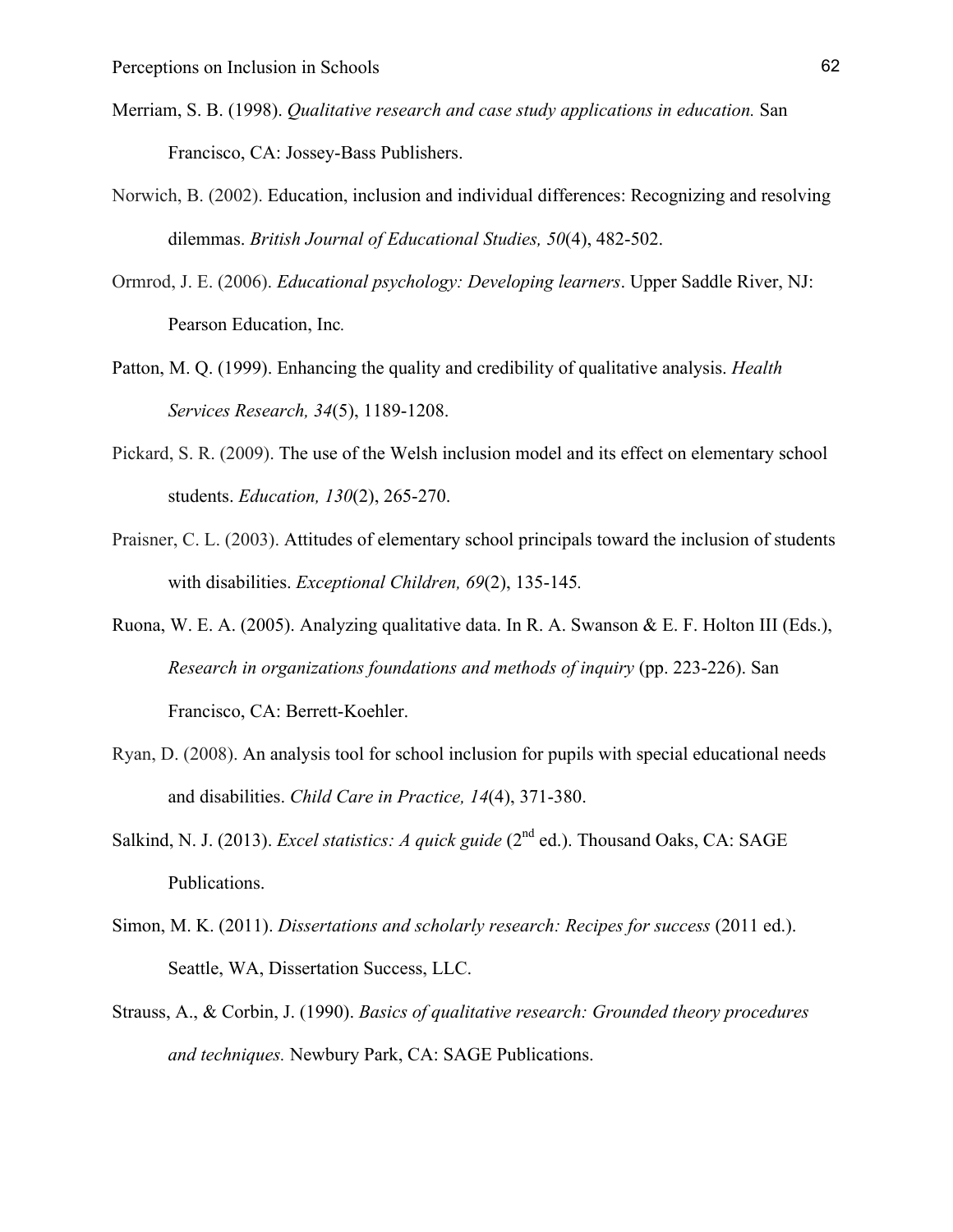- Tourangeau, R., & Smith, T. W. (1996). Asking sensitive questions: The impact of data collection mode, question format, and question context. *Public Opinion Quarterly, 10*(1), 275-304.
- Trochim, W. (2006). *Reliability*. New York: Research Methods Knowledge Base. Retrieved from http://www.socialresearchmethods.net/kb/reliable.php.
- Wright, K. (2006). Researching internet-based populations: advantages and disadvantages of online survey research, online questionnaire authoring software packages, and web survey services. *Journal of Computer-Mediated Communication, 10*(3), 10-14.
- Yazan, B. (2015). Three approaches to case study methods in education: Yin, Merriam, and Stake. *The Qualitative Report, 20(2), 134-152.*
- Yin, R. K. (2003). *Case study research: Design and methods* (3<sup>rd</sup> ed.). Thousand Oaks, CA: Sage.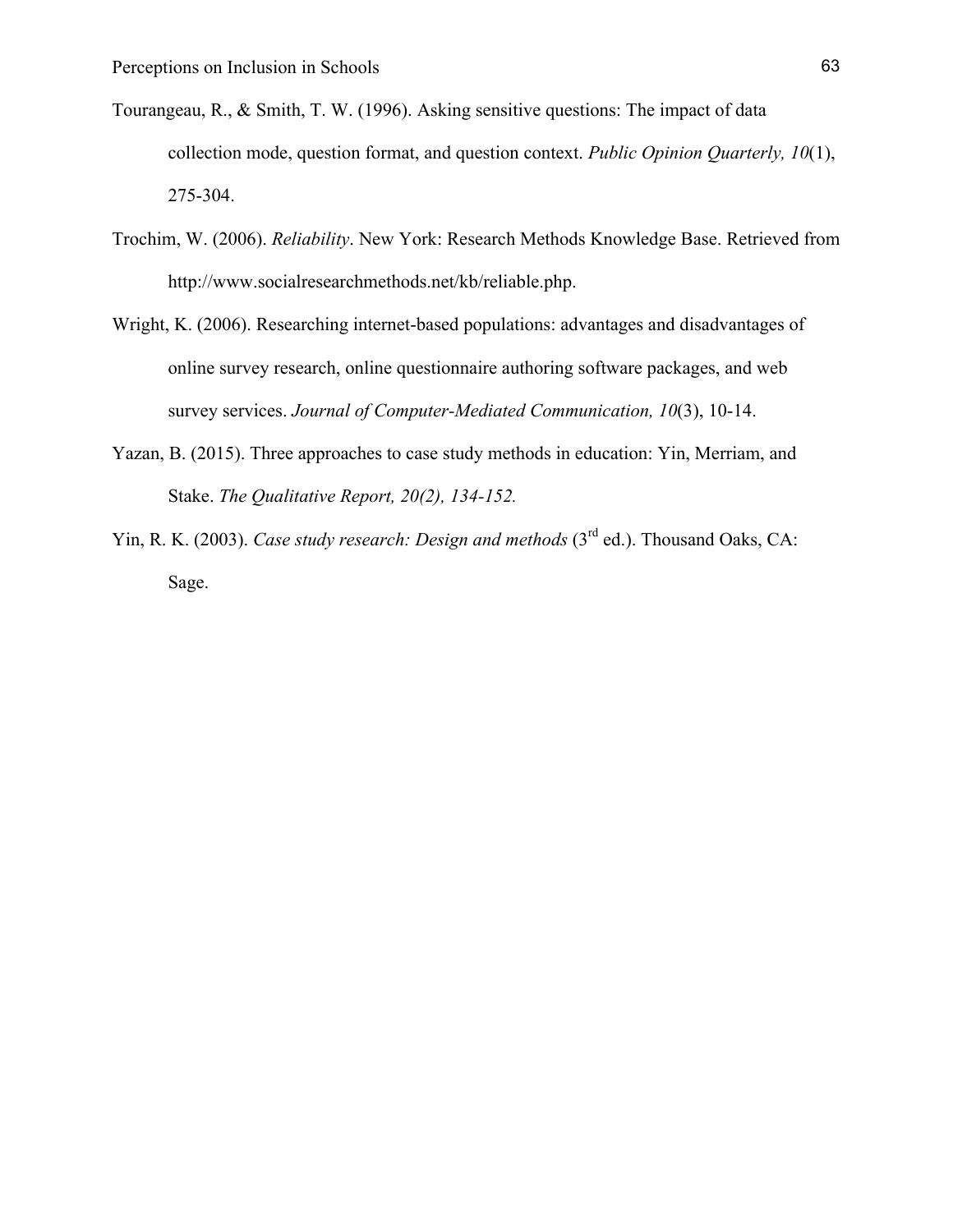# **Appendix A**

Interview questions:

- 1. What is your definition of inclusion?
- 2. To what extend should special education teachers assist in the instruction of students with special needs in the general education classroom?
- 3. How can special education teachers meet the needs of students identified with special needs in the general education classroom?
- 4. How can general education teachers meet the academic needs of students with special needs in their classrooms?
- 5. What types of the instructional skills do general education teachers have to teach both students with special needs and general education students?
- 6. What types of instructional skills do special education teachers have to teach both students with special needs and general education students?
- 7. What types of instructional skills are general education teachers lacking to teach both students with special needs and general education students?
- 8. What types of instructional skills are special education teachers lacking to teach both students with special needs and general education students?
- 9. Is the general classroom with special education consultant services an effective environment to educate students with special needs? If yes then why? If no then why not?
- 10. What factors facilitate successful incorporation of students with special needs in the general education class?
- 11. What factors are barriers to successful incorporation of students with special needs in the general education class?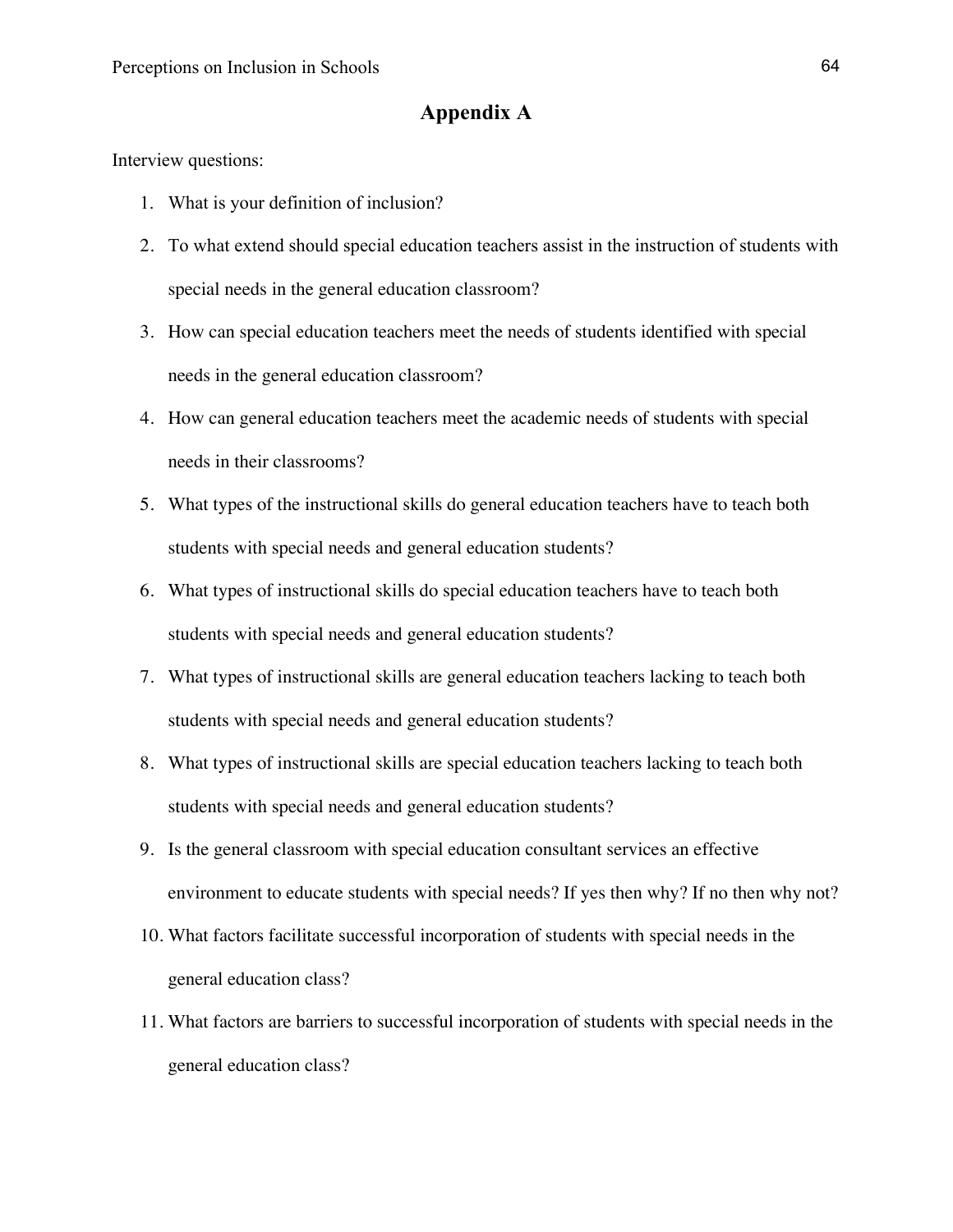# **Appendix B**

Teacher survey questions:

| Part A                                                                                  | 71 |
|-----------------------------------------------------------------------------------------|----|
| Teacher Attitude Towards Inclusive Education Demographic Information:                   |    |
| Female<br>1. Gender: (please circle) Male                                               |    |
| 2. Your age range: (please circle)<br>below 25 25-35<br>$36 - 45 + 46 - 55$ 55+         |    |
| 3. Your educational level (please circle):<br>Bachelors                                 |    |
| Bachelors + 15                                                                          |    |
| Bachelors + 30                                                                          |    |
| Masters                                                                                 |    |
| $Masters + 15$                                                                          |    |
| Masters $+30$                                                                           |    |
| Doctoral                                                                                |    |
| 4. Current level you are teaching: (please circle)<br>Elementary Middle High School     |    |
| 5. Number of years teaching at this level:                                              |    |
| 6. Number of years teaching in total:                                                   |    |
| 7. Amount of courses received in teaching children with special needs:                  |    |
| 8. Amount of experience with teaching children with special needs in your<br>classroom: |    |
|                                                                                         |    |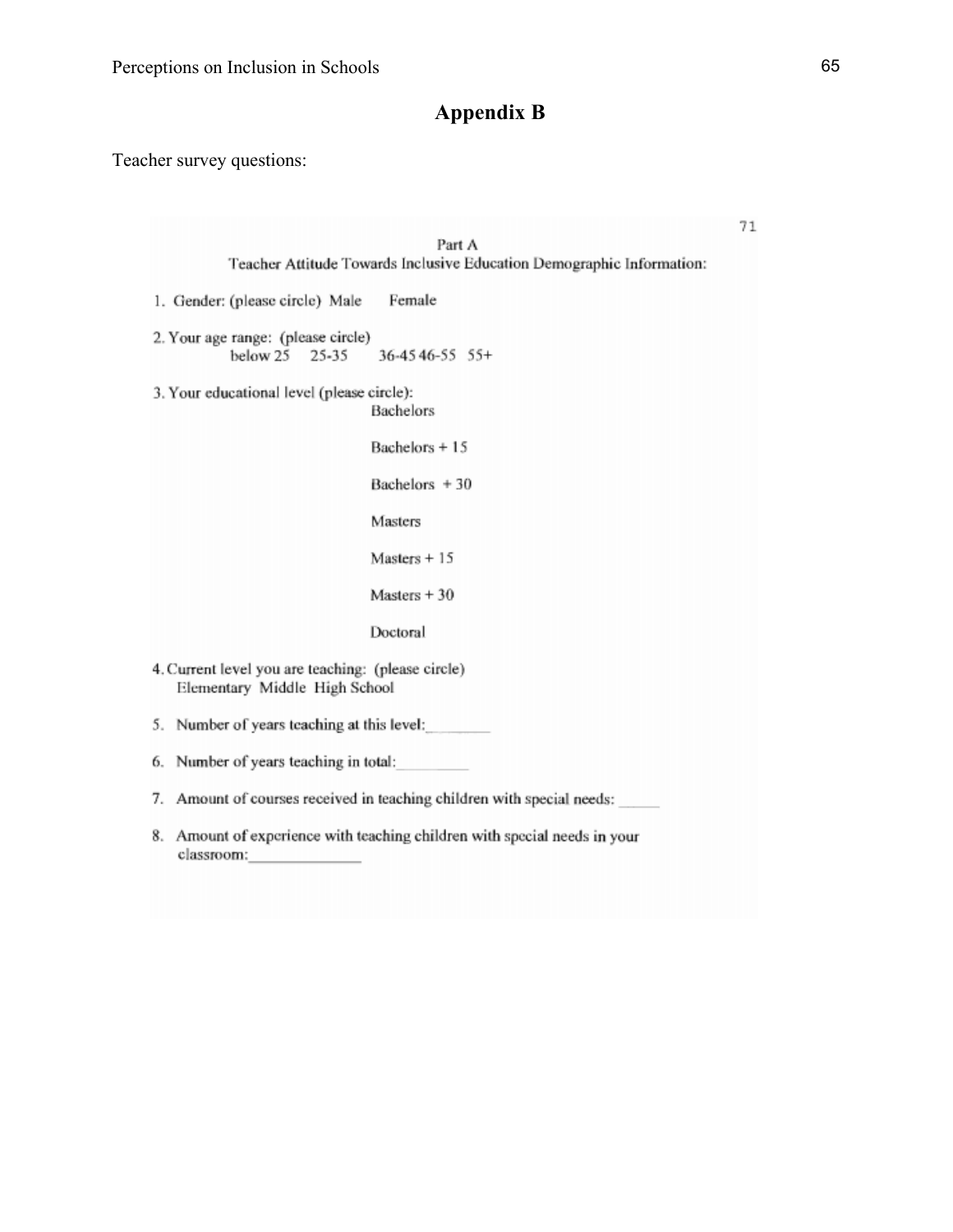# **Teacher Survey**

Instructions: Please complete the following scale by circling the appropriate response corresponding to your belief. Use the following key to determine your answer. Please circle a response and do not indicate responses between choices.

SD=Strongly Disagree D-Disagree  $A = Agrcc$ SA=Strongly Agree

| 1.  | My educational background has prepared me to<br>effectively teach students with cognitive delays and<br>deficits in daily living skills.               | SD | D | А | SA |
|-----|--------------------------------------------------------------------------------------------------------------------------------------------------------|----|---|---|----|
| 2.  | I need more training in order to appropriately teach<br>students with an IEP for learning problems.                                                    | SD | D | A | SA |
| 3.  | I am encouraged by my administrators to attend<br>conferences/workshops on teaching students with<br>special needs.                                    | SD | Ð | A | SA |
| 4.  | My colleagues are willing to help me with issues<br>which may arise when I have students with an IEP<br>in my classroom.                               | SD | D | A | SΑ |
| 5.  | I feel comfortable in working collaboratively with<br>special education teachers when students with an<br>IEP are in my classroom.                     |    | D | А | SΑ |
| 6.  | I welcome collaborative teaching when I have a<br>student with an IEP in my classroom.                                                                 | SD | D | А | SA |
| 7.  | Students who are 2 or more years below grade level<br>should be in special education classes.                                                          | SD | D | А | SA |
| 8.  | Students who are diagnosed as autistic need to be in<br>special education classrooms.                                                                  | SD | D | л | SA |
| 9.  | All efforts should be made to educate students who<br>have an IEP in the regular education classroom.                                                  | SD | D | А | SA |
| 10. | Students who are diagnosed a mentally retarded<br>should be in special education classes.                                                              | SD | D | A | SΑ |
| 11. | Students who are verbally aggressive towards others<br>can be maintained in regular education classrooms.                                              | SD | D | A | SΑ |
| 12. | Collaborative teaching of children with special<br>needs can be effective particularly when students<br>with an IEP are placed in a regular classroom. | SD | D | А | SA |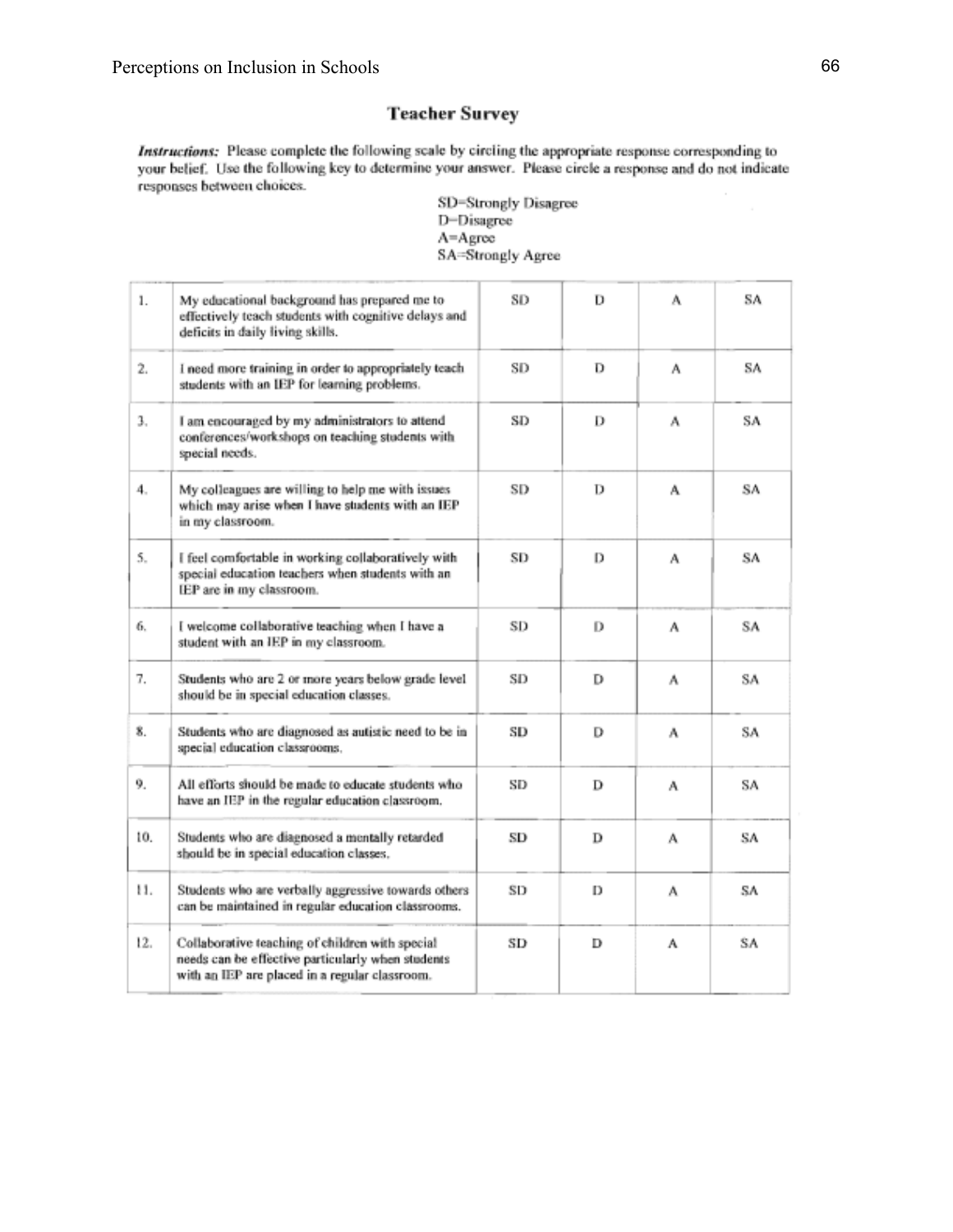|     |                                                                                                                                                         |    |   |   | 13 |
|-----|---------------------------------------------------------------------------------------------------------------------------------------------------------|----|---|---|----|
| 13. | Special education teachers should teach students<br>who hold an IEP.                                                                                    | SD | D | л | SA |
| 14. | I can approach my administrators with concerns I<br>hold regarding teaching students who have special<br>needs.                                         |    | D | л | SA |
| 15. | I feel supported by my administrators when faced<br>with challenges presented by students with<br>behavioral difficulties in my classroom.              |    | D | А | SA |
| 16. | My district provides me with sufficient out of<br>district training opportunities in order for me to<br>appropriately teach students with disabilities. | SD | Ð | А | SA |
| 17. | My educational background has prepared me to<br>effectively teach students with behavioral<br>difficulties.                                             |    | D | А | SA |
| 18. | My educational background has prepared me to<br>teach students with special needs.                                                                      | SD | D | А | SA |
| 19. | I am provided with sufficient in-service training<br>through my school district which allows me the<br>ability to teach students with an IEP.           |    | D | A | SA |
| 20. | My administrators provide me with sufficient<br>support when I have students with an IEP in my<br>classroom.                                            | SD | D | А | SA |
| 21. | I am provided with enough time in order to attend<br>conferences/workshops on teaching students with<br>special needs.                                  | SD | D | A | SA |
| 22. | I can approach my colleagues for assistance when<br>needed if I have students with special needs in my<br>classroom.                                    | SD | D | ٨ | SA |
| 23. | Regular education teachers should not be<br>responsible for teaching children with special<br>needs.                                                    |    | D | ٨ | SΛ |
| 24. | I like being the only teacher in the classroom.                                                                                                         | SD | D | А | SΑ |
| 25. | Students who are physically aggressive towards<br>others can be maintained in regular education<br>classrooms.                                          | SD | D | А | SA |
| 26. | All students who have an IEP for any reason need<br>to receive their education in a special education<br>classroom.                                     | SD | D | А | SA |
|     |                                                                                                                                                         |    |   |   |    |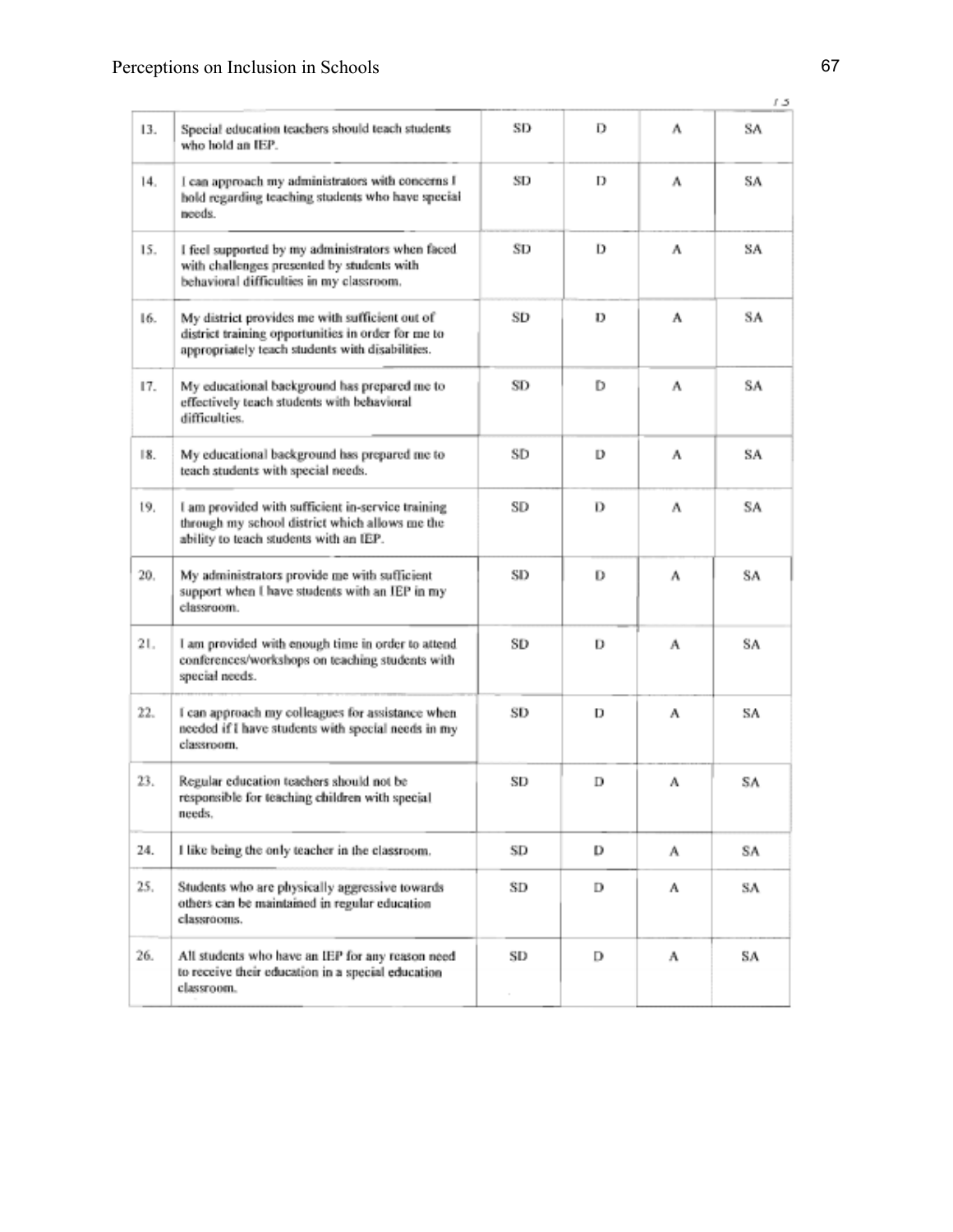|                                                                                                                                              |                                                                                                                                          |    |   |   | 74 |
|----------------------------------------------------------------------------------------------------------------------------------------------|------------------------------------------------------------------------------------------------------------------------------------------|----|---|---|----|
| 27.                                                                                                                                          | Students who display speech and language<br>difficulties should be in special education classes.                                         | SD | D | А | SΑ |
| 28.                                                                                                                                          | I should only be responsible for teaching students<br>who are not identified as having special needs.                                    |    | D | А | SA |
| 29.                                                                                                                                          | My colleagues are approachable when I ask for<br>their advice when I teach students with special<br>needs.                               | SD | D | А | SA |
| 30.<br>Both regular education teachers and special<br>education teachers should teach students with an<br>IEP.                               |                                                                                                                                          | SD | D | А | SA |
| 31.<br>I am provided with sufficient materials in order to<br>be able to make appropriate accommodations for<br>students with special needs. |                                                                                                                                          | SD | D | A | SA |
| 32.                                                                                                                                          | My educational background has prepared me to<br>effectively teach students who are 1 year below<br>level.                                |    | D | A | SΑ |
| 33.                                                                                                                                          | My educational background has prepared me to<br>effectively teach students with speech impairments.                                      |    | D | А | SA |
| 34.                                                                                                                                          | 1 need more training in order to appropriately teach<br>students an IEP for behavioral problems.                                         | SD | D | Α | SA |
| 35.                                                                                                                                          | I feel supported by my administrators when faced<br>with challenges presented by students with learning<br>difficulties in my classroom. | SD | D | A | SA |
| 36.                                                                                                                                          | I am provided with monetary support in order to<br>attend conferences/workshops on teaching students<br>with special needs.              | SD | D | A | SA |
| 37.                                                                                                                                          | I feel comfortable in approaching my colleagues for<br>help when I teach students with special needs.                                    | SD | D | А | SA |
| 38.                                                                                                                                          | Students who are 1 year below grade level should<br>be in special education classes.                                                     | SD | D | А | SA |
| 39.                                                                                                                                          | Students who are identified as depressed but do not<br>display overt disruptive behavior should be in<br>regular education classes.      | SD | D | A | SA |
| 40.                                                                                                                                          | Special education teachers might lose their jobs if I<br>teach children with an IEP.                                                     | SD | D | А | SA |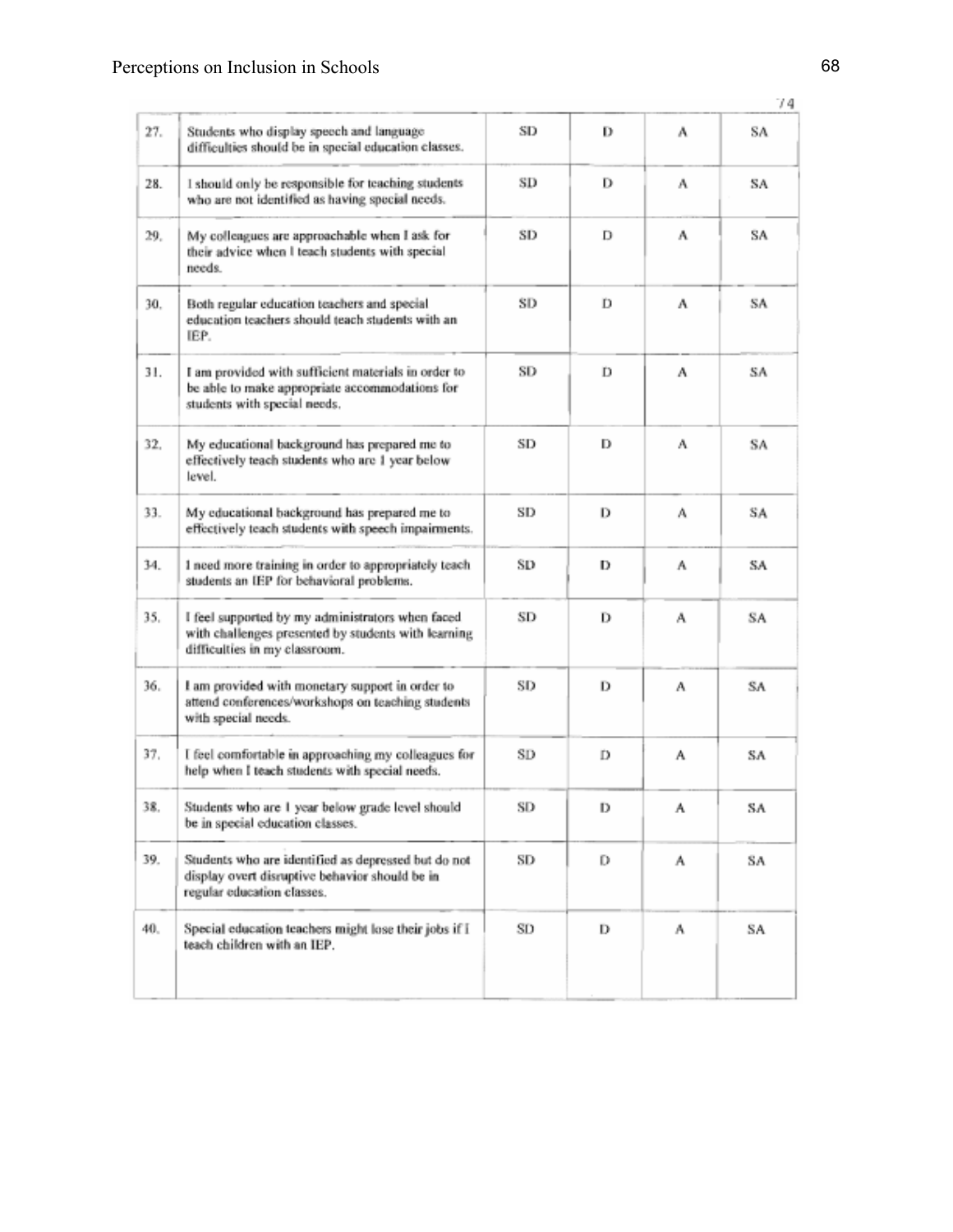| 41. | My colleagues will try to place all of their special<br>needs students in my classroom if I start including<br>students with an IEP in my regular classroom. | SD |  | SA |
|-----|--------------------------------------------------------------------------------------------------------------------------------------------------------------|----|--|----|
| 42. | My educational background has prepared me to<br>effectively teach students who are 2 or more years<br>below level.                                           | SD |  | SA |

### Part C

What type of delivery method do you believe would benefit you most in receiving training regarding including special education students in your classroom?

(rank from 1=most beneficial to 7=least beneficial)

- District level in-service training
- Out of District training
- Coursework at college/university
- School building level training
- Article(s) provided to you
- Time for consultation with school psychologist
- Time for consultation with special education teachers

Please list other methods of training delivery you believe would be helpful in receiving information on inclusive education:

Please list any other topic(s) on which you would like training regarding inclusive education:

THANK YOU FOR YOUR TIME AND INPUT.

75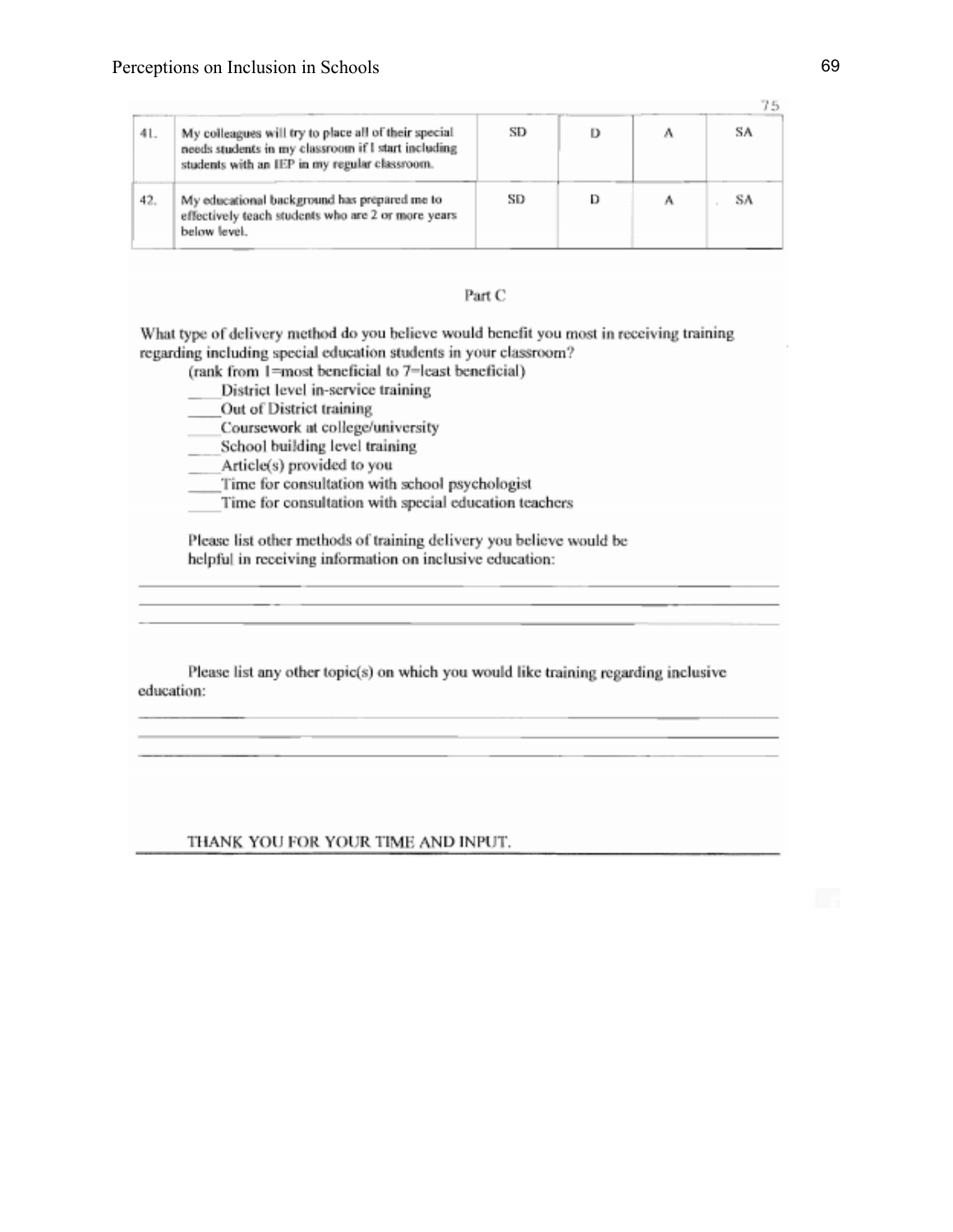# **Appendix C**

Administrator survey questions:

# Part A Administrator Attitude Towards Inclusion Education Demographic Information

| 1. Gender:                                                | Male         |            | Female                      |        |                |              |  |
|-----------------------------------------------------------|--------------|------------|-----------------------------|--------|----------------|--------------|--|
| 2. Age range:                                             | Below 25     |            | $25 - 35$                   | 36-45  | $46 - 55$      | $55+$        |  |
| 3. Educational level: Bachelors $+15$                     | $Masters+30$ |            | Bachelors $+30$<br>Doctoral |        | <b>Masters</b> | $Masters+15$ |  |
| 4. Level of administration:                               |              | Elementary |                             | Middle |                | High School  |  |
| 5. Number of years at this level:                         |              |            |                             |        |                |              |  |
| 6. Number of years in administration total:               |              |            |                             |        |                |              |  |
| 7. Amount of experience with children with special needs: |              |            |                             |        |                |              |  |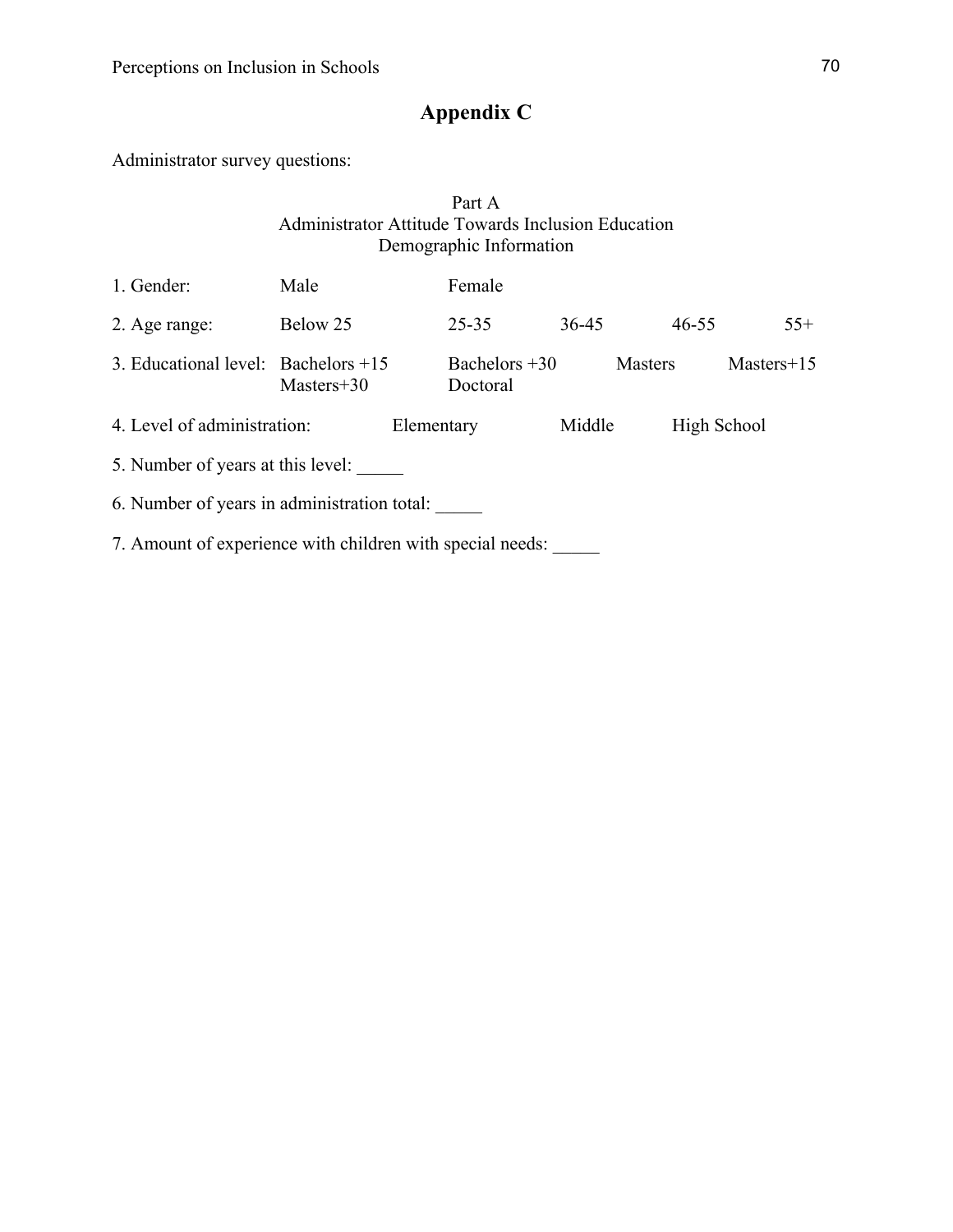## Part B Administrator Attitude Towards Inclusion Education Survey

*Instructions:* Please complete the following scale by circling the appropriate response corresponding to your belief. Use the following key to determine your answer. Please circle a response.

SD= Strongly Disagree  $D = Disagree$ A=Agree SA= Strongly Agree

| 1.             | My educational background has prepared me to effectively plan and<br>advocate for students with cognitive delays and deficits in daily living<br>skills.                   | <b>SD</b> | D | A            | <b>SA</b> |
|----------------|----------------------------------------------------------------------------------------------------------------------------------------------------------------------------|-----------|---|--------------|-----------|
| 2.             | I need more training in order to appropriately plan and advocate<br>effectively for students with an IEP for learning problems.                                            | <b>SD</b> | D | $\mathbf{A}$ | <b>SA</b> |
| 3 <sub>1</sub> | I regularly encourage teachers to attend conferences and workshops on<br>teaching students with special needs.                                                             | <b>SD</b> | D | $\mathbf{A}$ | <b>SA</b> |
| 4.             | Teachers and support staff collaborate on issues which may arise with<br>students with an IEP                                                                              | <b>SD</b> | D | $\mathbf{A}$ | <b>SA</b> |
| 5.             | I feel comfortable in working collaboratively with special education<br>teachers and regular education teachers regarding students with IEPs.                              | <b>SD</b> | D | A            | <b>SA</b> |
| 6.             | I belief and welcome collaborative teaching with students with IEPs.                                                                                                       | <b>SD</b> | D | $\mathbf{A}$ | <b>SA</b> |
| 7.             | Students presenting 2 or more years below grade level should be in<br>special education classes.                                                                           | <b>SD</b> | D | A            | <b>SA</b> |
| 8.             | Students diagnosed with Autism need to be in a special education<br>classroom.                                                                                             | <b>SD</b> | D | A            | <b>SA</b> |
| 9.             | All efforts should be made to educate students who have an IEP in the<br>regular education classroom.                                                                      | <b>SD</b> | D | A            | <b>SA</b> |
| 10.            | Students who are diagnosed as developmentally delayed should be in<br>special education classes.                                                                           | <b>SD</b> | D | $\mathbf{A}$ | <b>SA</b> |
| 11.            | Students who are verbally aggressive towards other can be maintained in<br>regular education classes.                                                                      | <b>SD</b> | D | A            | <b>SA</b> |
| 12.            | I believe collaborative teaching of children with special needs can be<br>effective particularly when students with an IEP are placed in a regular<br>education classroom. | <b>SD</b> | D | A            | <b>SA</b> |
| 13.            | Special education teachers should teach students who hold an IEP.                                                                                                          | <b>SD</b> | D | A            | <b>SA</b> |
| 14.            | I approach teachers with concerns I hold regarding teaching students                                                                                                       | <b>SD</b> | D | A            | <b>SA</b> |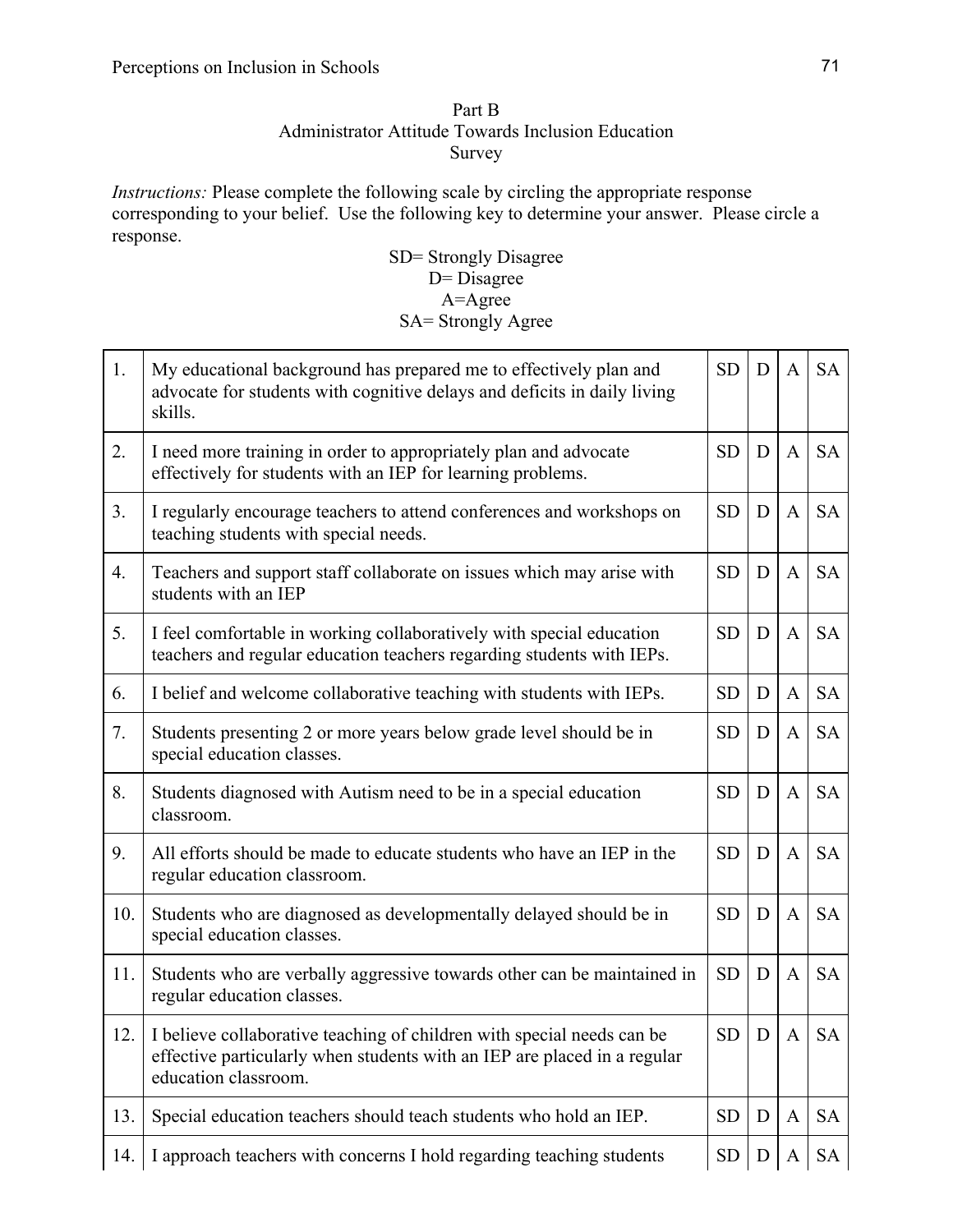|     | who have special needs.                                                                                                                    |           |   |              |           |
|-----|--------------------------------------------------------------------------------------------------------------------------------------------|-----------|---|--------------|-----------|
| 15. | I approach my immediate supervisor with concerns I hold regarding<br>teaching students who have special needs.                             | <b>SD</b> | D | $\mathbf{A}$ | <b>SA</b> |
| 16. | I believe teachers feel supported when faced with challenges presented<br>by students with behavioral difficulties in the classroom.       | <b>SD</b> | D | A            | <b>SA</b> |
| 17. | Teachers are provided with sufficient training opportunities in order to<br>teach students with disabilities.                              | <b>SD</b> | D | A            | <b>SA</b> |
| 18. | My background has successfully prepared me for managing, planning,<br>and advocating for students with behavioral difficulties.            | <b>SD</b> | D | A            | <b>SA</b> |
| 19. | My background has successfully prepared me for managing, planning,<br>and advocating for students with special needs.                      | <b>SD</b> | D | A            | <b>SA</b> |
| 20. | Teachers are provided with sufficient support for students with IEPs in<br>their classrooms.                                               | <b>SD</b> | D | A            | <b>SA</b> |
| 21. | Teachers feel comfortable in approaching colleagues for assistance,<br>when needed, for students with special needs.                       | <b>SD</b> | D | $\mathbf{A}$ | <b>SA</b> |
| 22. | Regular education teachers should not be responsible for teaching<br>children with special needs.                                          | <b>SD</b> | D | A            | <b>SA</b> |
| 23. | I believe in co-teaching (regular education teacher and special education<br>teacher).                                                     | <b>SD</b> | D | A            | <b>SA</b> |
| 24. | Students who are physically aggressive towards others can be maintained<br>in regular education classrooms.                                | <b>SD</b> | D | $\mathbf{A}$ | <b>SA</b> |
| 25. | All students who have an IEP for any reason need to receive their<br>education in a special education classroom.                           | <b>SD</b> | D | A            | <b>SA</b> |
| 26. | Students who display speech and language difficulties should be in<br>special education classes.                                           | <b>SD</b> | D | A            | <b>SA</b> |
| 27. | Regular education teachers should only be responsible for teaching<br>students who are not identified as having special needs.             | <b>SD</b> | D | A            | <b>SA</b> |
| 28. | Both regular education and special education teachers should teach<br>students with an IEP.                                                | <b>SD</b> | D | A            | <b>SA</b> |
| 29. | Teachers are provided with sufficient materials in order to be able to<br>make appropriate accommodations for students with special needs. | <b>SD</b> | D | A            | <b>SA</b> |
| 30. | My background has successfully prepared me for managing, planning,<br>and advocating for students with speech impairments.                 | <b>SD</b> | D | A            | <b>SA</b> |
| 31. | Teachers need more training in order to appropriately teach students with<br>IEP for behavioral problems.                                  | <b>SD</b> | D | A            | <b>SA</b> |